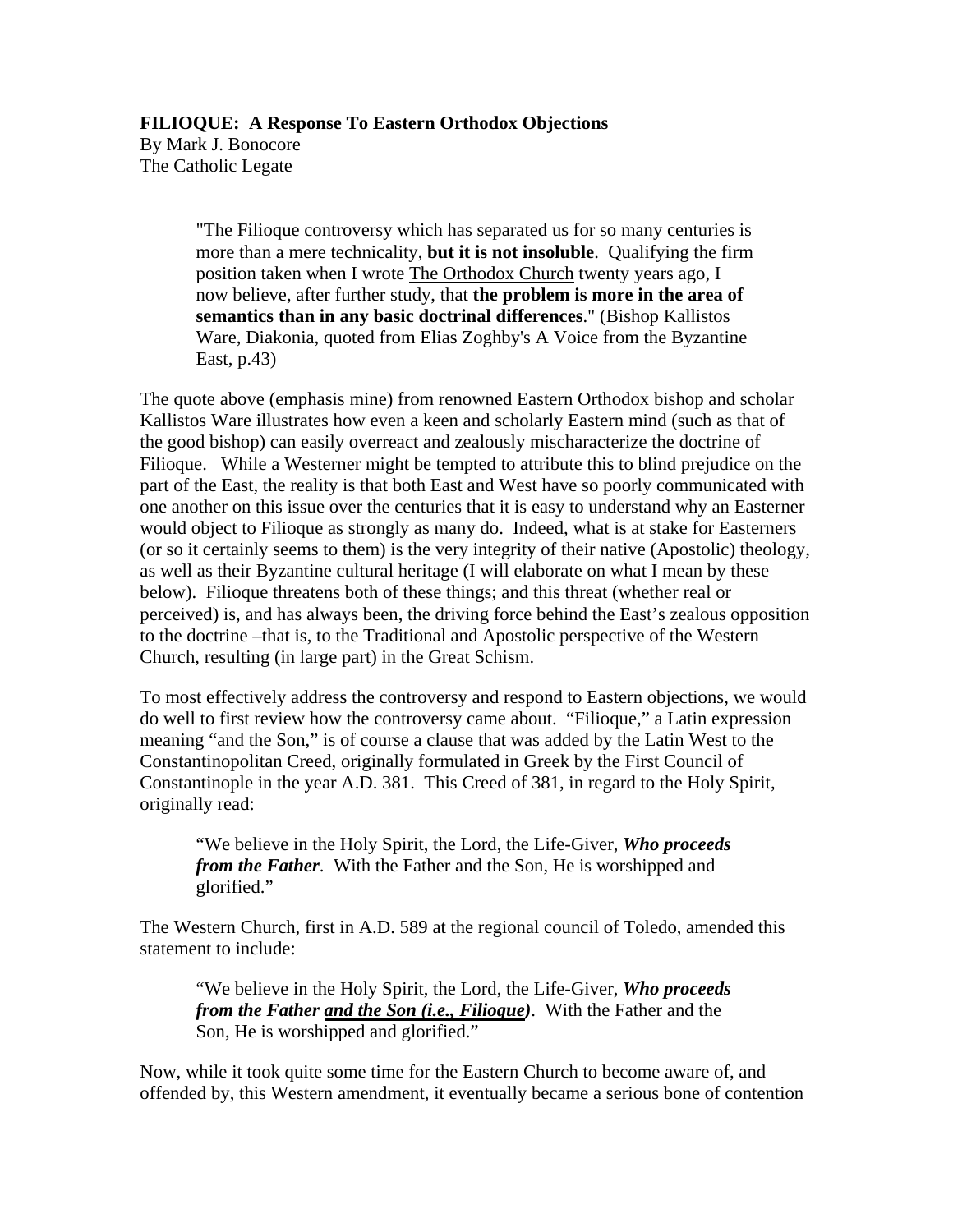between Eastern and Westerner churchmen. And for good reason. For, in the original Greek text of the Constantinopolitan Creed of 381, the term "**proceeds**" (**ekporeusis**) had a specific and all-important meaning. It meant to originate from a *single* Source, Principal, or Cause (**Aitia**). And the single Source, Principal, or Cause of the Holy Spirit is of course the Father, and the Father alone. As St. Gregory of Nazianzus says …

> "The Spirit is truly the Spirit proceeding *(proion*) from the Father, not by filiation, for It is not by generation, but by *ekporeusis*" (Discourse 39. 12).

Indeed, it was this very theology of the Cappadocian fathers (i.e., Sts. Gregory Nazianzus, Basil the Great, and Gregory of Nyssa) that the bishops at Constantinople I (381) intended to promote when they authored the Creed to say "**The Holy Spirit …Who proceeds from the Father.**" –a reference to the Father's Monarchy as the sole Source, Principal, or Cause of the Spirit. And the bishops at Constantinople I did this to counter the heresy of the Macedonian Arians, who, at the time, were claiming that the Spirit is merely a "creation" of the Son. 'No,' say the Council fathers, 'the Spirit is Divine and has His Source, like the Son, with the Father. It is from the Father that the Spirit proceeds.'

So, to someone coming from this Eastern heritage –indeed, for any Greek-speaker who knows what the term "**ekporeusis**" implies (i.e., procession from a *single* source, principal, or cause), the addition of the Latin clause "Filioque" ("and the Son") seriously challenges, if not totally destroys, the originally-intended meaning of this Creedal statement. And we Roman Catholics fully agree and admit this. **The introduction of the Filioque is clearly a departure from the original intention and design of the A.D. 381 version of the Constantinopolitan Creed**. However, it is **not** a departure from Apostolic orthodoxy. And here is why:

First of all, one needs to appreciate the authentic history of the A.D. 381 Council of Constantinople, which was not recognized in the West (*or in the East*) as ecumenical until about the time of the Council of Chalcedon in A.D. 451. In the wake of the Council of Nicaea (A.D. 325), Arianism experienced a dramatic resurgence in the East, with very limited impact on the West. By the 360's, and especially with the election of Pope St. Damasus I in A.D. 367, the West was free from any native Arian influences. Not so in the East, however, where a large number of bishops were still Arians. Constantinople itself was a formally Arian see, with Arianism officially promoted by the Eastern Emperor Valens. But when Valens was killed fighting the Visigoths in A.D. 378, his *very* Catholic/Orthodox Western colleague, Emperor Gratian, appointed the very Catholic/Orthodox *Spanish* general Theodosius to become the new Eastern Emperor as Theodosius I. After a year pacifying the rampaging Visigoths, Theodosius (who was, don't forget, a Westerner) called a council to essentially rid the Eastern imperial capital of Arianism and restore it to communion with the rest of the Church. This is what the Council of Constantinople I was designed to do –namely, to be a *regional*, Eastern council. And while it was certainly approved and ratified by Pope Damasus at Rome (so says Photius in Mansi, III, 596 --for such regional councils always, as a matter of custom, sent rescripts of their decrees to Rome for ratification), Rome did not see itself as participating in the Council; and Alexandria, the Church's second see, had some serious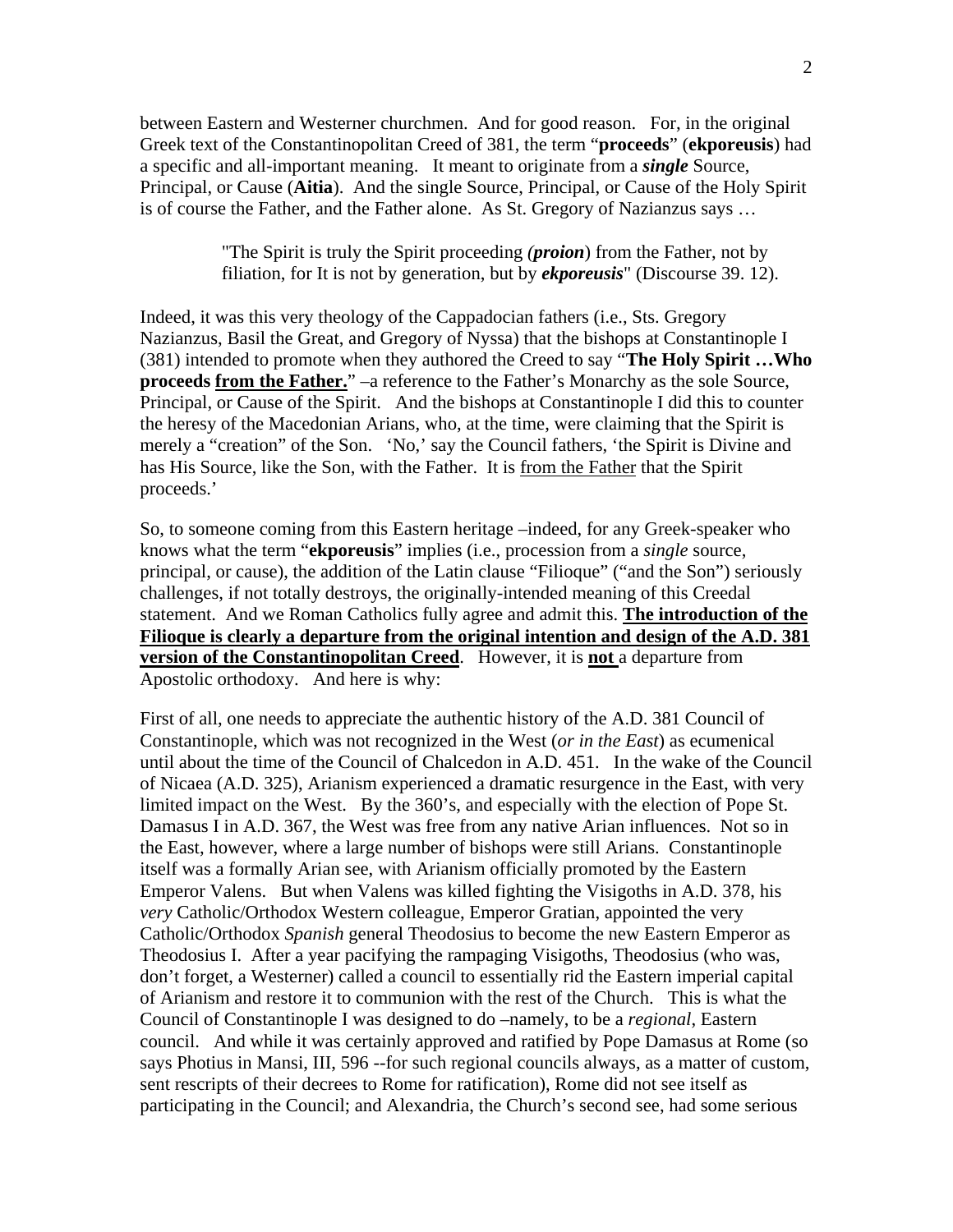problems with it. Thus, the Creed proclaimed at Constantinople I in A.D. 381, which is *markedly different* from the Creed proclaimed at Nicaea in A.D. 325 (**where no mention is made of the Spirit's procession**), was not adopted (at this time) by either Rome or the other patriarchates as anything like the Church's "official" or universal Creed –a Creed with *ecumenical* authority. This is a significant point, which I will address further below.

When the Roman West finally got around to implementing the 381 Constantinopolitan Creed (as opposed to the Nicene Creed of 325) in its Western Liturgies, …which, once again, was not until about the time of the Council of Chalcedon (c. A.D. 451) …the Latin translation of the Constantinopolitan Creed carried a notable difference. For, the Greek term for "**proceeds**" (**ekporeusis – "ek tou Patros ekporeuomenon**") was translated into Latin as "**procedit**" ("**ex Patre procedentum"**) –a term that, unlike the Greek, does not imply procession from a single source, principal, or cause.

And it was only natural that the Latins would translate the Greek expression in this way. For, the Creedal statement was drawn (by the fathers at Constantinople I and the Cappadocians before them) from **John 15:26**, which reads:

#### **"…the Spirit of Truth, Who proceeds from the Father** …"

In Greek, this is written: "…**para tou Patros ekporeutai."** But, in St. Jerome's Latin Vulgate, and in *all the earlier Latin translations of St. John's Gospel*, this was always rendered as "…**qui a Patre procedit** …**"** 

Thus, the Greek implication of the word was *never* part of the Latin heritage or experience, nor was it directly known to the Latins from the time they adopted the Constantinopolitan Creed (c. 451 A.D.) on. Thus, when Toledo added the Filioque to the Constantinopolitan Creed in A.D. 589, the Western bishops had no intention of amending the *Greek* meaning of the Creed (i.e., the original, intended meaning of the Constantinopolitan fathers) because that original, intended meaning was not directly known to them. Rather, all that the West ever intended to do was to elaborate on what the Latin term "**procedit**" referred to, or *could* refer to, in orthodox Western understanding. And given that the Latin "**procedit**" carries a different implication than the Greek "**ekporeusis**," what this means is that it *was* possible (for the West) to stress a different, equally-orthodox truth about the procession of the Holy Spirit than what the fathers at Constantinople I originally intended to refer to (more on this in a moment).

With that said, however, it must be noted that neither the council of Toledo, nor any Roman decree in favor of Toledo or other accommodations of the Filioque, ever denied Constantinople I or the original Greek meaning of the Creed. On the contrary, Toledo itself anathematized anyone who denied the teachings of Constantinople I (381) and the other Ecumenical Councils. And so, it follows that the Western Church (*despite* any deficient appreciation of the Greek expression) has never abandoned or turned its back on the original, intended meaning of "proceeds" as proclaimed by the fathers at Constantinople I. Rather, the Western Church teaches, and has always taught, that the Father, and the Father *alone*, is the Source, Principal, and Cause ("**Aition**") of the Holy Spirit –that is, the formal proclamation of Constantinople I. Indeed, even St. Augustine,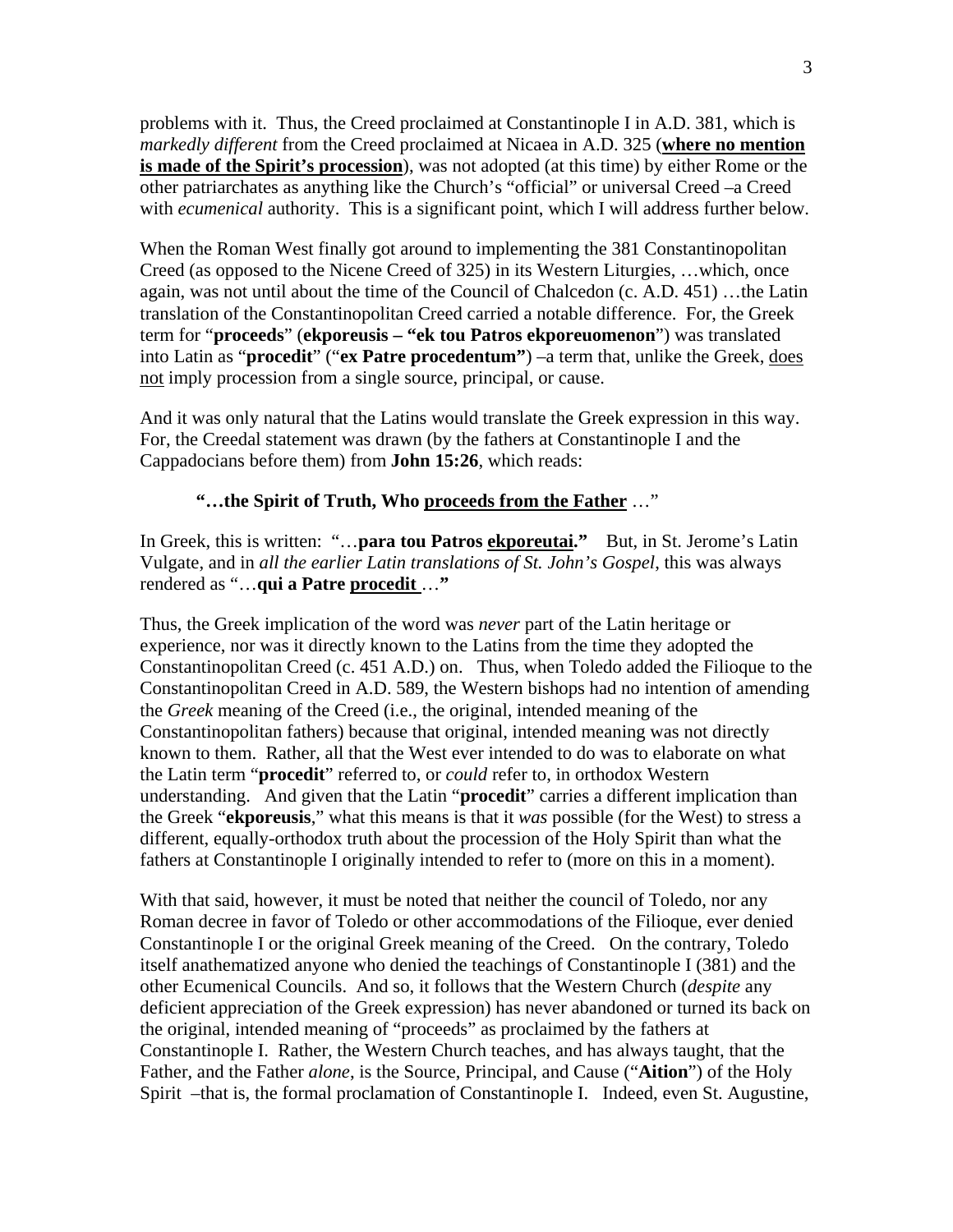who is often made into an intellectual scapegoat among some Eastern Orthodox (their argument being that Filioque is based totally on Augustine's supposedly flawed theology) clearly taught that the Holy Spirit proceeds from the Father "**principaliter**" --that is, "as Principle" (De Trinitate XV, 25, 47, PL 42, 1094-1095*)*. So, there is clearly no contradiction between Augustine and the Cappadocians or the Constantinopolitan fathers on this issue. Both Greek East and Latin West confess, and always have confessed, that the Father *alone* is the **Cause** (**Aition**) or **Principle** (**Principium**) of both the Son and the Spirit.

Ergo, the Catholic Church does not deny the Constantinopolitan Creed as originally written. This is why our Byzantine Catholic Churches recite the Creed without the Filioque, and why even we Romans are able to recite the Creed without the Filioque when participating in Byzantine Catholic or Eastern Orthodox Liturgies. This is also why we reject the clause "…**kai tou Uiou …" ("…and the Son")** being added to the Creedal expression "**ek tou Patros ekporeuomenon"** in Greek, *even when used by Latin Rite Catholics in Greek-speaking communities*. If the Greek word "**ekporeusis**" is to be used or intended, then it is incorrect and heretical to say that the Spirit proceeds from the Father "and the Son." Neither East nor West believes that the Spirit proceeds "from the Father and the Son" as a common source or principal (**aitia**). Rather, that one Source and Principal (**Aition**) is the Father, and the Father alone.

But, if the Western Church agrees with the East that the Spirit proceeds from the Father alone, then what does it mean by "Filioque" –that the Spirit proceeds "from the Father *and the Son*"? Very simply, and keeping in mind the West's isolation from the original Greek-language intention of the Constantinopolitan Creed, what the West means to express is a truth that is equally valid, but distinct and parallel to, the original Greeklanguage intention. For, when the West speaks of the Spirit "proceeding" from the Father *and the Son*, it is referring to something all-together different than "procession" as from a single source (**aitia**). It is not advocating two sources or principals for the Spirit, or some kind of "*double spiration*," as is all-too-commonly (wrongly) assumed by many Eastern Orthodox. Rather, it is using the term "proceeds" in an all-together different sense. And the best way to illustrate the two different senses or uses of the term "proceeds" (Greek vs. Latin) is though the following analogy:

If a human father and son go into their back yard to play a game of catch, it is the father who *initiates* the game of catch by throwing the ball to his son. In this sense, one can say that the game of catch "*proceeds*" from this human father (an "**aition**"); and this is the original, Greek sense of the Constantinopolitan Creed's use of the term "proceeds" ("**ekporeusis**"). However, taking this very same scenario, one can also justly say that the game of catch "proceeds" from *both* the father and his son. And this is because the son has to be there for the game of catch to exist. For, unless the son is there, then the father would have no one to throw the ball to; and so there would be no game of catch. And, it is *in this sense* (one might say a "collective" sense) that the West uses the term "proceeds" ("**procedit**") in the Filioque. Just as acknowledging the necessity of the human son's presence in order for the game of catch to exist does not, in any way, challenge or threaten the human father's role as the source or initiator (**aition**) of the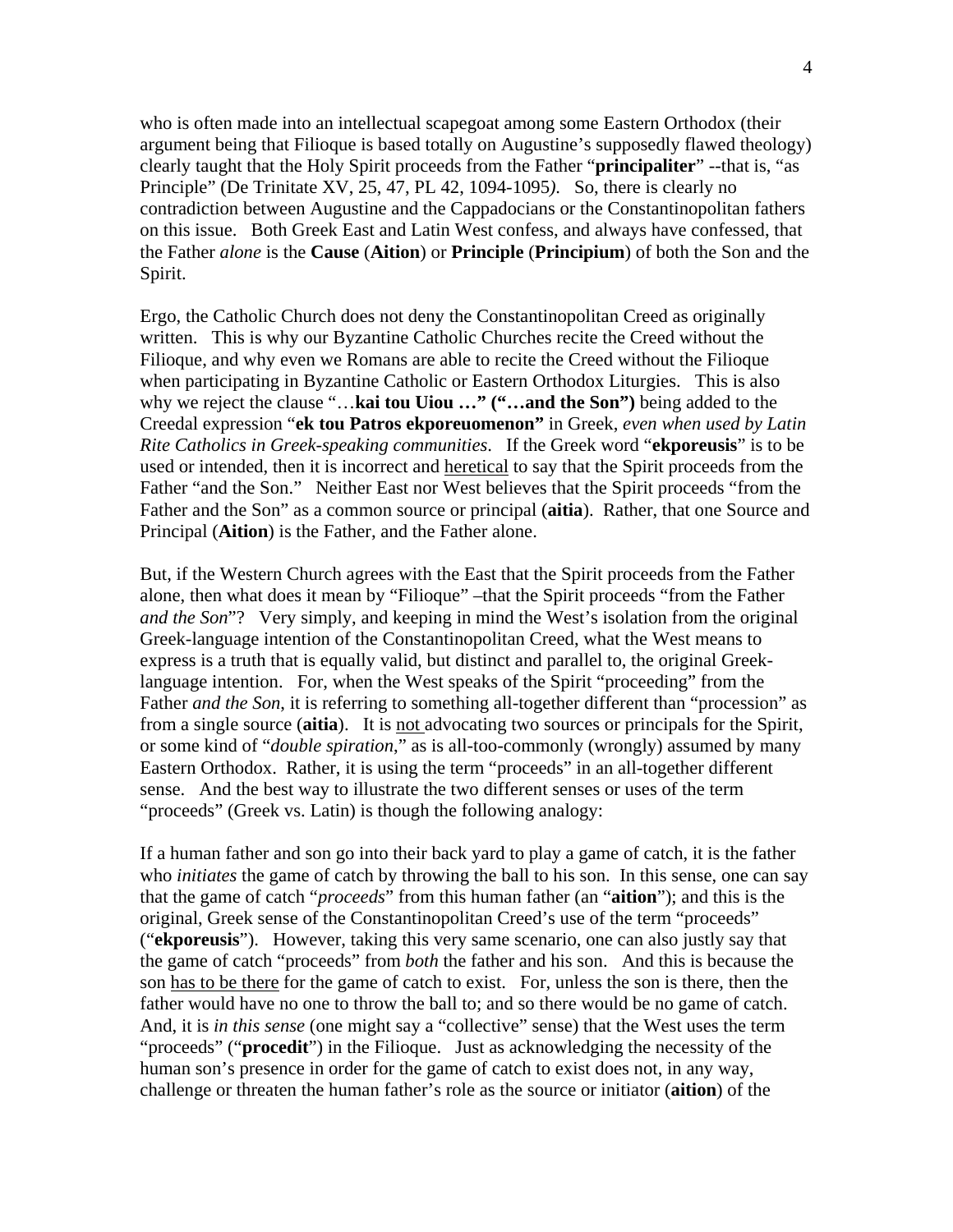game of catch, so the Filioque does not deny the Father's singular role as the Cause (**Aition**) of the Spirit; but merely acknowledges the Son's *necessary Presence* (i.e., participation) for the Spirit's eternal procession *from* the Father *to* Someone else – namely, to the eternal Son. Father and Son are thus *collectively* identified as accounting for the Spirit's procession. This is all that the Filioque was ever intended to address; and it was included in the Creed by the Western fathers at Toledo in order to counter the claims of the 6<sup>th</sup> Century Spanish (Germanic) Arians. These Arians were of course denying this essential and orthodox truth –that is, the Son's eternal *participation* in the Spirit's procession –an issue which was never challenged or comprehensively addressed in the Byzantine experience, aside from the fact that there does exist throughout the writings of the Eastern fathers the profession that the Spirit proceeds from the Father "*through* **[or 'by way of'] the Son.**" –an expression equivalent to the Filioque.

Now, it has unfortunately become a very popular (though largely baseless) argument among modern Eastern Orthodox to claim that the Eastern fathers, in professing that the Spirit proceeds "through the Son," are always referring to the Son's temporal pouring fourth of the Spirit upon the Church (e.g**. John 20:22**), and so *not* the eternal procession of the Spirit within the Trinitarian nature of God. This of course not only seriously (nay, dangerously) threatens the very essence of the Christian Gospel (i.e., Christ's adopting us into the *very same* Sonship –and so the very same *Spirit of Sonship* [**Romans 8:15**] – which He Himself enjoys *eternally* with the Father), but it also fails to acknowledge the full testimony of the Eastern fathers, which I will address in detail below.

#### **The Canonical Authority of Filioque**

Before addressing Filioque's Apostolic validity as a matter of theology, we would do well to first explore its canonical validity and the history behind its inclusion in the Western Creed. For, it is often claimed by Eastern Orthodox that the West's insertion of Filioque into the Creed violates Canon VII of the Council of Ephesus (A.D. 431), which reads …

"The holy Council decrees that no one should be permitted to offer a different Creed of Faith, or in any case, to write or compose another, **than the one defined by the holy fathers who convened in the city of Nicaea** …As for those who dare either to compose a different Creed or Faith, or to present one, or to offer one to those who wish to return to recognition of the truth, whether they be Greeks or Jews, or they be members of any heresy whatsoever, they, if bishops or clergymen, shall be deprived as bishops of their episcopate, and as clergymen of their clericate; but if they are laymen, they shall be anathematized."

Likewise, at this same Council, St. Cyril of Alexandria (as Council president) declared:

"We prohibit any change whatsoever in the Creed of Faith drawn up **by the holy Nicene fathers**. We do not allow ourselves or anyone else to change or omit one word or syllable in **that** Creed."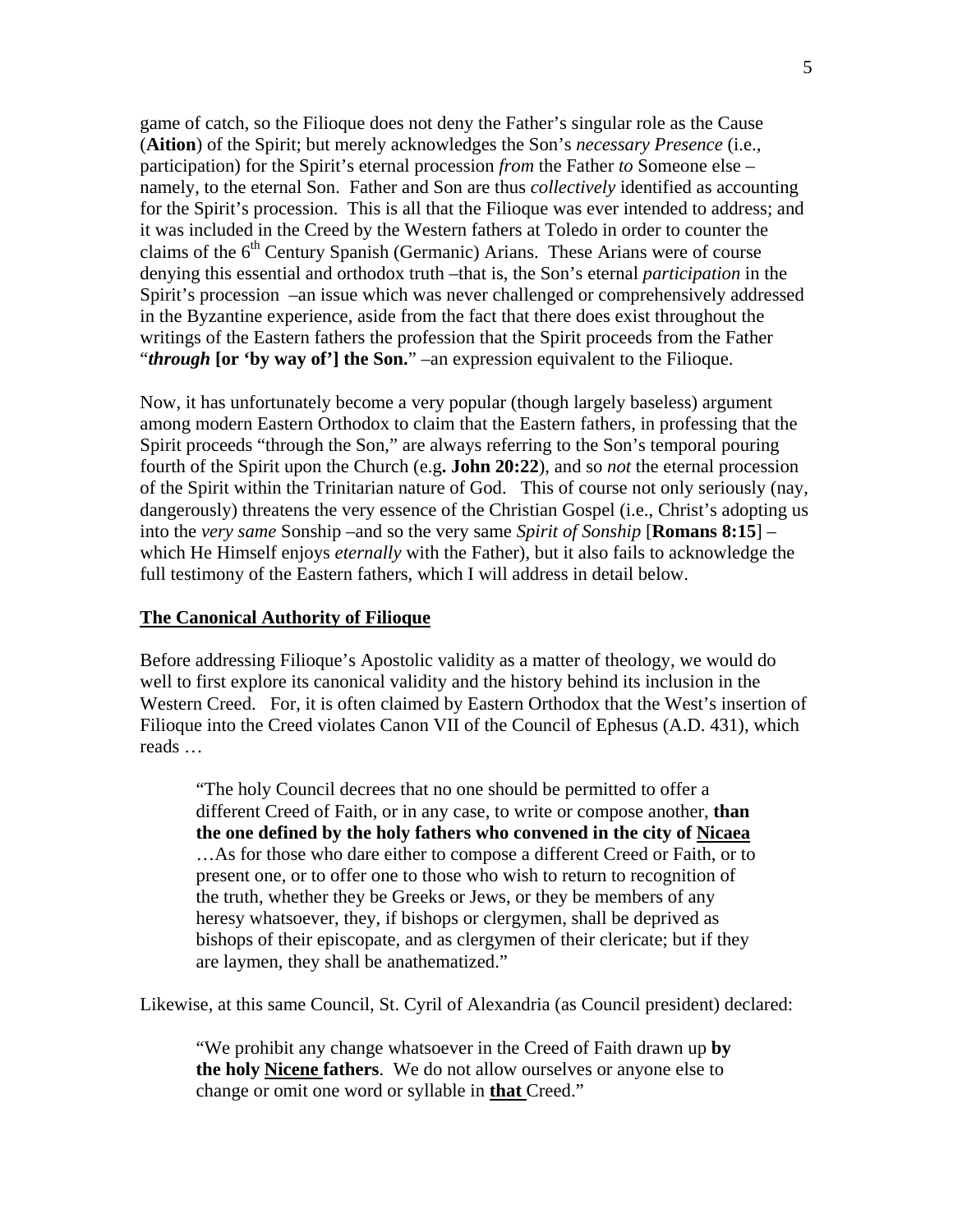Now, at first glance, and without resource to historical context, these decrees of the Council of Ephesus seem pretty damning to Filioque. And, while they are easily addressed and dismissed in the light of authentic history, they do call attention to a much larger difference in the way that modern Catholics and modern Eastern Orthodox view the Church and Church authority, and why it has been so difficult for us to communicate with each other about this particular issue. But, before we delve into this larger (and much more substantive) difference, let's explore why Canon VII of the Council of Ephesus is clearly not a barrier to the inclusion of Filioque.

First of all, please notice how, in the quotes from Canon VII of Ephesus and St. Cyril of Alexandria above, the prohibition is *not* against adding to the Creed of *Constantinople I*  (A.D. 381), but rather adding to the Creed "**defined by the holy fathers who convened in the city of Nicaea"** (A.D. 325); and, as we already observed, the Creed of Nicaea **makes no mention of the Spirit's procession**, but merely reads:

"[We believe] **in the Holy Sprit** …" (followed by a direct anathema against Arianism.)

So, if one wishes to be technical about it (as some Eastern Orthodox choose to do by using Canon VII of Ephesus to challenge the legitimacy of Filioque), then one must conclude that Canon VII of Ephesus renders the Constantinopolitan Creed *itself*  illegitimate, since it also "added to" the Creed of Nicaea.

Indeed, an appreciation of the historical context of the Council of Ephesus (A.D. 431), and especially the role of the patriarchate of *Alexandria* at this Council, is all-important here. As I already mentioned above, the previous Ecumenical Council (or what would come to be counted as the previous Ecumenical Council), Constantinople I (381), was originally recognized to be a mere regional council of the Eastern Church. Not only did the West not participate in it, but Alexandria, the Church's second see and Eastern primate, was seriously alienated by the proceedings. For, Canon III of the Council of Constantinople unseated Alexandria from its Traditional position as primate in the East (a prerogative implicitly guaranteed by Canon VI of Nicaea) and made Constantinople itself (an episcopate with no Apostolic founder) into the second ranking see after Rome! So, the Council of Constantinople I (381) –the *same* Council that drafted the Constantinopolitan Creed (with its reference to the Spirit's procession); and a council that was not yet recognized as ecumenical, but *merely regional* --was a direct challenge to Alexandria's primal authority in the East. And, as we will soon see, this would dramatically influence the actions of Alexandria at the Council of Ephesus, fifty years later.

Now while, according to Photius (Mansi, III, 596), Rome apparently approved and ratified the dogmatic decrees of Constantinople I (as a mere regional council), Rome *did not* approve of Canon III and its attempt to give Constantinople primacy over Alexandria and Antioch. Rather, in the very same year, Pope St. Damasus issued the following decree, defending the Traditional integrity of the three Apostolic patriarchates: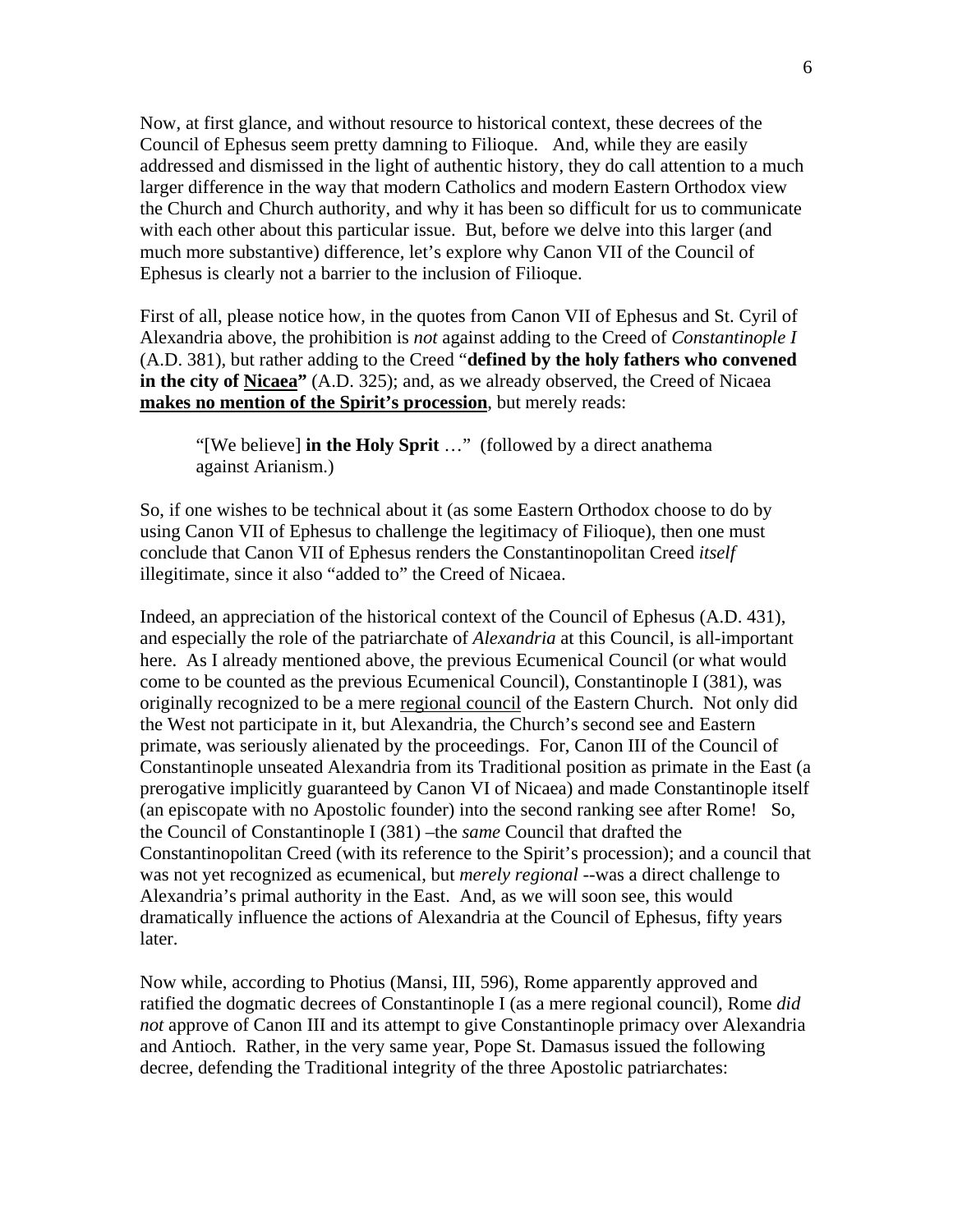"Although all the catholic churches spread abroad throughout the world comprise but one Bridal Chamber of Christ, nevertheless, the holy Roman church has been placed at the forefront, not by the councilor decisions of the churches, but has received the primacy by the evangelic voice of our Lord and Savior, Who says: "You are Peter ...(Matt 16:18-19)." In addition to this, there is also the companionship of the vessel of election, the most blessed Apostle Paul who, along with Peter in the city of Rome in the time of Caesar Nero, equally consecrated the above-mentioned holy Roman church to Christ the Lord; and by their own presence and by their venerable triumph, they set it at the forefront over the others of all the cities of the world. **The first see**, therefore, is that of Peter the Apostle, that of the **Roman church**, which has neither stain nor blemish, nor anything like that. The **second see is that of Alexandria**, consecrated on behalf of the blessed Peter by Mark, his disciple and an Evangelist, who was sent to Egypt by the Apostle Peter, where he preached the word of truth and finished his glorious martyrdom. **The third see is that of Antioch**, which belonged to the most blessed Peter, where first he dwelled before he came to Rome, and where the name 'Christians' was first applied, as to a new people." (Decree of Damasus # 3, 382 A.D.)

This was written in defense of *Alexandria* and as a direct refutation of Canon III of the Council of Constantinople I, which, remember, was only seen as a *regional council* at the time. And, sixty-nine years later, Pope St. Leo the Great (Ep. cvi in P.L., LIV, 1003, 1005) would repeat this condemnation and declare that Canon III of Constantinople I was never accepted by Rome and (like Canon XXVIII of Chalcedon) was a violation of the Nicene order (i.e., Canon VI of Nicaea).

Indeed, this move by the Council of Constantinople I (to make the imperial capital the Eastern primate *in place of Alexandria*) would also inspire a bitter and ongoing "feud" between Alexandria and Constantinople, in which Alexandria became very zealous (indeed, almost paranoid) about defending its Apostolic prerogatives, and so its primacy in the East *over* Constantinople. This agenda was clearly at play when, two decades after Canon III was drafted, Patriarch Theophilus of Alexandria, the immediate successor of Patriarch St. Timothy of Alexandria (who had attended Constantinople I), condemned St. John Chrysostom (then, Bishop of Constantinople, A.D. 398-404) and stripped him of his see. It was also clearly at play when Theophilus' nephew and immediate successor, St. Cyril of Alexandria, condemned the heretical Nestorius (Bishop of Constantinople from A.D. 428-431) and presided over the Ecumenical Council of Ephesus against him.

But, why do I point all this out? I point it out because it gives us the *historical context* for what was said and intended by this *same* St. Cyril of Alexandria and by Canon VII of the Council of Ephesus in A.D. 431. For, in proclaiming that no one may add to the Creed "**of Nicaea**," the *Ecumenical* Council of Ephesus (presided over by a contemporary Patriarch of *Alexandria*) could **not possibly** be referring to the Creed of Constantinople I (381). Once again, consider the historical progression, and so the contemporary perspective of St. Cyril of Alexandria and the other fathers at Ephesus: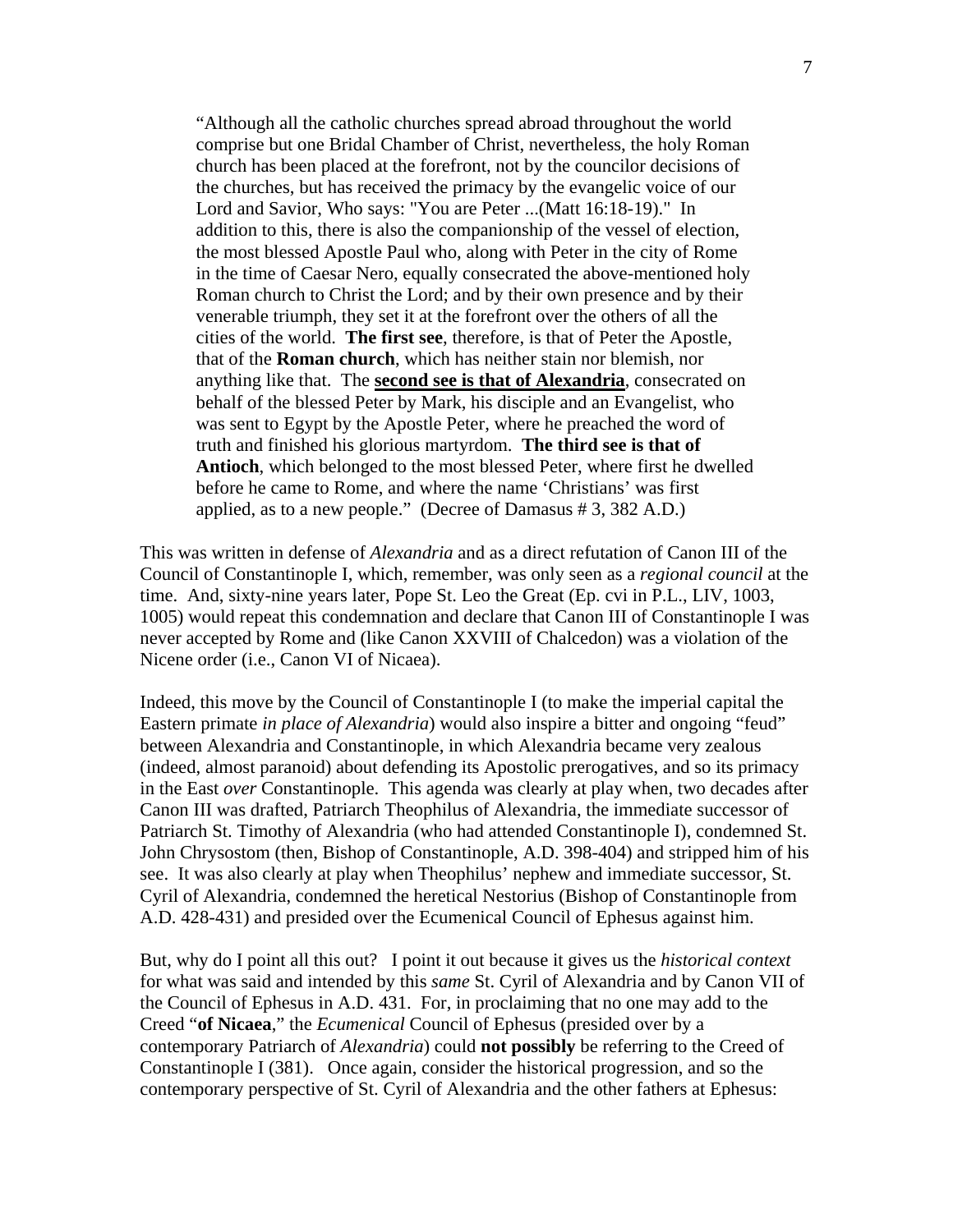A.D. 325 –The Council of Nicaea, an **Ecumenical** Council including **both East and West**, drafts the *original* Nicene Creed (a Creed with no reference to the Spirit's procession).

A.D. 381 –The Council of Constantinople I, a **mere regional council of the East** called to restore Nicene orthodoxy in the Eastern Empire, amends the Nicene Creed and adds the section about the Spirit's procession. It also challenges Alexandria's authority –a move rejected by both Alexandria and Rome.

A.D. 431 --The Council of Ephesus, an **Ecumenical** Council, including **both East and West** (and presided over by the Patriarch of Alexandria *acting as an authorized vicar for the Pope of Rome*) issues its decree about not adding to the Creed "**of Nicaea**."

Given this historical progression, the manifest intention of Canon VII of Ephesus is obvious. For, when the Council of Ephesus speaks of the Creed "*of Nicaea*," it means just that –the Creed of the **Ecumenical** Council of Nicaea in A.D. 325! For, as we mentioned above, this was the Creed still in use throughout the entire Western Church at the time --a Western Church which had participated *at Nicaea*, but which had **not** participated at Constantinople I. Constantinople I was still seen as merely a regional council of the East. And while (by A.D. 431) its Creed may very well have been implemented in many of the Eastern sees (even Alexandria), it was **not** seen as a Creed with *ecumenical* authority. Rather, as far as St. Cyril and his colleagues at the Council of Ephesus were concerned, the last Council to involve the *entire* Church, and so to exhibit true **ecumenical** authority, was the Council of Nicaea in 325. And, once one realizes that the Western Church did not yet use the Constantinopolitan Creed (a Creed drafted by a [then] mere regional council), it suddenly becomes painfully obvious that St. Cyril and the other fathers at Ephesus could not hold the West (indeed, the universal Church) responsible for that which did not yet apply to it in an ecumenical context. Rather, the Ecumenical Council of Ephesus could only hold the Church responsible for what was manifestly ecumenical at the time; and this of course was the Creed *as originally written* at Nicaea. Indeed, it was the *Nicene* Creed of A.D. 325 (and **not** the Constantinopolitan version) that was read at the opening session of the Council of Ephesus (June 22, A.D. 431). This was the Creed as it could be recited (at the time) by *both East and West* together –an Ecumenical Creed for an Ecumenical Council. What's more, when St. Cyril cites the Creed in his Epistle XVII excommunicating Nestorius (PG LXXVI, 117), it is the original *Nicene* form of the Creed that is presented, not the Constantinopolitan version. St. Cyril writes …

"We believe in one God, the Father Almighty, Maker of all things visible and invisible ….**And in the Holy Spirit**: But those that say, There was a time when He was not, and, before He was begotten He was not, and that He was made of that which previously was not, or that He was of some other substance or essence; and that the Son of God was capable of change or alteration; those the Catholic and Apostolic Church anathematizes."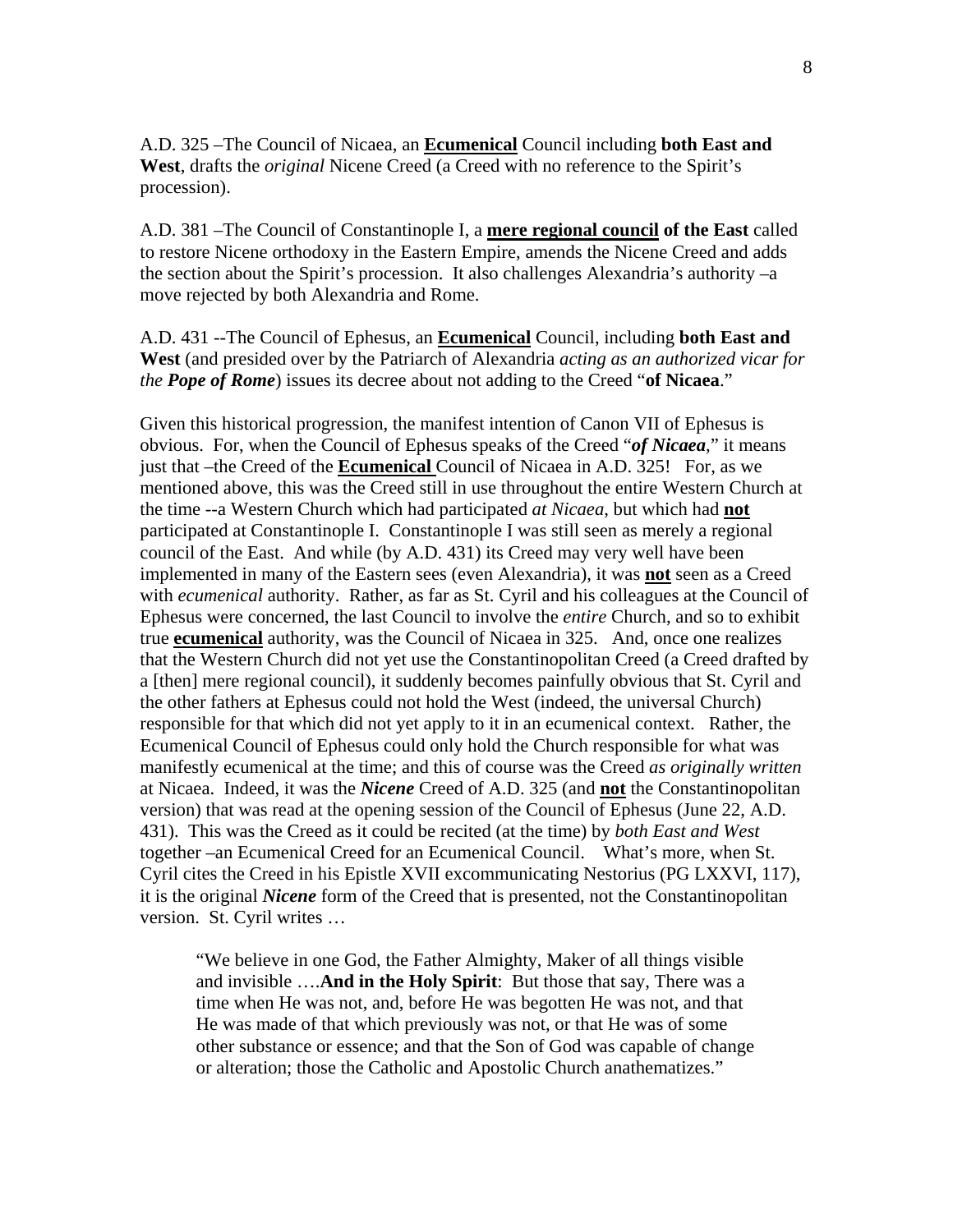So, in short, if one wishes to apply Canon VII of the Council of Ephesus to forbid the inclusion of the Filioque, then one must *also* apply it (as the historical context demands) to the Constantinopolitan Creed itself –something that of course no Eastern Orthodox (or Roman Catholic) wishes to do.

Now, with all this before us, it obviously follows that there are only two possible ways to interpret and obey Canon VII of the Council of Ephesus. Either one can interpret it in a purely *anachronistic* sense –the sense in which many modern Eastern Orthodox interpret it, who unreasonably (and legalistically) apply it to the period *after* the Council of Chalcedon (A.D. 451), when the Constantinopolitan Creed was finally embraced by the universal Church in an Ecumenical context. *Or,* one can interpret Canon VII in an *organic* sense –as a reference to *the substance* of the Nicene Creed, meaning that no one is permitted to put forward a Creed that opposes or is contrary to the Nicene Creed –that is, the *organic faith* of the Nicene fathers. This, of course, was the interpretation presented by the Archbishop of Rhodes and adopted by the other fathers at the unifying Council of Ferrara-Florence (in 1439), including the Byzantine John Bessarion, but not the inflexible Mark of Ephesus, who simply could not incorporate it into his narrow, schismatic view. Indeed, the fathers at Ferrara-Florence were not even in a position to appreciate the authentic,  $5<sup>th</sup>$  Century perspective of St. Cyril and the Council he led. If the Romans at Ferrara-Florence were fully aware of the A.D. 431 distinction between what was then seen as the *Ecumenical* Creed of Nicaea (325) vs. the *merely regional* Creed of Constantinople I (381), their argument against Mark of Ephesus would have been far more powerful.

Clearly, St. Cyril of Alexandria could only have had one of two objectives in mind when he declared that no one may add to the Creed "*of Nicaea*." Either he directly intended to undermine any special, canonical importance for the Constantinopolitan Creed – something that would clearly bolster his defense of Alexandria primacy by setting limits to the authority of Constantinople I. (Although a saint, Cyril was not above such political maneuvering.) Or, he merely (innocently) intended to refer to the Creed of Nicaea in an organic and substantive sense –a sense that would be inclusive of the Constantinopolitan Creed and all other creeds in essential agreement with Nicaea's. If the latter, then both modern Eastern Orthodoxy and modern Catholicism are in communion with St. Cyril and the fathers of Ephesus. If the former, then the Council of Ephesus in 431 and the Council of Chalcedon in 451 (which adopted the Constantinopolitan Creed in an Ecumenical context) cannot be reconciled, and one or the other must **not** be counted as ecumenical and binding. Thus, the only realistic option for an Eastern Orthodox or a Catholic is to interpret Canon VII of Ephesus in an organic sense –a sense which permits Chalcedon's ecumenical adoption of the Constantinopolitan Creed, but which *also* permits the inclusion of the Filioque as a licit canonical addition.

So, Canon VII of the Council of Ephesus cannot be used to argue against Filioque's inclusion in the Western Creed. A much stronger argument for the Eastern Orthodox position seems to be that the Eighth Council of Constantinople (as they count it –the Council of 879-80), which was called to heal the Photian schism and to maintain the original wording of the Creed for both Byzantium and Rome, also anamathetized anyone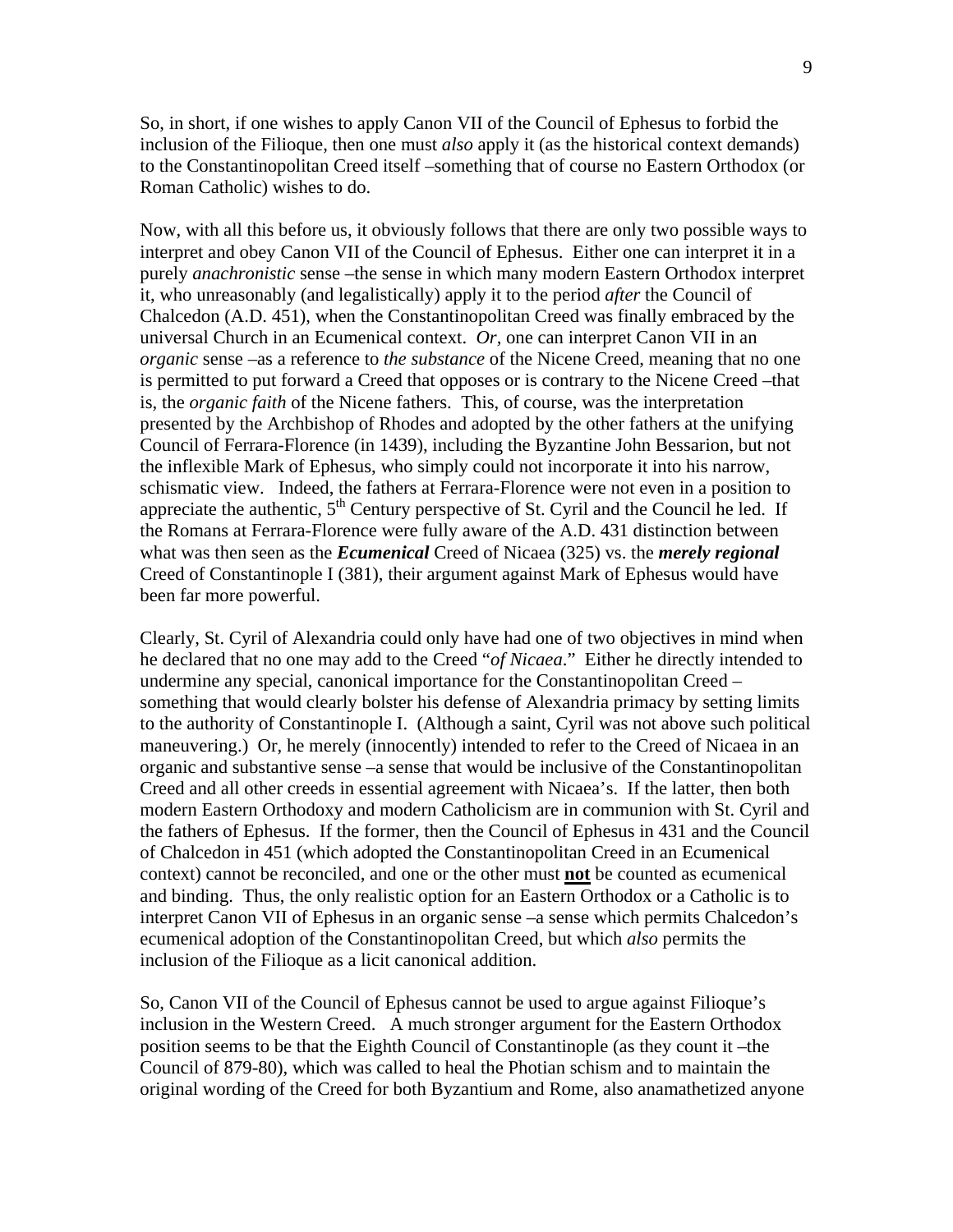who adapts the Constantinopolitan Creed of 381. Now, on its surface, this too may seem damning of the Roman Catholic position. But, unless we also interpret this in a purely organic sense, it also stands condemned by Canon VII of Ephesus, which proclaims that no one may add to the Creed "*of Nicaea*" –something which the Constantinopolitan Creed obviously does. What's more, even after A.D. 880, both Rome and Constantinople continued to hold communion with a great many Western Churches who openly professed the Creed with the Filioque. If the decree of 880 represented anything more than a 'social contract' between Constantinople and Rome itself (an agreement that Rome would maintain the faith expressed by Constantinople I –that is, a faith in the Father's monarchy as Source of the Spirit), then Rome would have been forced to excommunicate the entire West, and Byzantinum would certainly have pressed for this excommunication. This obviously did not happen, however.

At this point, it is also helpful to realize that the ancient Church, both before and after A.D. 431 (and A.D. 880), always possessed several different liturgical creeds. The Nicene Creed was of course an expanded version of the Apostles' Creed (still in use today) and a number of other regional Baptismal creeds, such as the one used (even after Nicaea) by St. Cyril of Jerusalem. Indeed, there were at least four different versions of the Nicene Creed before the Council of Sardica in A.D. 341, and at that council *yet another* version was presented and inserted into the Acts, though not formally authorized by the council. And, even *after* Chalcedon's adoption of the Constantinopolitan Creed, the Athanasian Creed (fl.  $5<sup>th</sup>$  Century) was widely used in Gaul and eventually spread to the rest of the Church. It was even, for a time, embraced by the Russian Orthodox (minus the Filioque). Thus, looking at authentic history, one is forced to admit that there *never was* only one, "official Creed" for the universal Church.

However, the popular Eastern Orthodox insistence on a supposed "official Creed" illustrates the substantial difference in the way that the Eastern Orthodox communion and the Roman Catholic communion view binding Church authority. And an appreciation of this substantial difference is all-important to our discussion of Filioque, since it addresses a large part of the controversy –indeed, the driving force behind it. Now, it is no secret that the Byzantine East has often faulted the Roman West for being too "legalistic" in its approach to the Faith. However, when it comes to binding authority, it is actually the Byzantine East that is far more legalistic and divorced from the organic Tradition of the Church's Christ-given power to "bind and loosen" (**Matt 16:19, 18:18**). In this, I have often argued that the true culprit behind our Schism is that the Eastern Orthodox Church is, in a fundamental way, the "imperial Church" created by Constantine the Great –the "state cult" and political "glue" employed to hold his Empire together. In saying this, I certainly do not mean to question, dispute, or downplay the Apostolic nature of Eastern Orthodoxy. On the contrary, we Catholics firmly believe that the Eastern Orthodox Church is Apostolic in nature, and that it has the true priesthood and true Sacraments. But, be that as it may, this Apostolic Church of the Byzantine East still *expresses itself* in ways, and according to a cultural mode of thought, that is thoroughly "imperial" in the old Byzantine sense of "One Church, one Empire" …or perhaps, in its modern manifestation, "One Church, one cultural expression." Because of this, the Byzantine East is very uncomfortable with anything that does not readily or neatly conform to its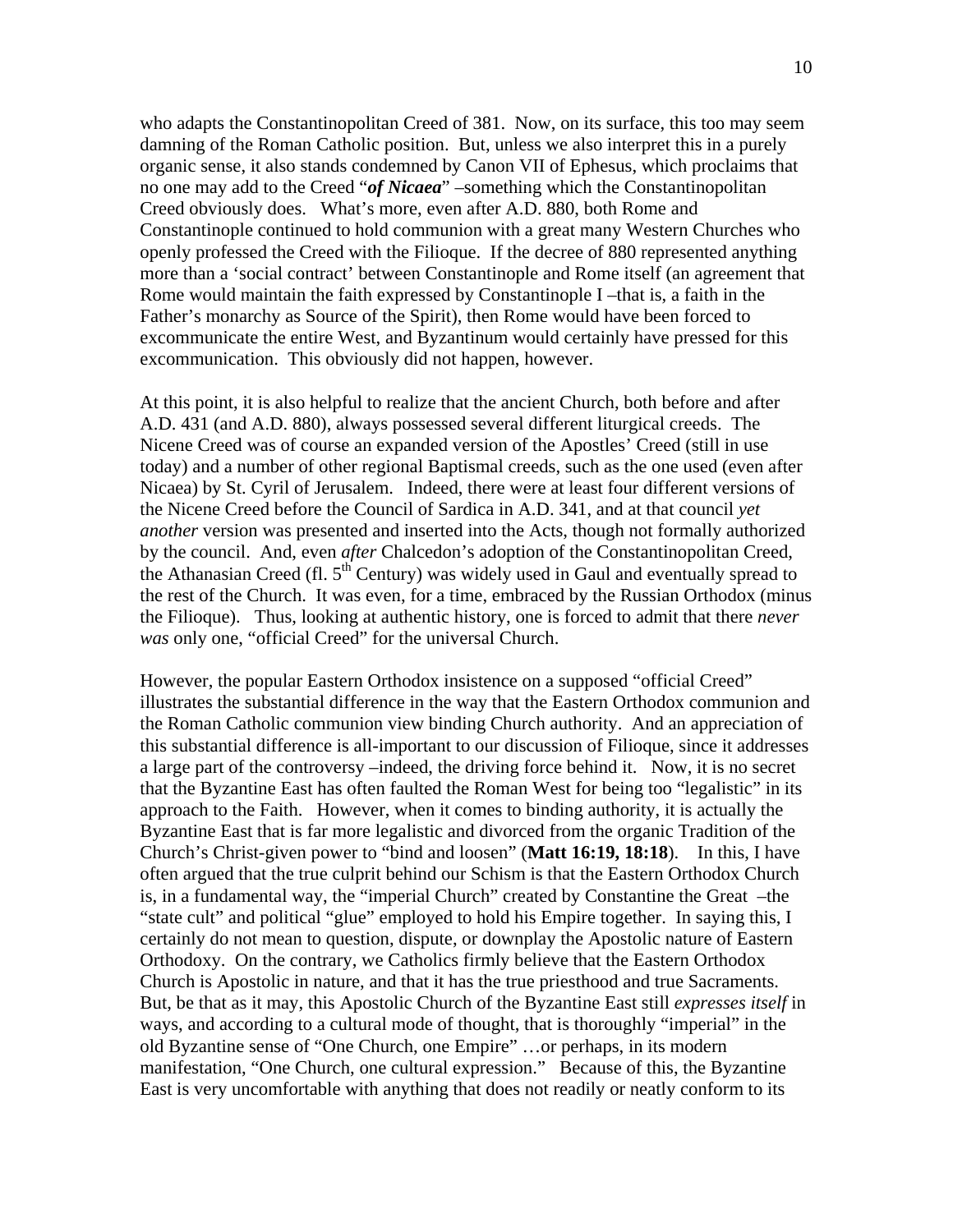own historical experience or Byzantine (that is, "imperial") cultural heritage. And, in that cultural heritage, it is the Ecumenical Council –in essence, a state-sponsored exercise of imperial Roman/Byzantine law –which ultimately determines what is and what is not official Church doctrine.

The Western Church, on the other hand, never fundamentally associated itself with the imperial "state cult"; and this was the case both before *and* after the fall of the Western Roman Empire. Rather, the West, along with the monastic communities in the East, always maintained a view of the Church as that old, underground society that was distinct from the secular world, and which was once persecuted by it. In this more ancient understanding, the teaching authority of the Church (what St. Cyprian called "the Chair of Peter") was held by all Catholic bishops, whose unity and orthodoxy was identified and maintained, *not by the Empire*, but by their communion with Peter's personal successor in the church of Rome –a church that St. Cyprian called "the womb and root of the Catholic Church" and "the *principal church* in which sacerdotal unity *has its source*" (Ep.liv.). Because of this, the West has always been able to distinguish between the Church and a given civilization in which the Church (or an area of the Church) happens to reside. It was also always able to appreciate the fact that the first Ecumenical Councils were not the be-all-end-all of Church authority itself, but state-sponsored events *at the service of the Church*, and through which the Church was able to express its organic authority –**an authority which it was quite free to express apart from an Ecumenical Council**, just as it did *before* Constantine legalized Christianity. Not so in the Byzantine East, however, where Church and Empire (that is, secular civilization) fit neatly and fundamentally together. So, when the Western Church embraced Filioque and actually introduced it into its native recitation of the Creed, what it was doing --*as the Byzantines saw it* --was "rebelling" against the theocratic unity of the Byzantine Empire, to which Italy and certain other parts of the West at least nominally belonged. Given that Byzantium was essentially a Church-State, what this meant was that its "official Creed" (the Constantinopolitan Creed –*as written*), was the "political constitution" of the Church-State –the constitution of the Christian Empire's "state cult"; the thing that held the Empire together. But, by the 580's, and certainly by the 1000's, Western Europe was no longer realistically a part of the Byzantine Empire, and so no longer tied directly to its culture or subject to its political / societal agenda. Rather, Rome recognized that the Church was not formally bound or limited by any one, "official Creed"; and so amending its liturgical Creed to address real doctrinal challenges within its own Western experience was not a problem, but a valid defense of organic Christian orthodoxy. To the Byzantines, this was (and still is) a very uncomfortable approach, because it violates their view of the world and of the Church, where there was/is no separation whatsoever between Church and state (or secular Christian –that is, Byzantine –culture). Thus, when their fellow ethnic 'Romans' in the West (who were now under Visigothic and Frankish rule) approved of an altered version of the Creed, it seemed to the Byzantines as if their Western brethren were being "unpatriotic" --that is, "unRoman" / "unByzantine." ...and so "unOthodox." This was, of course, not the case. They were merely being "Catholic" –that is, possessing a sensitivity to Christian truth as it transcends cultural or nationalistic points of view (e.g. the limits of Byzantine culture and experience).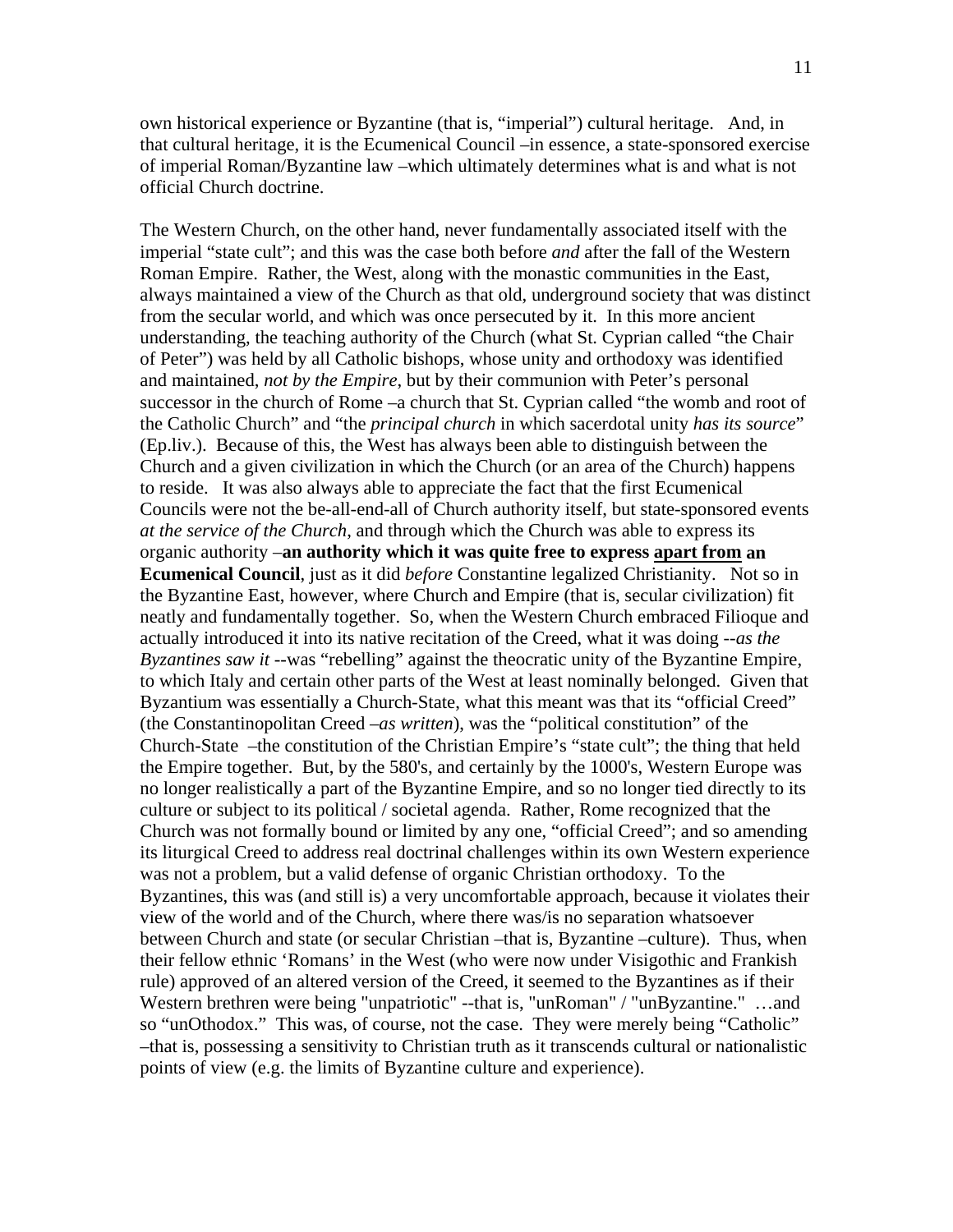To the Byzantines, however, Constantinople I had meant something specific by its use of the word "proceeds." Now Rome had changed that. Now Rome meant *something else* all together. And, even if this "something else" was doctrinally valid and orthodox, it didn't change the fact that Rome had "broken faith" *with its Byzantine heritage*. This is how the Eastern Orthodox have always seen it. And, even today, after '*three Romes have fallen'* and there no longer exists a secular Christian culture (per Byzantium), there is still little if any room in the Eastern Orthodox imagination for an orthodox expression of Christianity that is "non-Byzantine" –that is, independent of their Byzantine cultural heritage. For example, Eastern Orthodox apologist Cyril Quattrone writes as follows on Toledo's introduction of Filioque:

"…I have developed an argument against the Latin proposition that I believe to be rather conclusive. If we accept, for the sake of argument, that this distinction is valid [*i.e., between procession from the Divine essence and procession according to hypostasis*], then one of the biggest objections to the Latin Creed is that it changed the meaning of the original Greek Creed. In other words, the original Creed, as composed by the Ecumenical Council, had a sentence about the ultimate origin of the Holy Spirit. The Latins then decided, unilaterally, to scrap that teaching from the Creed and add a teaching about a joint procession. It is no good to say that we mean ultimate origin with reference to the Father because, if you do, then you mean ultimate origin with reference to the Son, for both are referred back to the same word ….Even if it is correct, the addition is not an addition, but a subtraction."

Well, here, my good friend Cyril of course overlooks several aspects of historical reality. Firstly, as I mentioned above, we Catholics did not "scrap" the Creed's original teaching (its original meaning in Greek) at all. Rather, as already discussed, we retain the doctrine that the Father is the sole Cause (**Aition / Principium**) of the Spirit. As also mentioned, neither the regional council of Toledo, nor Rome itself, has ever denied or rejected the Constantinopolitan Creed as originally written; Toledo, in fact, anathematized anyone who denies the Council of Constantinople I; and Rome has issued similar decrees many times. Secondly, while we admit that the West indirectly changed the original meaning of this part of the Creed, Filioque's inclusion in the Creed is not a "subtraction," but a *totally different* affirmation of truth. As I illustrated above, since the Greek meaning of "proceeds" was never consciously received by the Latin-speaking West, not one word, but two different words (two different implications) are assumed; but both of those implications are used to serve the Apostolic Faith and to express two different truths (two equally valid expressions) about the procession of the Holy Spirit. The reason Byzantines find this uncomfortable is because they assume that a *formal*, *cultural* unity is needed for East and West to truly share one Faith. To the Byzantine mind, East and West are professing two unrelated things –two different "constitutions," so to speak. But, the Church of the living God is not limited by cultural forms or preoccupations, nor is orthodoxy merely a matter of outward expression, but of substantive truth. Thus, it is quite possible and valid for East and West to recite two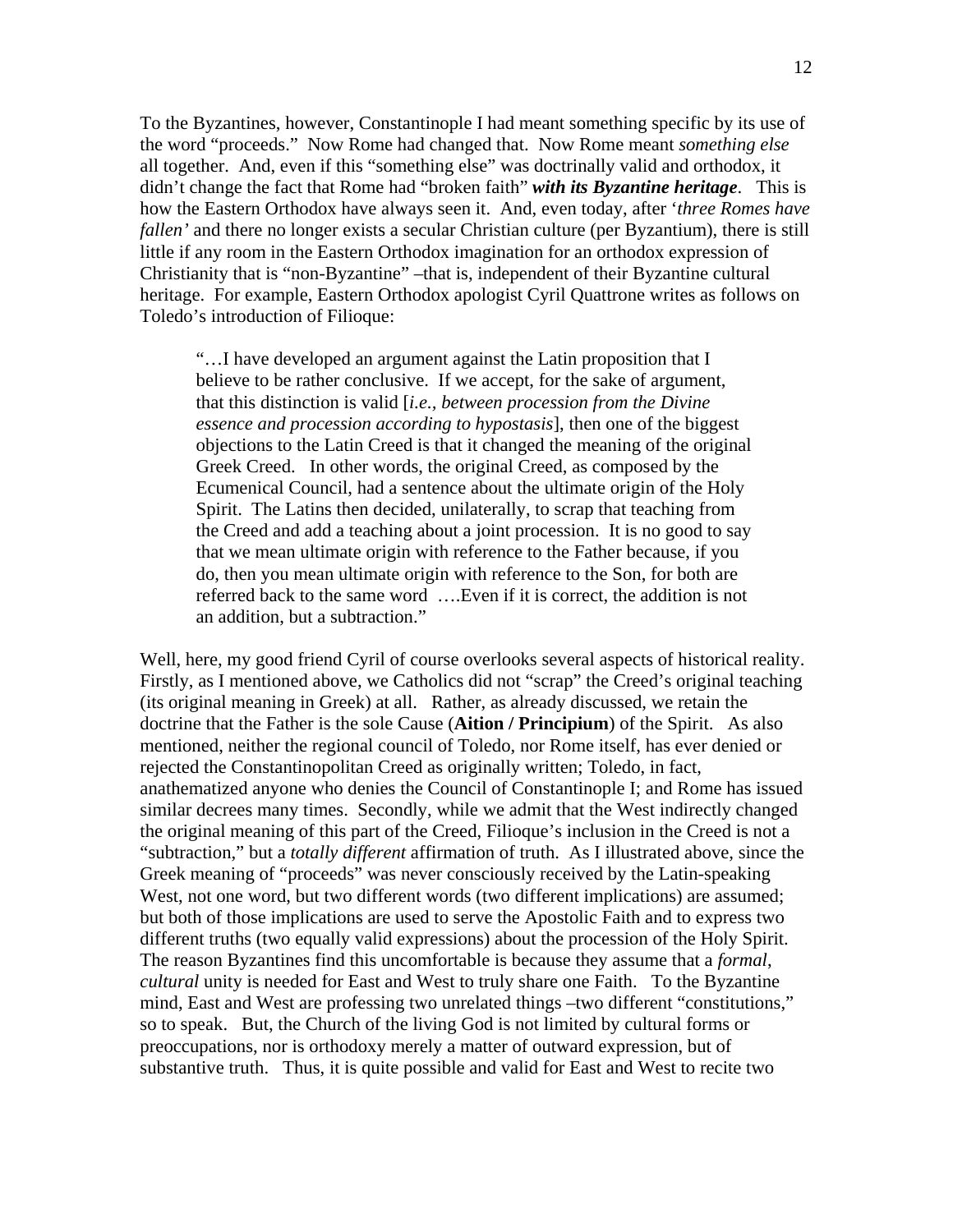formally different Creeds …*if* those Creeds are substantially in agreement and *if* they reflect the same Apostolic Faith, which they do.

Now, in regard to this very point, Cyril Quattrone continues ….

"Analogous to this situation is a recent attempt by some Greek liberals to alter the Creed. They wanted to change "…for us men and for our salvation ..." to "...for us and for our salvation ..." Even if the two clauses have an equivalent meaning (and I would contend that they don't), the alteration was an abomination. It dropped a word from the original Creed. Thankfully the hierarchy squashed this blasphemy quickly. …But what difference between this instance and the filioque? The libs dropped a word, which conveyed a certain meaning, and contended there was no difference between the two Creeds ….You Latins not only, in essence, dropped a clause about the ultimate origin of the Holy Spirit, but you even added a new clause about the medial origin of the same Divine Person."

Well, needless to say, I certainly share Cyril's disdain of liberals and their promotion of unnecessary "inclusive language." I would, however, stop short at automatically characterizing such misguided liberal attempts as "*blasphemy*" or "*abominations*." This, I think, perfectly illustrates the cultural rigidity prevalent among many well-intentioned Eastern Orthodox, which is the same mentality –the xenophobic mentality of old Byzantium --that fuels their zeal against Filioque.

But, to address his question, the difference between the case of these liberals and the Filioque is obvious. Firstly, the liberals seek to amend the Creed for foolish and doctrinally unsound reasons. The Greek already uses the word "anthropos" ("homo" in Latin), which does not refer to only male human beings, but to all mankind, male and female together. To merely say "…*for us* and for our salvation …" would render the Creed meaningless. Who is meant by "us"? Us Christians? Us Gentiles? Us people with brown eyes, as opposed to people with blue eyes? Us angels and men together? For, the reason that the Creed specifically says "for us men" is because it wanted to counter a popular notion (promoted by Origen and others) that Christ died, not only to save human beings from our sins, but also to save the fallen angels! Thus, the Creed specifically says "us men" for that reason. Now, Filioque was not added in order to appease some unreasonable request, but to counter the very real threat of Arian doctrine as it manifested itself in  $6<sup>th</sup>$  Century Spain. Thus, it was included in response to an obvious error. The Spanish Arians claimed that the Son could not be God if the Spirit of Sonship (the Holy Spirit) existed eternally apart from Him. In response, the bishops at Toledo (drawing on the consistent testimony of the Latin fathers) proclaimed that the Son *is essential* to the procession of the Spirit of Sonship –that the Spirit's procession is part of the co-eternal relationship of Father and Son. For, one cannot be an eternal Father unless one begets an eternal Son; and one cannot be an eternal Spirit *of Sonship* unless there is an eternal Son, Who is eternally begotten by an eternal Father. Thus, unlike the mere 'political' agenda of liberals, the Filioque was not an example of "inclusive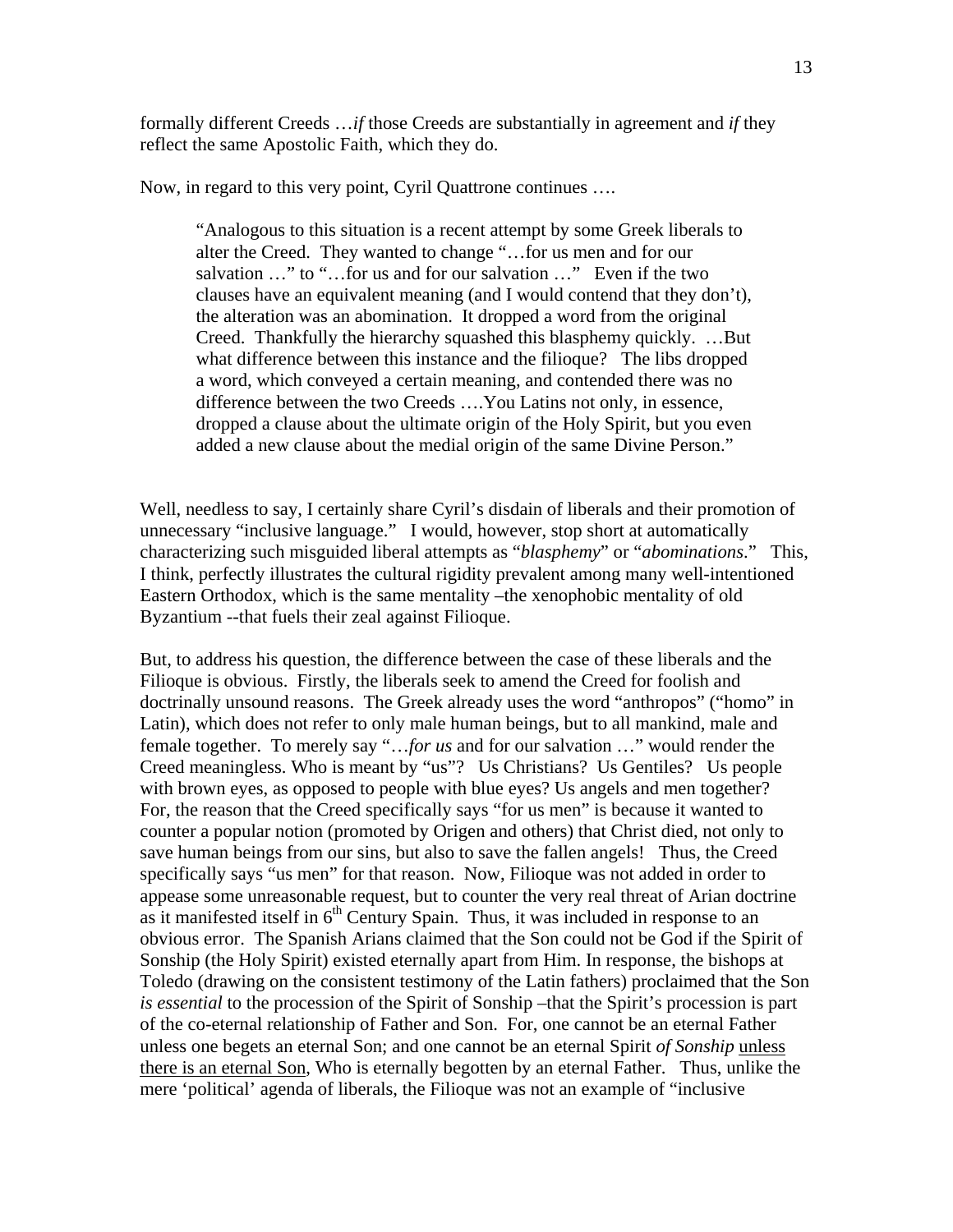language," but a substantive and needed response to a true doctrinal error. What's more, we do not claim that there is no difference in meaning between the original version of the Constantinopolitan Creed and the version that includes the Filioque. On the contrary, we recognize that the Roman Creed and the Byzantine Creed refer to two different things. But, we likewise maintain that *both* these things are true and equally Apostolic. They are merely different expressions, crafted to fit two different experiences and two different needs. And, lastly, the Filioque is also different from the case of these liberals insofar that it was proclaimed by authoritative bishops in council, and ultimately declared to be orthodox by the Bishop of Rome. Thus, unlike some flippant liberal attempt to amend the Creed, it possesses true Magisterial authority.

But, to address the heart of Cyril Quattrone's argument, what is clear from his expression above is that he (like most Eastern Orthodox) views the Filioque as a kind of "betrayal" of the Creed –that is, of the "official constitution" of the civilization that he sees himself as belonging to. For Cyril, like most Eastern Orthodox, the Church must be a formal, cultural whole modeled on Byzantine "excellence." But this is not, and never has been, a true or realistic image of the Church. For, as my own late father used to say, 'The Church is like a beautiful Woman who occasionally changes her gown –that is, her cultural expression. And whether this beautiful Woman wears *Jewish* fashion, or *Greco-Roman* fashion, or *Byzantine* fashion, or *medieval / Germanic* fashion, or *Renaissance* fashion, or *modern* fashion, she is still the **same** beautiful Woman. Her substance does not change.' The Eastern Orthodox have yet to truly come to terms with this truth. Rather, they see "ontological difference" in the mere changing of a "gown."

In the Catholic understanding, however, true ecclesial authority is not hampered by canonical expressions or historical conventions, but resides ultimately with the Spiritguided Magisterium, which is the Divinely-appointed arbiter and interpreter of authentic Apostolic Tradition *in whatever cultural mode it manifests itself*. This, again, presents a challenge to the Eastern Orthodox; but it is nevertheless a part of their own Sacred Tradition –the far older, pre-imperial heritage of the Eastern Church. For, the Byzantine fathers clearly testify to the belief that the Bishop of Rome (that is, the ultimate successor of St. Peter) possesses authority *over* an Ecumenical Council (that is, a political act of the Byzantine "state cult"), and has the Magisterial right to substantially define the Faith over and above the literal expression of an Ecumenical Council. This too overturns the impression that the medieval Popes who ratified Filioque were forbidden to do so by the Ecumenical Council of Ephesus. For the understanding of the Eastern Church prior to the time of Photius argues against such an assumption.

For example, St. Maximos the Confessor (c. A.D. 650) writes ....

"How much more in the case of the clergy and church of the Romans, which from old until now presides over all the churches which are under the sun? Having surely received this canonically, as well as from councils and the apostles, as from the princes of the latter (Peter  $\&$  Paul), and being numbered in their company, **she is subject to no writings or issues in synodical documents, on account of the eminence of her Pontificate**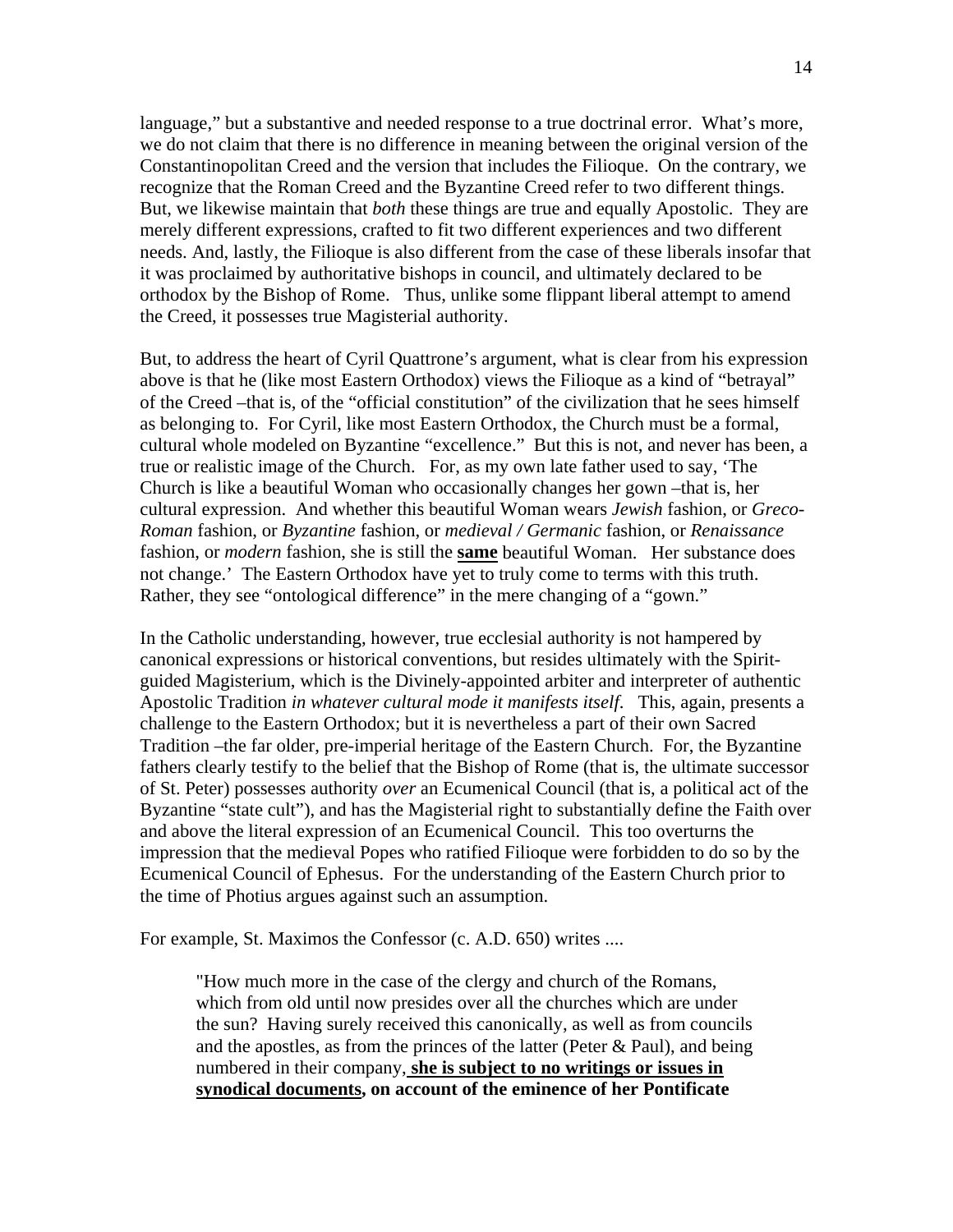**.....even as all these things all are equally subject to her (the church of Rome) according to sacerdotal law.** And so when, without fear, but with all holy and becoming confidence, those ministers (the Popes) are of the truly firm and immovable rock, that is of the most great and Apostolic church of Rome." (Maximus, in J.B. Mansi, ed. Amplissima Collectio Conciliorum, vol. 10)

Likewise, St. Nicephorus, Patriarch of Constantinople (758-828) says ....

"Without whom (the Romans presiding in the seventh Council) a doctrine brought forward in the Church could not, **even though confirmed by canonical decrees and by ecclesiastical usage,** ever obtain full approval or currency. **For it is they (the Popes of Rome) who have had assigned to them the rule in sacred things, and who have received into their hands the dignity of Headship among the Apostles**." (Nicephorus, Niceph. Cpl. pro. s. imag. c 25 [Mai N. Bibl. pp. ii. 30]).

And, St. Theodore the Studite of Constantinople (759-826) says, writing to Pope Leo III ....

Since to great Peter Christ our Lord gave the office of Chief Shepherd after entrusting him with the Keys of the Kingdom of Heaven**, to Peter or his successor must of necessity every novelty in the Catholic Church be referred**." (Theodore, Bk. I. Ep. 23)

...and ....

"Let him (Patriarch Nicephorus of Constantinople) assemble a synod of those with whom he has been at variance, if it is impossible that representatives of the other patriarchs should be present, a thing which might certainly be if the Emperor should wish the Western Patriarch (the Roman Pope) to be present, **to whom is given authority** *over* **an ecumenical synod;** but let him make peace and union by sending his synodical letters to the prelate of the First See." (Theodore the Studite, Patr. Graec. 99, 1420)

Also, during Photius' own time, his Byzantine contempory St. Methodius, the brother of St. Cyril and Apostle to the Slavs (c. 865), clearly testifies to the belief that the authority of an Ecumenical Council depends on the authority of Rome:

"Because of his primacy, the Pontiff of Rome is not required to attend an Ecumenical Council; **but without his participation, manifested by sending some subordinates, every Ecumenical Council is as nonexistent, for it is he who presides over the Council**." (Methodius, in N. Brianchaninov, The Russian Church (1931), 46; cited by Butler, Church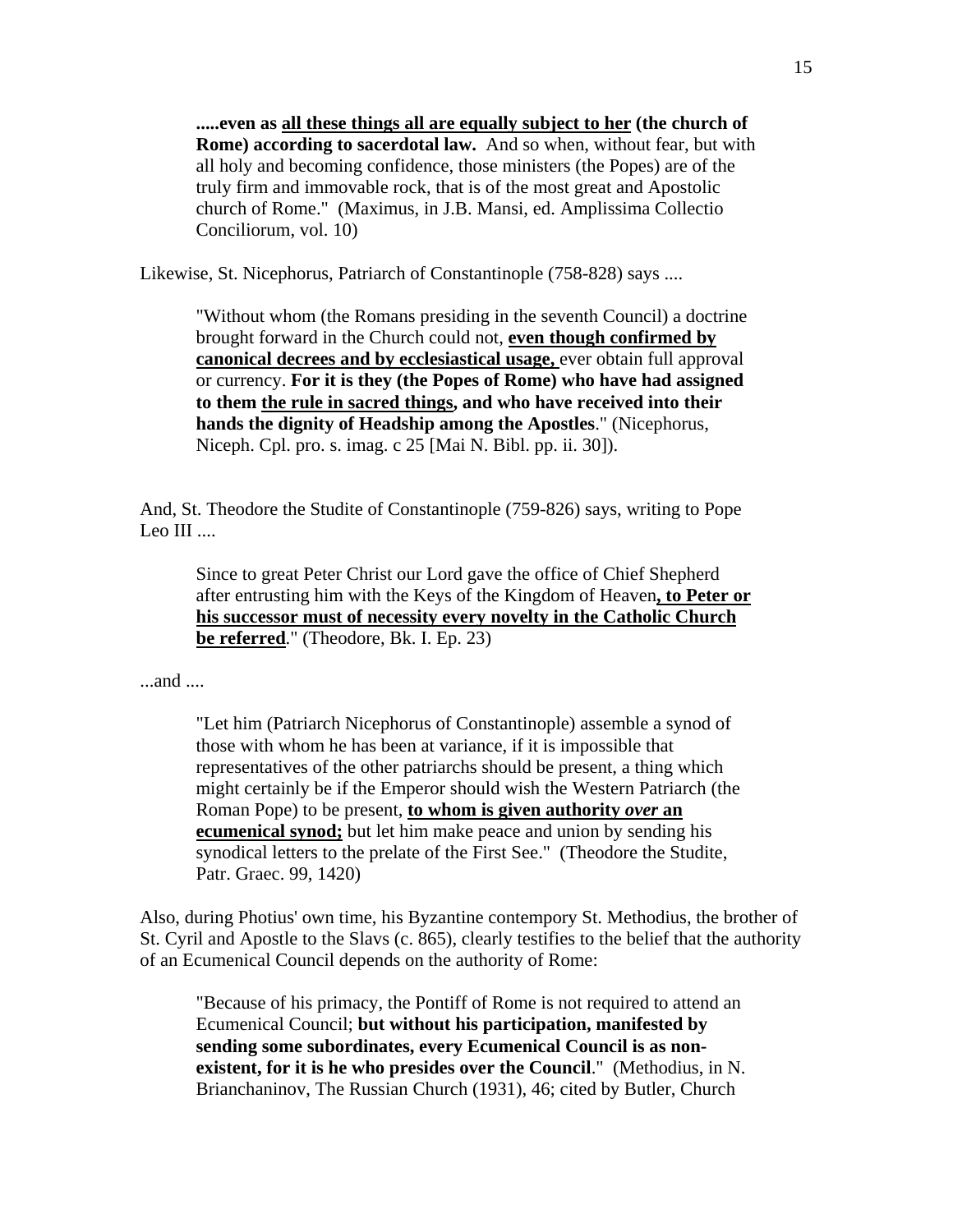and Infallibility, 210) (Upon This Rock (San Francisco: Ignatius, 1999), p. 177).

And we can of course multiply other examples. But, according to the ancestors of the modern Eastern Orthodox, the authority of the Bishop of Rome is superior to an Ecumenical Council, since it is only the Petrine authority of Rome that can ratify an Ecumenical Council. This has, of course, been the constant argument put forward by Roman Catholics when Eastern Orthodox claim, for example, that Filioque violates Canon VII of Ephesus. However, this Roman argument only make reasonable sense to an Easterner once his unrealistic notions of what an Ecumenical Council is have been exposed. For, when we say that Rome outranks an Ecumenical Council, we are not saying that the Pope is a 'one-man Council' or that an Ecumenical Council, in which all bishops participate, is without authority. On the contrary. What we mean is that the teaching authority of the "Chair of Peter" (that is, of all bishops in communion with the Bishop of Rome) can express itself even apart from the legalistic construct of an Ecumenical Council; and that the See of Rome itself is able to focus and express the true consensus of all orthodox bishops; which is, of course, what Rome really does when it ratifies an Ecumenical Council. Now, this of course involves many ecclesial mysteries, and a discussion of the doctrine of Papal Infallibility is not our focus here. What must be admitted, however, is that, according to the ancient pre-imperial understanding of Church authority, the Roman Papacy had every right (nay, duty) to ratify the decrees of the Council of Toledo as sound and orthodox; for Toledo decreed nothing that was alien to the Apostolic Faith.

#### **A Western Contradiction?**

As stated several times above, the Roman Catholic Church does **not** hold to a 'double procession' ('double spiration') of the Holy Spirit. Rather, we firmly believe and teach that it is the Father, and the Father alone, Who is the Source, Principal, and Cause (**Aition / Principium**) of the Holy Spirit. As I also mentioned, both the Council of Toledo and numerous Papal decrees have consistently affirmed the dogmas of Constantinople I (381), and so the Constantinopolitan Creed as originally written. However, many Eastern Orthodox would argue that modern Catholicism is guilty of historical revisionism and that we contradict what the medieval West originally intended to express via the doctrine of Filioque. For example, Eastern Orthodox apologist Cyril Quattrone writes (I present his full, rather-lengthy criticism):

"It seems to me that though the Catholics are today moving away from a theology of a double procession, albeit a double procession from one, and relegating the Son's involvement to a medial role, this was not always the case. If they did not hold to the teaching that the Holy Spirit proceeded from the Father and the Son though as from one principal, why did they not contend that St. Photius had misrepresented their position during the Councils of Lyons and Florence? And when St. Mark [of Ephesus …at the Council of Ferrara-Florence] quoted St. Dionysius who wrote, 'There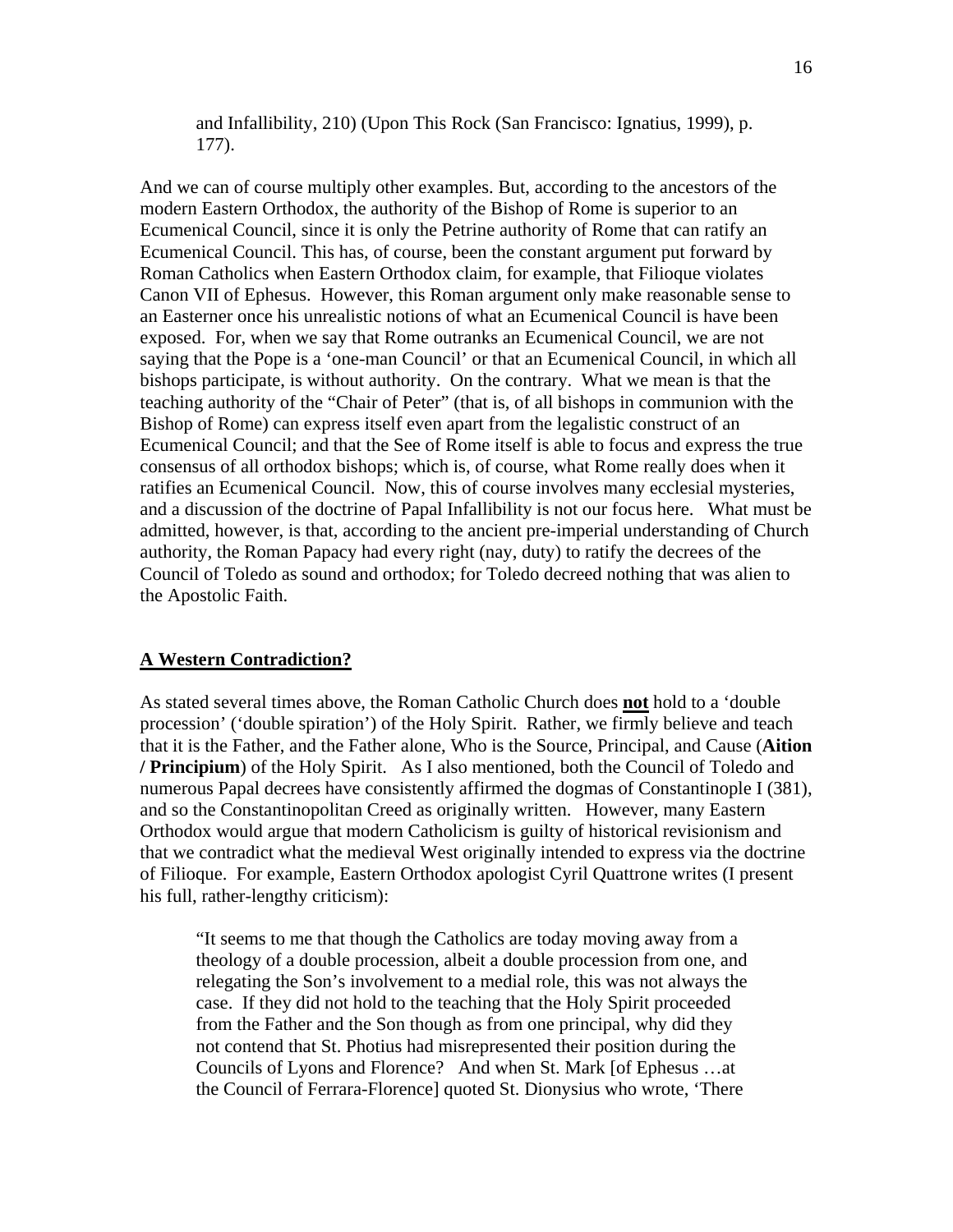is one source of the pre-essential Godhead –God the Father,' why did they not give a hearty AMEN! Indeed, from The Lives of the Pillars of Orthodoxy, we read, '*John [de Montenegro] then found it beneficial to make a formal statement, and said, "The Church of Rome does not admit of two principles or causes in the Trinity, but only one cause and one principal, anathematizing all who think to the contrary." This, however, was a superficial proclamation, because a full explanation of what he truly meant was avoided. John had not disavowed that the Son was the cause of the Holy Spirit. What he did say was that though the Father is the original cause of the Spirit, the Son receives power from the Father to educe (or put forward, project) the Spirit not from Himself, but from the Father. Nevertheless, John's words were to have an enormous impact.*' There are more explicit examples of the teaching of a double procession. The 11<sup>th</sup> Council of Toledo in 675 states: 'We believe that the Holy Spirit, *the Third Person of the Trinity, is God, and that He is one and equal with God the Father and God the Son, of one substance as well as of one nature. However, He is not begotten or created, but He proceeds from both and is the Spirit of both. We believe that the Holy Spirit is neither unbegotten nor begotten: lest, if we say unbegotten we should be asserting two Fathers; and if we say begotten, we should appear to be preaching two Sons. He is called the Spirit, not only of the Father nor only of the Son but equally of the Father and of the Son. He proceeds not from the Father into the Son nor from the Son to sanctify creatures; but He is shown to have proceeded from both equally, because He is known as the Love of the sanctity of both*.' 'He proceeds not from the Father into the Son' is a clear denial of your contention that Rome has never taught that the Filioque meant a double procession. Toledo teaches that in whatever way the Holy Spirit proceeds from the Father, He also proceeds from the Son. [Likewise] the 4<sup>th</sup> Lateran Council (1215) states: '*The Father is from no one; the Son is from the Father only; and the Holy Spirit is from both the Father and the Son equally*.' Again, the adverb 'equally' indicates that in whatever way He proceeds from the Father, in the same manner He proceeds from the Son. Double Procession is even found in modern Catholic documents. The new official Catechism of the Catholic Church, pg. 246 [reads]: '*The Council of Florence in 1438 explains: The Holy Spirit is eternally from the Father and the Son; He has His nature and subsistence at once (simul) from the Father and the Son. He proceeds eternally from both as from one principal and through one spiration …And, since the Father has through generation given to the only begotten Son everything that belongs to the Father, except being the Father, the Son has also eternally from the Father, from Whom He is eternally begotten, that the Holy Spirit proceeds from the Son*.' St. Augustine himself writes, '*But the Spirit does not proceed from the Father into the Son and then proceed from the Son for our sanctification, but He proceeds from Both at the same time, although the Father has given this to the Son, just as the Holy Spirit proceeds from Himself, so*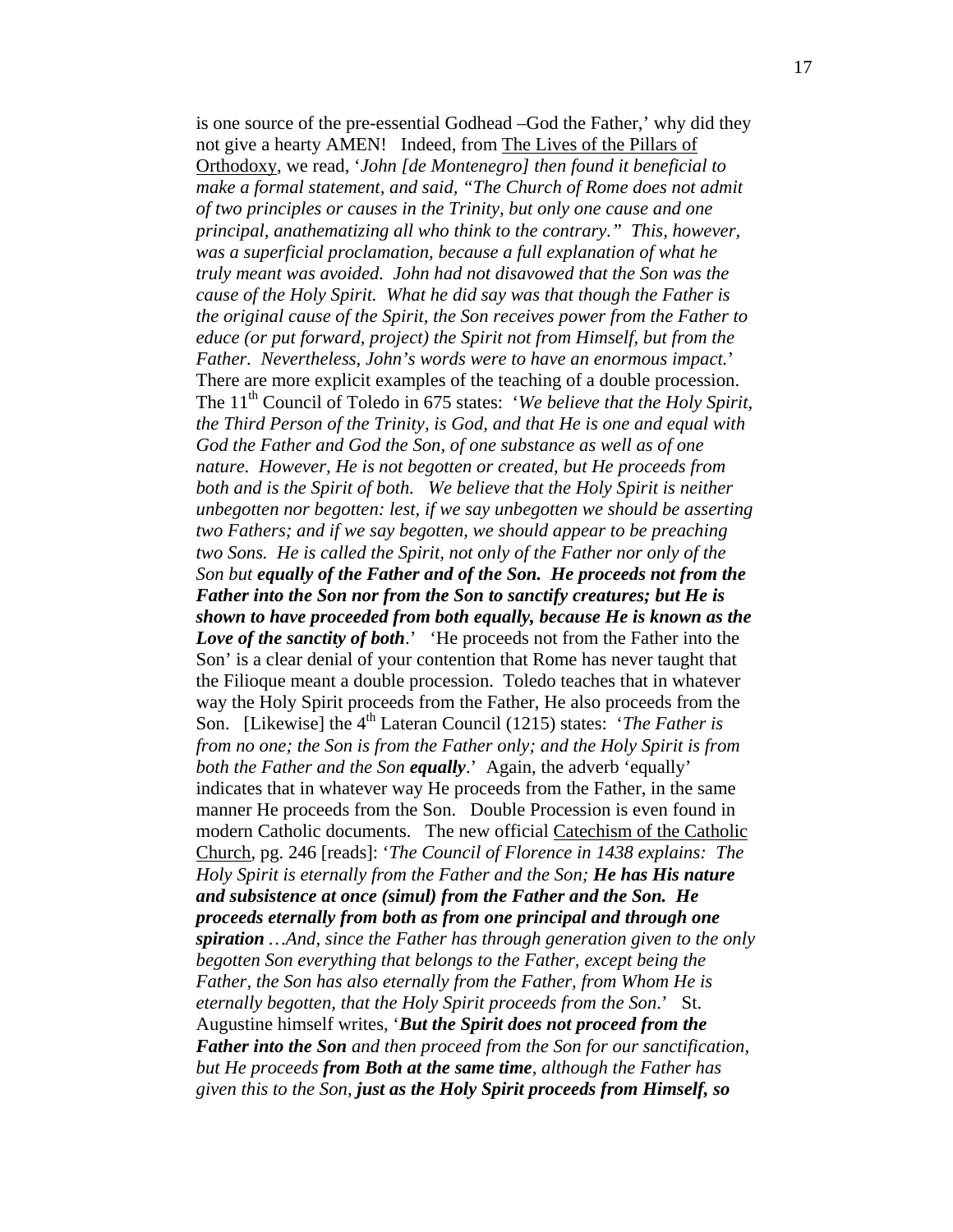*He also proceeds from the Son.*" (On the Trinity, xv:27). It seems to me that the Double Procession is a very prominent aspect of Rome's teaching about the Holy Spirit's supposed procession from the Son."

Now, Cyril Quattrone has obviously hit us with a lot of allegations here. The unfortunate thing is that all of them are mischaracterizations (read: misinterpretations) of the Western expressions presented. For, as is perhaps natural for a Byzantine, Mr. Quattrone presumes that all doctrinal statements about the Spirit's procession must be rooted in the originally intended meaning of the Creedal statement (in Greek) of Constantinople I (381) –that is, a reference to the Father's monarchy, and in that context alone. However, as we've already illustrated several times, the West (given the semantic differences between Greek and Latin in the wake of Constantinople I) was never consciously aware of, or exclusively devoted to, this context of the Father's monarchy. Rather, the West was organically able to speak of the Spirit's procession in an alltogether different, but equally valid, context –namely, the *collective* context of Father and Son. And I already illustrated the difference between these two contexts in my analogy of the 'game of catch' between a human father and a human son, and how (depending on which context one wishes to focus on), the 'game of catch' can be said to proceed from either the human father *alone* (because he initiates the game –as an "**aition**") or the 'game of catch' can be said to proceed from *both* the father and the son, since the participation of both is necessary for the 'game of catch' to exist –a collective context. And these two different contexts / perspectives are not contradictory, but totally complimentary. Both are equally valid and true. But, in all of the quotes from the Western Church cited by Cyril Quattrone above, it is the *collective* context that is being addressed, **not** the monarchial context (the Father as the sole Source of the Spirit). A Byzantine needs to appreciate this fact in order to fairly and honestly interact with the Western Church in true catholic charity. Indeed, if Cyril Quattrone is correct and we Roman Catholics are so obviously contradicting ourselves (and in such overt places as our official Catechism!), one would of course have to conclude that every Byzantine Catholic in the world, to say nothing of tolerant Orthodox scholars like Kallistos Ware, is profoundly naïve and blind. Clearly, this cannot be the case.

However, in order to demonstrate the truth of the matter, let's address Mr. Quattrone's allegations one by one. Mr. Quattrone asks why the Council fathers at Lyon II and Ferrara-Florence never accused Photius of misrepresenting the Western view. The quick and most honest reply to this is that the medieval West was not particularly interested in establishing a synthesis of Greek and Latin theologies, but in proving that Photius was wrong to condemn Filioque and that a 'collective procession' (the Western preoccupation) is doctrinally valid –that is, to 'dazzle' the Byzantines with the Scholastic common sense of Filioque and to settle the matter in that way. Such were the many missed opportunities for Greeks and Latins to effectively communicate with one another. Indeed, attempts at more subtle and effective 'translation' are typically found on the pro-Roman Byzantine side (e.g. St. Maximos the Confessor, John Beccus, etc.), where certain fathers tried to illustrate how their fellow Greeks misunderstood the Western expressions. These attempts are typically dismissed by modern anti-Filioquists, however.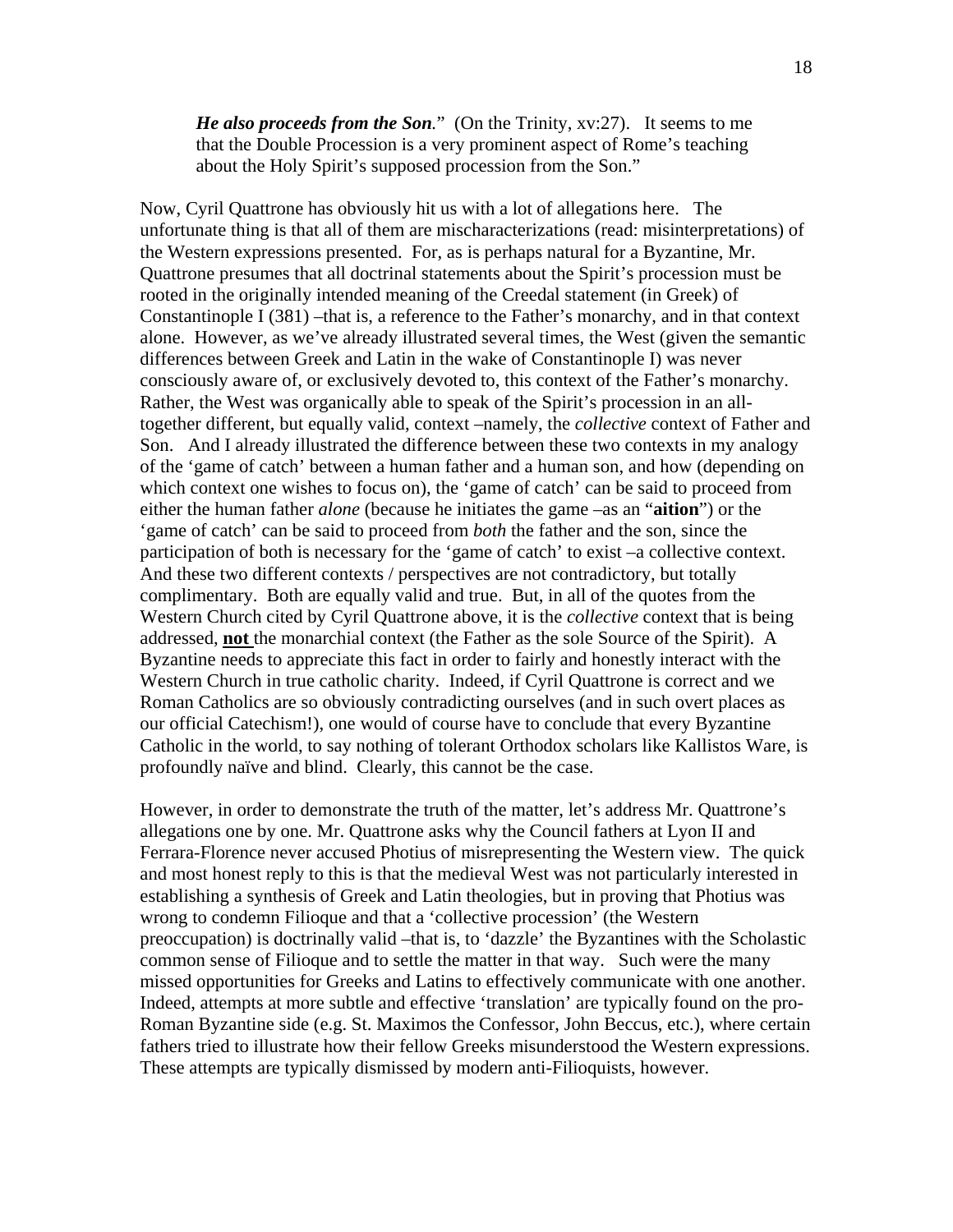Mr. Quattrone asks why the Westerners at Ferrara-Florence did not voice an "Amen!" to Mark of Ephesus' promotion of the Father's monarchy. To this, I must give the same answer. The Father's monarchy in the Spirit's procession was not an issue for the Westerners, nor did the West ever deny it (as illustrated by John of Montenegro's passionate but imperfect defense). Their focus was on proving the validity of a 'collective procession' of the Spirit (a procession involving both Father and Son), because that is what the Byzantines denied. What's more, the author of The Lives of the Pillars of Orthodoxy (quoted by Mr. Quattrone above) is simply wrong when he claims that John of Montenegro (and thus the Western Church) saw the Son as a "cause" of the Spirit in the sense of an "**aition**." This is specifically what John of Montenegro was denying when he proclaimed that Rome recognizes only one Cause (**Aition**) of the Spirit –namely, the Father. It is only when one twists and misrepresents the Western view (force-fitting it into a Byzantine preconception) that a 'contradiction' is created. The Roman position has never changed: The Father is the sole Cause (**Aition / Principium**) of the Spirit; but, with that taken for granted, one may *also* validly speak of the Spirit proceeding from *both* Father and Son in a collective sense --that is, with the Father acting as Cause (**Aition / Principium**) and the Son acting as eternal, essential Participant in the Father's spirating of the Spirit –the Spirit *of Sonship*, which of course requires the Personal existence and participation of a Son.

At this point, it may be very helpful for us to distinguish between two important Greek words. Above, we discussed the semantic differences between the Greek term "**ekporeusis**" (i.e., to proceed from a sole Source, Principal, or Cause) and the unequivalent Latin term "**procedit**" –the term unwittingly used by the West to translate Constantinople I's "**ekporeusis**," and so the root of the semantic confusion. However, there is yet another Greek term for "proceeds," which is "**proienai**," and this term, which *is* equivalent to the Latin term "**procedit**," is used quite often among Eastern (especially Alexandrian) fathers to refer to the Spirit's procession from *both* Father and Son. For, when the Greek fathers use **"proienai**," they are not referring to the Father's monarchy at all, but to the same, *collective* sense of the Spirit's procession (involving both Father and Son) as expressed in the Western tradition. We will explore this aspect of the Eastern fathers' theology below. But, for now, let us merely focus on the distinction and address what is recounted in the relatively recent document promoted by the Pontifical Council for Promoting Christian Unity, which is entitled Filioque: A Clarification. I quote a large section of the document below because it addresses several of Mr. Quattrone's citations. It reads (emphasis mine):

"The fact that in Latin and Alexandrian theology the Holy Spirit proceeds (*proeisi*) from the Father and the Son in their **consubstantial communion does not mean that it is the Divine essence or Substance that proceed in Him**, but that it is communicated [*Personally*] from the Father and the Son Who have it in common [*i.e., the exclusive, Personal relationship*]. This point was confessed as dogma in 1215 by the fourth Lateran Council:

'*The Substance does not generate, is not begotten, does not proceed; but it is the Father who generates, the Son who is begotten, the Holy Spirit who*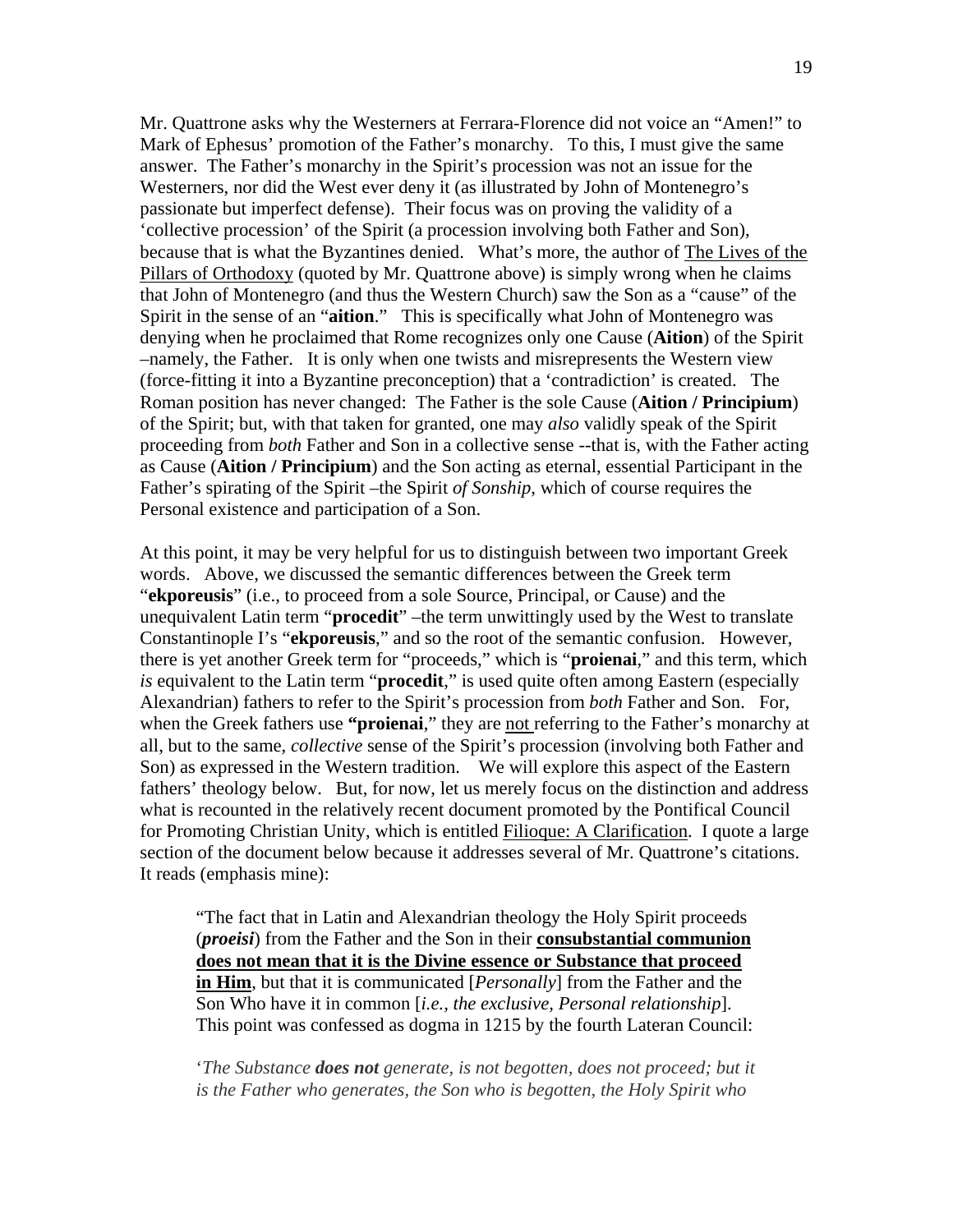*proceeds: so that there is distinction in Persons and unity in Nature. Although other (alius) is the Father, other the Son, other the Holy Spirit, they are not another reality (aliud), but what the Father is the Son is and the Holy Spirit equally; so, according to the orthodox and catholic faith, we believe that they are consubstantial. For the Father, generating eternally the Son, has given to Him his substance … It is clear that, in being begotten the Son has received the substance of the Father without this substance being in any way diminished, and so the Father and the Son have the same substance. So the Father, the Son and the Holy Spirit, Who proceeds from them both, are one same reality***"** *(DS 804-805).* 

"In 1274, the second Council of Lyons confessed that '*the Holy Spirit proceeds eternally from the Father and the Son, not as from two principles but as from one single Principle* (*tamquam ex uno principio*)' *(DS 850)*.

"In the light of the Lateran Council, which preceded the second Council of Lyons, it is clear that it is not the Divine essence that can be the "one principle" for the procession of the Holy Spirit. **The Catechism of the Catholic Church interprets this formula** in no.248 as follows:

'*…the eternal order of the Divine Persons in their consubstantial communion implies that the Father, as the 'principle without principle,' is the first origin of the Spirit, but also that, as Father of the only Son, He is, with the Son, the single Principle from which the Spirit proceeds*.' *(Council of Lyons II, DS 850)*.' "

Now, please note that, above, Mr. Quattrone presents *part* of what the Catechism of the Catholic Church has to say about the procession of the Spirit, but not its *full teaching*. This was no doubt an honest oversight on the part of Mr. Quattrone, but it illustrates the common failure of many Eastern Orthodox to appreciate comprehensive Catholic doctrine, and their inclination to dismiss the Roman tradition without fully analyzing what we really believe. This is a common sin against charity, unworthy of an Eastern Orthodox. For, the Catechism of the Catholic Church goes on to explain:

"The Western tradition expresses *first* the **consubstantial communion between Father and Son**, by saying that the Spirit proceeds from the Father and the Son (Filioque). …This legitimate **complementarity**, provided it does not become rigid, does not affect the identity of faith in the reality of the same mystery confessed." *(Catechism of the Catholic Church no.248)*.

This is the context in which the Catechism of the Catholic Church is speaking (as quoted above by Cyril Quattrone) when it asserts that the Spirit "*has His nature and subsistence at once (simul) from the Father and the Son. He proceeds eternally from both as from one principal and through one spiration."* That one Principal of the Spirit is **the Father**,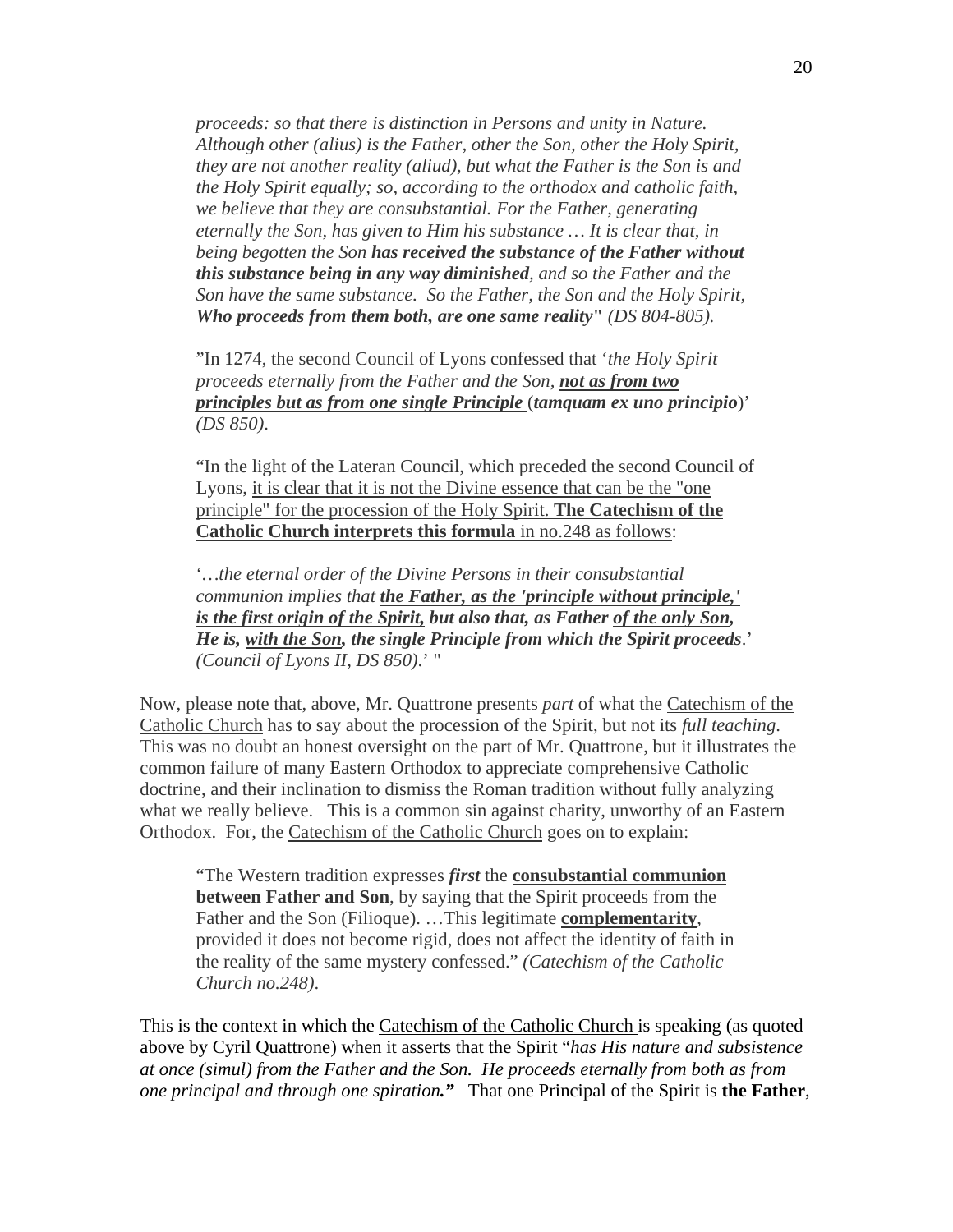and the Father *alone*. It is only in the *collective sense* of the Personal, consubstantial communion between Father and Son that the Spirit proceeds from both.

And, indeed, once one steps away from a narrow Byzantine perspective and realizes that the Roman tradition expresses and embraces two distinct but equally valid truths –i.e., both the Father as the sole Cause (**Aition / Principium**) of the Spirit's procession ("**ekporeusis**") *and* the consubstantial communion of Father and Son resulting in the procession of the Spirit in a collective sense ("**proienai**"), we can suddenly read the other Western expressions presented by Cyril Quattrone in their true and intended light. For, when the 4<sup>th</sup> Lateran Council declares that "...*the Holy Spirit is from both the Father and the Son equally*.," this does not mean, as Mr. Quattrone assumes, that "…the adverb 'equally' indicates that in whatever way He proceeds from the Father, in the same manner He proceeds from the Son." Rather, it merely refers to the *collective sense* of procession from Father and Son ("**proienai**") and does not deny or threaten the Father as the sole Cause of the procession ("**ekporeusis**"). Likewise, the 11th Council of Toledo (not to be confused with the  $3<sup>rd</sup>$  Council of Toledo, which first proclaimed Filioque) in no sense declares, as Mr. Quattrone misinterprets it, that "…in whatever way the Holy Spirit proceeds from the Father, He also proceeds from the Son." This is not what Toledo XI says at all. Rather, when it says that the Spirit "is called the Spirit, not only of the Father nor only of the Son, but equally of the Father and of the Son," this is merely a reference to their Personal consubstantial communion –the collective context of procession. Likewise, when it declares that the Spirit "proceeds not from the Father into the Son nor from the Son to sanctify creatures; but He is shown to have proceeded from both equally, because He is known as the Love of the sanctity of both," this is not a denial of the Father as the sole Cause (**Aition / Principium**) of the Spirit, but a denial of the *Arian* position that the Son is merely a *temporal* participant in the Spirit's procession –that the Son merely receives the Spirit after the procession (from the Father) comes about, as opposed to this taking place in the context of an eternal communion between Father and Son. It is of course quite disturbing (from the Western perspective) that modern Eastern Orthodox (i.e., Photian) theology comes very close to advocating this same Arian view by refusing to incorporate the Son's participation in the Spirit's eternal procession in any way. We will discuss this further below.

But, Cyril Quattrone also cites a (somewhat distorted) statement from St. Augustine, in which that father is presented as saying (emphasis Mr. Quattrone's):

'*But the Spirit does not proceed from the Father into the Son and then proceed from the Son for our sanctification, but He proceeds from Both at the same time, although the Father has given this to the Son, just as the Holy Spirit proceeds from Himself, so He also proceeds from the Son.*" (On the Trinity, xv:27).

Now, as with the other citations above, when Augustine says that the Spirit "does not proceed from the Father into the Son," this is not a denial of the Father's monarchy or His role as the Spirit's sole Source or Cause (**Aition / Principium**). For, as we've already presented, Augustine clearly taught that the Father is the sole "**Principium**" (Augustine's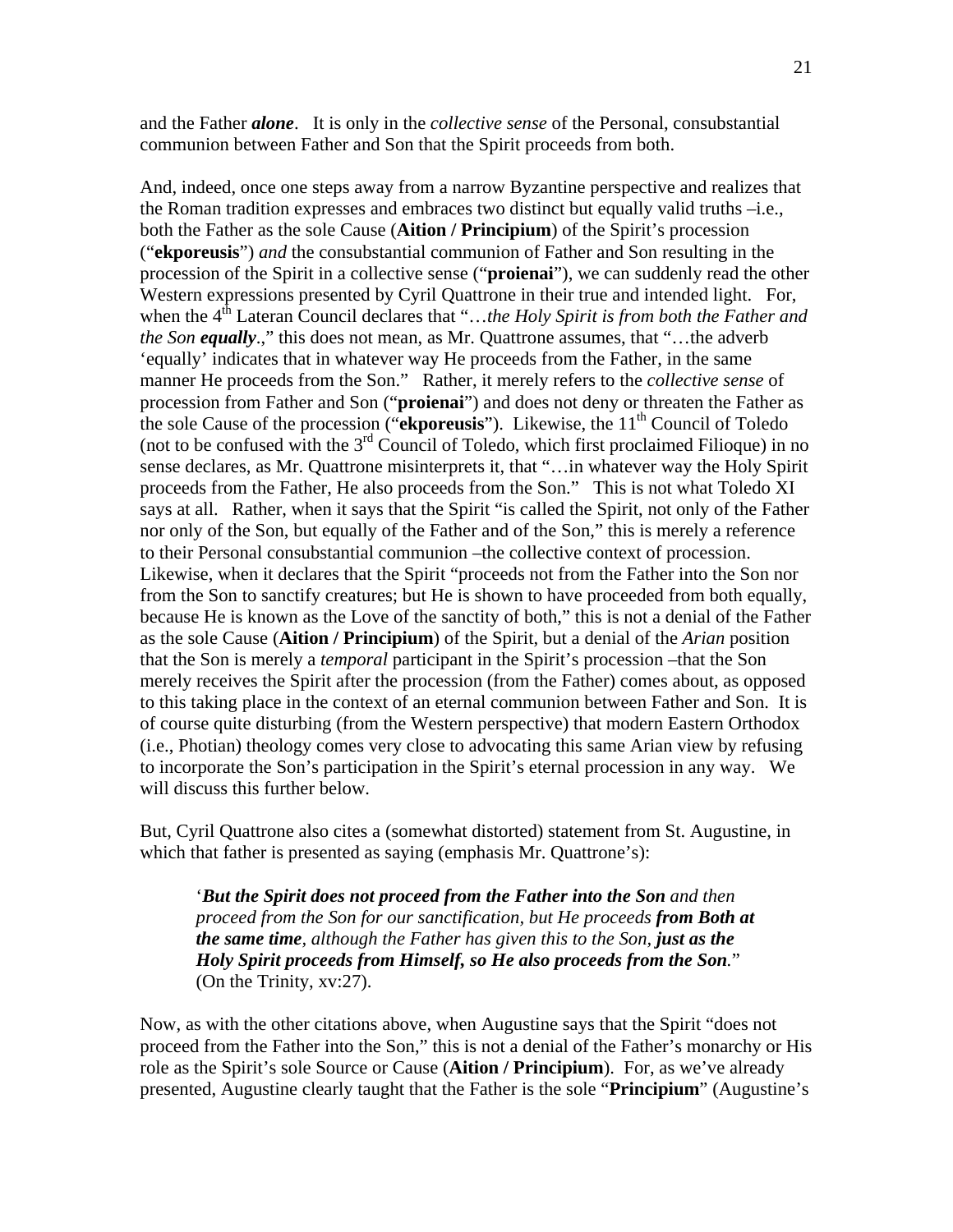word) of the Spirit. Indeed, in this very same section of his On the Trinity, Augustine clearly writes (emphasis mine)…

"For **the Father alone is not from another**, and therefore **He alone is called unbegotten**, not indeed in the Scriptures, but in the usage of disputants, who employ such language as they can on so great a subject. And the Son is begotten of the Father; and **the Holy Spirit proceeds from the Father** *principally,* the Father *giving* the procession without any interval of time, **yet** in common from Both [Father and Son]. **But He [the Spirit] would be called the Son of the Father and of the Son, if--a thing abhorrent to the feeling of all sound minds--Both had begotten Him**. **Therefore the Spirit of Both is not begotten of Both, but proceeds from Both**." (On the Trinity, xv; 26)

Here, Augustine uses 'begotten' as a synonym for 'spirates' –a reference to the Spirit's one spiration (from the Father). And this is what Augustine says *just before* the quote presented by Mr. Quattrone, thus establishing *the context* of what Augustine means when he says that the Spirit proceeds from both Father and Son "at the same time." The reference is to the eternal, consubstantial communion between Father and Son (the context of a collective procession –"**proienai"**), *not* to the procession from the Father alone ("**ekporeusis"**) as the Spirit's ultimate Cause or Source. Augustine's statement that the Spirit "does not proceed from the Father into the Son" is clearly not a denial of "the Father *giving* the procession" but is intended to dispute the Arian error that the Son is merely a *temporal* recipient of the Spirit –the same error that the 11<sup>th</sup> Council of Toledo condemns above. For, when viewed *in context*, what Augustine is referring to is how the Spirit does not proceed from Father and Son in the sense that a child proceeds from a human father and mother. His *full* quote reads:

"…the Holy Spirit is not said to be begotten, but rather to proceed; since if He, too, was called a Son, He would certainly be called the Son of both, which is most absurd, since no one is son of two, save of father and mother. But far be it from us to surmise any such thing as this between God the Father and God the Son. Because not even a son of men proceeds at the same time from both father and mother; but when he proceeds from the father into the mother, he does not at that time proceed from the mother; and when he proceeds from the mother into this present light, he does not at that time proceed from the father. **But the Holy Spirit does not proceed from the Father into the Son, and from the Son proceed to sanctify the creature, but proceeds at once from both; although the Father has given this to the Son, that He should proceed, as from Himself, so also from Him**." (On the Trinity, xv; 27)

This is what Augustine is actually referring to, but the full quote is not presented by Mr. Quattrone. Ergo, Augustine is clearly not contradicting the Creedal Statement of Constantinople I. Such a 'contradiction' can only be created by wrenching Augustine out of his intended context.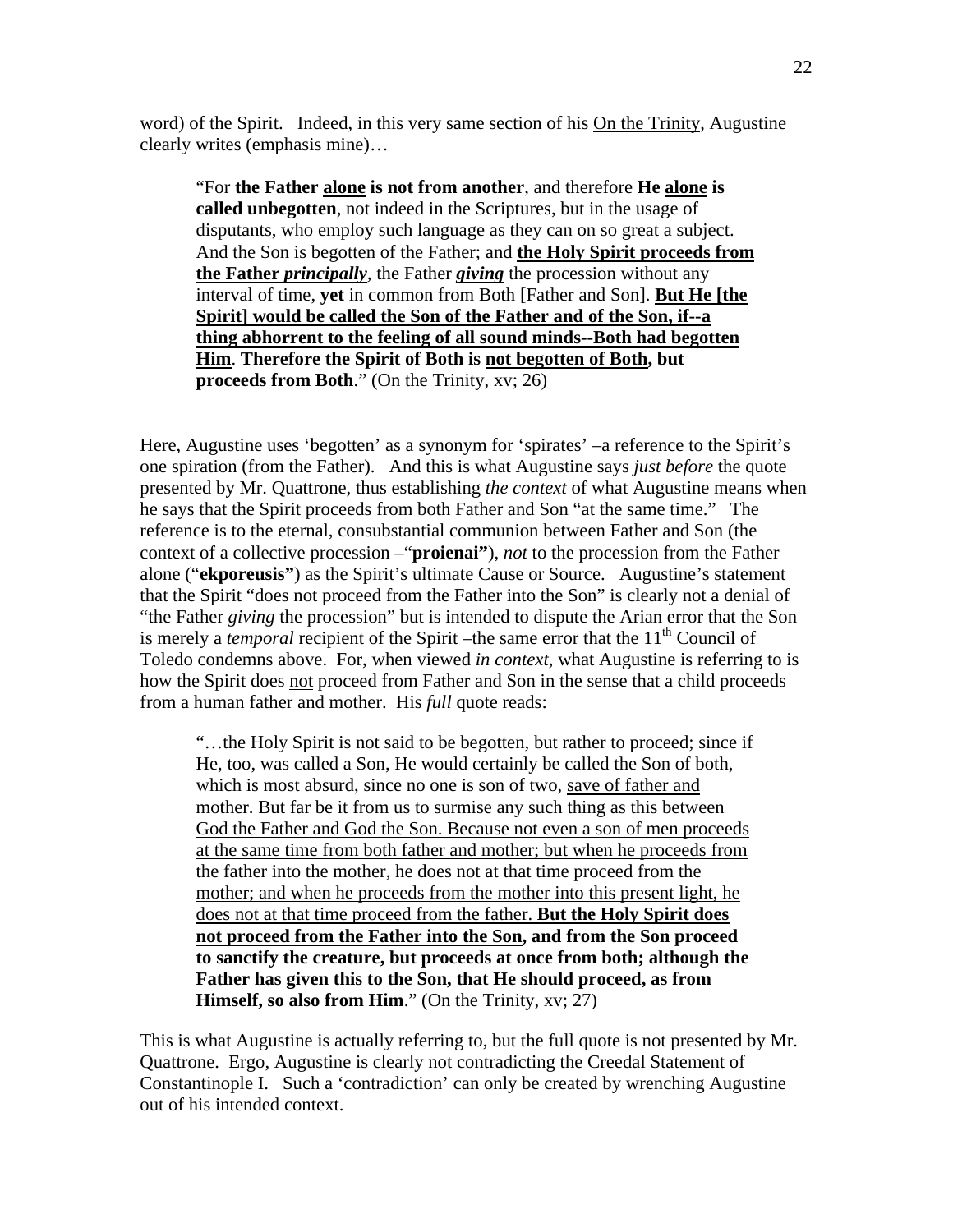Please note also that Mr. Quattrone's quote somewhat distorts the final line. For, in reality, St. Augustine never says (as Mr. Quattrone's quoted renders it),

# *"…although the Father has given this to the Son, just as the Holy Spirit proceeds from Himself, so He also proceeds from the Son.*"

…a statement which seems to imply that the Holy Spirit proceeds from Himself (the Holy Spirit) and/or that an equal kind of procession is being applied to Father and Son. Rather, he says …

# "…although the Father has given this to the Son, **that He (THE SPIRIT) should proceed**, **as from Himself (THE FATHER), so also from Him (THE SON)."**

Once again, the reference is to the consubstantial communion of Father and Son and the context of a collective (participatory) procession, not to the Monarchial procession from the Father alone. Augustine is **not** saying that the Spirit proceeds from the Son in the very same way that He proceeds from the Father. Such a statement would be contradicting what Augustine says just prior to this about the Father being the sole "**Principium**" (Source/ Cause) of the Spirit and the one Who "gives" the Spirit to the Son. That should be obvious for anyone who reads Augustine honestly and comprehensively.

Yet, despite Augustine's true position (so obvious to most Westerners), Eastern Orthodox seem consistently prone to mischaracterizing him and the Western approach to this mystery. For example, Metropolitan Ionannis Zizoulas of Pergamon writes …

"Does the expression 'principaliter' necessarily preclude making the Son a kind of secondary cause in the ontological emergence of the Spirit? The Filioque seems to suggest two sources of the Spirit's personal existence, one of which (the Father) may be called the first and original cause (principaliter), while the other one (the Son) may be regarded as a secondary (not principaliter) cause, but still a 'cause' albeit not 'principaliter.' The discussions both at the time of St. Photius and at Lyons and Ferrara-Florence seem to have paid special attention to this delicate point. It is not accidental that the Greek theologians even since the time of Photius insisted …the Father is the sole cause of the Son as well as of the Spirit. This concern does not seem to be fully covered by the Augustinian expression 'principaliter.' The Second Council of Lyons is unclear on this matter when it says that the Father as the Father of His Son is 'together with Him the single principal from which the Spirit proceeds.'" (Metropolitan Ionannis Zizoulas of Pergamon critiquing The Clarification, cited by Cyril Quattrone).

As I think is pretty obvious by now, Metropolitan Zizoulas is simply the victim of his own native, Byzantine point of view, which forces all discussion of the Spirit's procession into the context of Constantinople I's statement about the Father's monarchy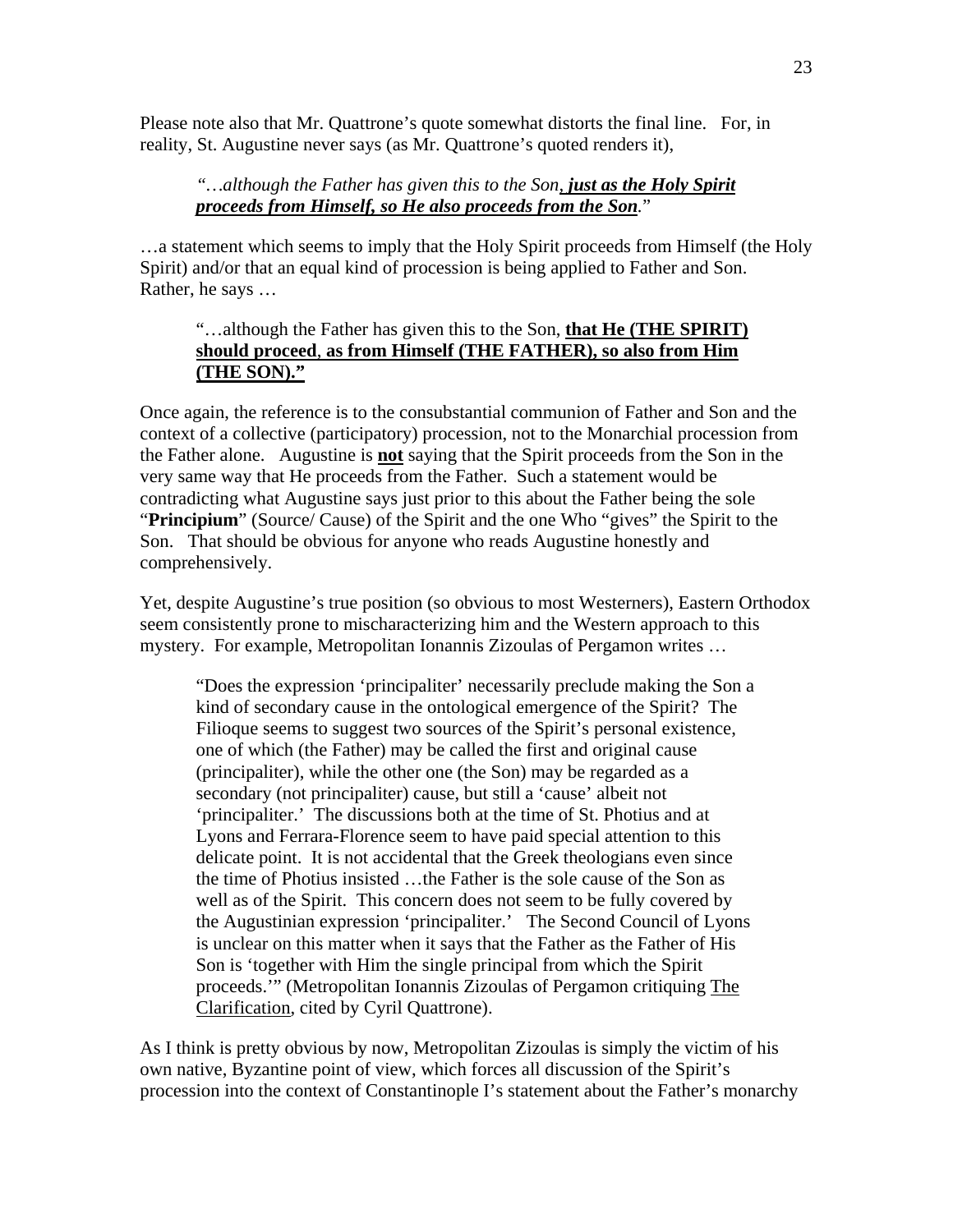as the sole Cause (**Aition**) of the Spirit. Simply put, the Western Church does not view the Son as a 'cause' of the Spirit's procession at all –not in the sense of **ekporeusis**. The Son is not a 'secondary cause' (**aition**) of the Spirit, vs. the Father's role as primary Cause (**Aition**). It is not a matter of "the Son alone" or "the Son *in addition to* the Father." Rather, what Filioque refers to is the reality that the Son eternally *participates* with the Father in the procession of the Holy Spirit --that Father and Son *together* account for a procession of the Spirit (**proienai**), in a context that is totally complimentary to the dogma that the Spirit proceeds (**ekporeusis**) from the Father alone as His ultimate Source or Cause (**Aition** / **Principium**).

Metropolitan Zizoulas' problem (and it is a stumbling block for many Eastern Orthodox) is that he can only see "*and the Son*" (*Filioque*) as an addition to the Creedal statement of the Byzantine Church, and thus assumes that the context must be one of 'causes' –the Son as an 'additional' or 'secondary' cause. But since, as we discussed earlier, the Latin-speaking West never used the Creedal statement of Constantinople I to specifically refer to the Father as Cause (because of the implied meaning of the Latin "**procedit**" vs. the Greek "**ekporeusis**"), it never had this focus in mind. The West certainly never denied that the Father is the Spirit's Source and Cause (as is clear from St. Augustine's statements above). But, this was simply not the West's focus or preoccupation, and so not the way in which it implemented the Creed. Rather, the preoccupation of the West was always the *collective* context of the Spirit's procession, which is, yes, a different approach from the Byzantine tradition, but also an equally valid and orthodox one. As in my analogy, does the 'game of catch' proceed from the human father who initiates it, or from both the human father and the human son, who jointly participate in it? The answer is that the 'game of catch' proceeds from both these things, complimentarily and at the same time. The procession of the Spirit is no different. Our different approaches are just that –a matter of context, perspective, and emphasis. The only uncertainty or confusion is rooted in an unwillingness to step outside of one's native preoccupation and to view the matter from the other's point of view –something which catholicity, and catholic charity, demands.

But, in regard to Augustine specifically, Metropolitan Zizoulas also writes …

"In the Byzantine period, the Orthodox side accused the Latin speaking Christians, who supported the Filioque, of introducing two Gods, precisely because they believed that the Filioque implied two causes –not simply two sources or principles –in the Holy Trinity. The Greek patristic tradition, at least since the Cappadocian fathers, identified the one God with the Person of the Father, whereas St. Augustine seems to identify Him with the one Divine substance." (Ibid)

Here, again, we see how some Eastern Orthodox scholars are apparently unable to see beyond their own native cultural / theological tradition. For, the "Greek patristic tradition" is not the same thing as the Apostolic Faith itself, nor is the Apostolic Faith limited to, or solely defined by, the Greek patristic tradition. Eastern Orthodox seem typically unable to distinguish between these two things, and so assume (very unrealistically) that Greek theology (esp. Antiochian / Cappadocian theology) represents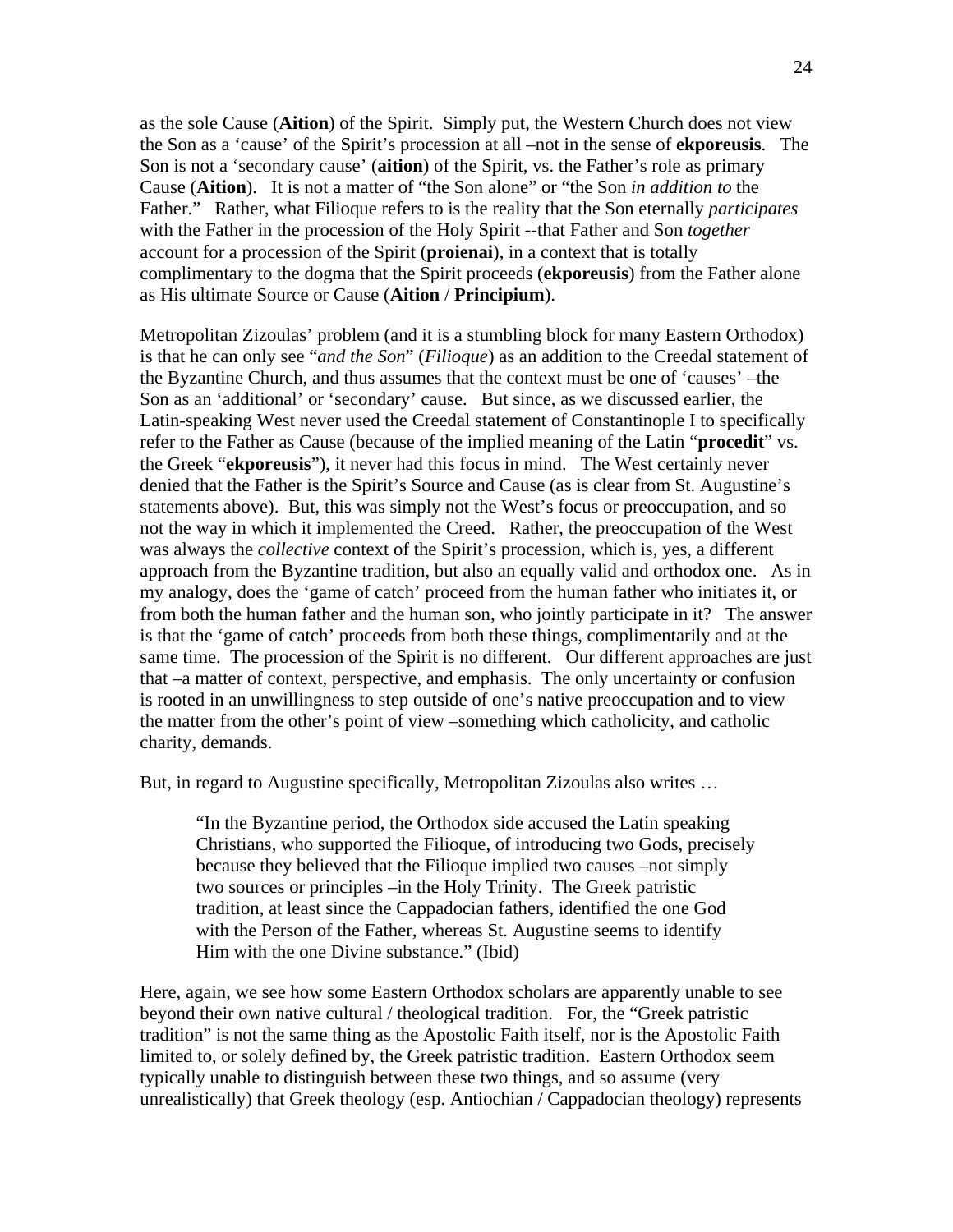the be-all-end-all of ancient orthodox Christianity. In this, they basically ignore the equally-valid Latin theological tradition, and so sin against the catholicity of the ancient Church. We will discuss this shortcoming in greater detail below.

As for the Byzantine allegation that Augustine and the West present us with "two God," we have already seen above that Augustine does not contradict the Cappadocian tradition in regard to the Father being the sole Cause of the Spirit. It is true that Augustine and the West tend to focus on the Divine Substance rather than the Personal Monarchy of the Father. But, that is simply a different, equally-valid theological approach. The only 'damage' created by such a theological approach is that it disturbs the "neat order" and distinct cultural integrity of the Greek theological tradition. But, as I just said, the Greek theological tradition is not the Apostolic Faith itself. If one can accept this distinction, and so embrace true catholicity in regard to the various, totally-valid ancient cultural expressions of the one Apostolic Faith, then there is no conflict between the Greek and Latin approaches. It is only when the Byzantine East demands that their native theological approach *define* the Apostolic Faith (i.e., their old "one Church, one Empire" mentality) that problems are created. For, the Byzantine opposition to Filioque, from its start, and in its very essence, has been driven by a kind of 'theological nationalism,' to the exclusion of both Rome's primal authority (which Constantinople sought to usurp) and the perfectly valid and Traditional Western expression of the Apostolic Faith.

Indeed, Metropolitan Zizioulas himself essentially admits that the Byzantine allegation of "two Gods" was nothing but a phantasm. For, he continues …

"It is of course true that, as the Vatican document points out, the Fourth Lateran Council excludes any interpretation that would make Divine substance the Source or Cause of the Son's generation or the Spirit's procession. And yet the Cappadocian idea of 'cause' seems to be almost absent in the Latin theological tradition."

As we keep pointing out, this last statement is simply untrue. Rather, the Father as the "Cause" (**Aition** / **Principium**) of the Son and of the Spirit is taken for granted in the Latin tradition. For, unlike the Cappadocians and the fathers at Constantinople I, the Western Church never had to defend the Father's monarchy against the Macedonians, etc. Rather, the Arian challenge to orthodoxy in the West (e.g. Spain) took the form of an attack on the Son's eternal *participation* in the procession of the Spirit; and so this became the Western focus, resulting in Filioque. It is not that we ignore the Father's role as Cause (**Aition** / **Principium**) of the Spirit. Rather, we focus on an equally orthodox and valid truth, which is distinct *but complementary to* the Cappadocian concern.

And Zizioulas continues …

"…the notion of 'cause' seems to be of special significance and importance in the Greek patristic argument concerning the Filioque. If Roman Catholic theology would be ready to admit that the Son in no way constitutes a 'cause' (aition) in the procession of the Spirit, this would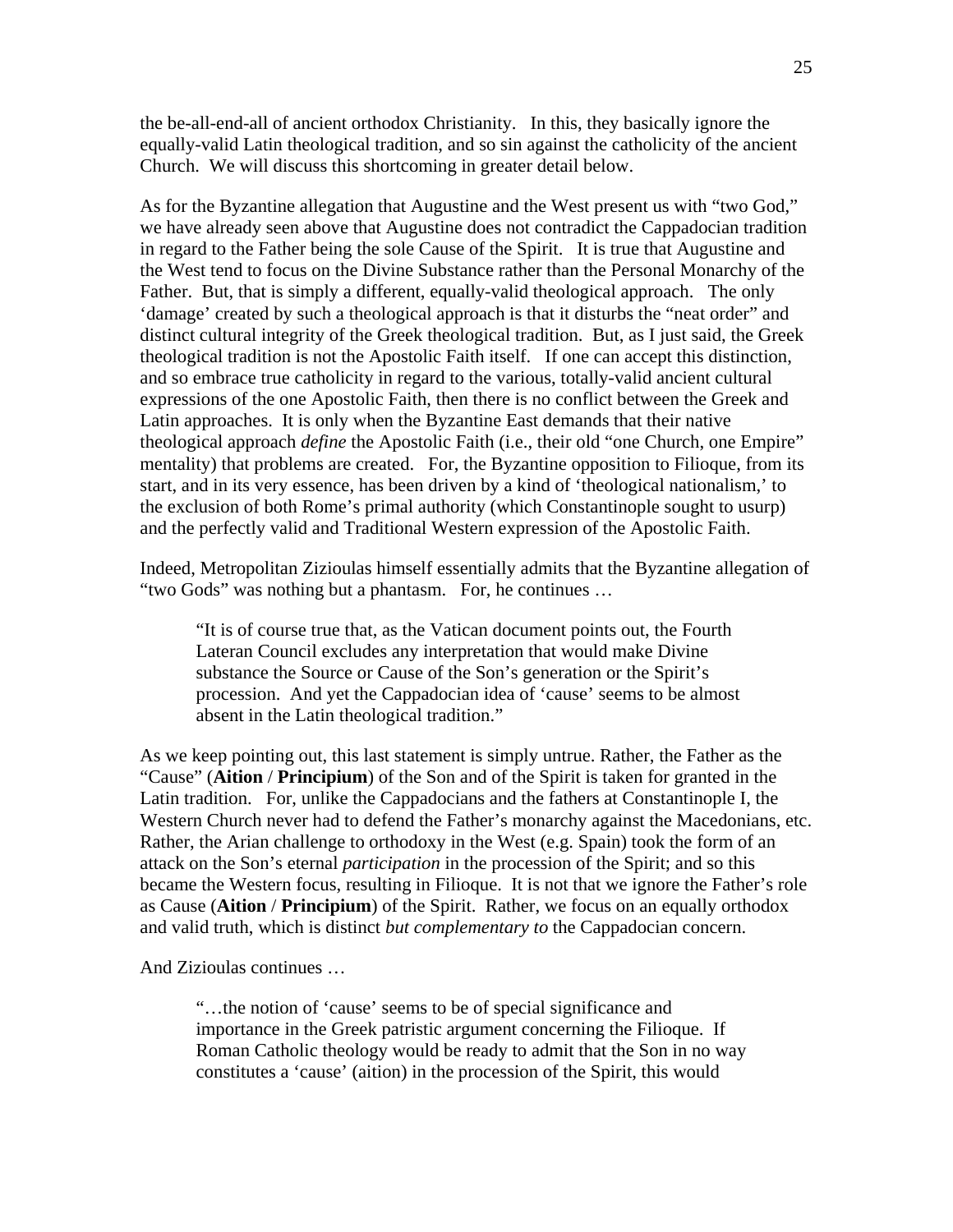bring the two traditions much closer to each other with regard to the Filioque." (Ibid)

Well, as is clear from the very Vatican document that Metropolitan Zizioulas is critiquing, the Roman Catholic Church *does* declare that the Son is **not** a 'cause' of the Spirit in the sense of an "**aition**" –the sense in which the Creedal statement of Constantinople I refers to the procession. What we *cannot* do, however, is deny that the Son's eternal participation is intrinsic to the Spirit's procession. Such a denial is the very schismatic, purely-Photian position that many Eastern Orthodox would like to force the West to embrace –claiming that we still make the Son into a 'cause' (**aition**) unless we do embrace it. But, as in my analogy of the 'game of catch,' saying that the human son is equally essential (in a collective, participatory context) to the 'game of catch' as the human father who alone *initiates* the game (as its "**aition**") does not make the human son into a co-initiator of the game or a secondary 'cause' (**aition**) of the game in the sense that the human father is its initiator and cause (**aition**). This is the all-important distinction. So, what we Romans demand (which is the demand of catholic charity) is that Byzantines interpret our expressions, not according to their own native forms or preconceptions, but according to *our* native forms, meanings, and intentions, and so appreciate *the substance* of what we are truly confessing. As long as Eastern Orthodox refuse to do this, they will continue to hide behind self-made, xenophobic (read: bigoted) phantasms and so embrace an invalid excuse for maintaining our Schism, brining sin and shame upon their own heads.

#### **The Fathers Know Best**

A major stumbling block in regard to Filioque for many Easterners today is that modern Eastern Orthodox theology is dominated by the  $9<sup>th</sup>$  Century views of Photius of Constantinople, who (in direct response to his *misinterpretation* of what his contemporary Latin brethren meant by "Filioque"), developed a (very 'Antiochian') system of Pneumatology in which Son and Spirit have no eternal Personal connection (aside from their consubstantial essence). Eastern Orthodox apologist Cyril Quattrone reflects this view when he writes (emphasis his) …

"…while some 'Orthodox' scholars have toyed with the idea of admitting some sort of medial role for the Son in the procession of the Holy Spirit, this IS NOT THE TEACHING OF THE ANCIENT, HOLY, CATHOLIC AND APOSTOLIC GREEK ORTHODOX CHURCH. The Holy Spirit proceeds from the Father alone. I believe it was St. Ireneaus who spoke of the Holy Spirit as the right and left arms of God the Father. While the analogy cannot be pushed too far, it does illustrate the lack of any role of the Son in the pre-eternal procession of the Holy Spirit."

…and also …

"We hold that the Spirit proceeds from the Father alone. Unlike Roman theology, which teaches that the procession of the Spirit would be impossible if the Son did not exist, we teach that the Spirit's procession is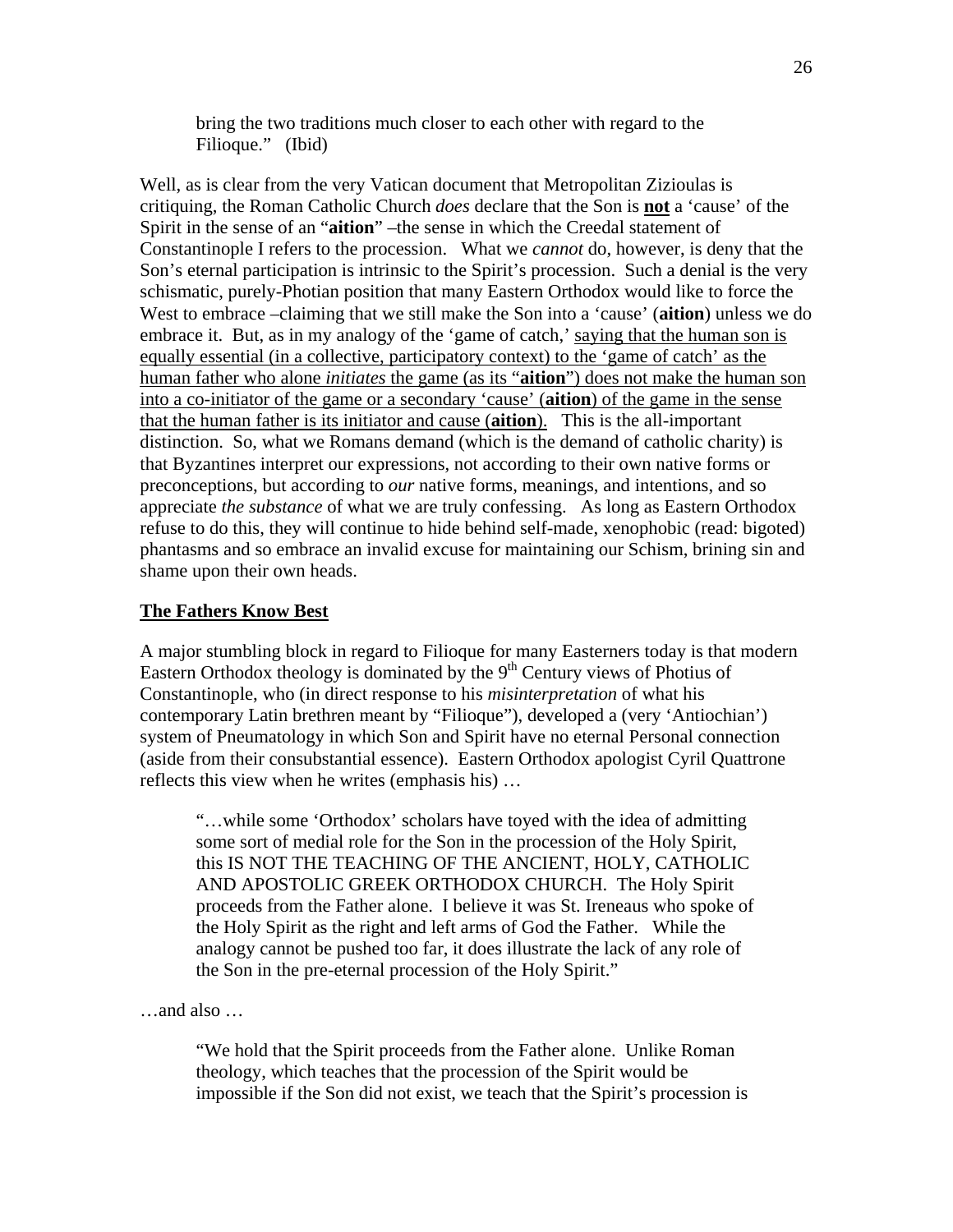from the Father alone. Even if the Son did not exist, humanly speaking, the Holy Spirit would still exist."

As I have already touched on above, this position is most troubling and problematic, given that it threatens the very Personal identity of the Holy Spirit as the "Spirit of Sonship," and, in so doing, it distorts both the revealed nature of the Trinity and the very meaning of the Gospel, by which the eternal Son, through the eternal Spirit *of Sonship*, adopts us into *the very same Sonship* which He Himself enjoys eternally with the Father, thereby making us "partakers of the Divine nature" (**2 Peter 1:4**) –a mysterious participation in the Trinitarian nature of God. I will address this in greater detail below.

What cannot be denied, however, is that the Photian view (held to so strongly by many Eastern Orthodox) is very much at odds with the testimony of *other* Eastern fathers, most especially the Alexandrians.

For example, St. Cyril of Alexandria clearly teaches (in several places) that the Spirit proceeds from the Father "**through the Son**." As modern Eastern Orthodox bishop and scholar Photios of Iona explains:

"Saint Cyril taught that the Spirit proceeded from the Father through the Son. In words that could be taken from Augustine, Cyril remarks, 'inasmuch as the Son is God and from God by nature, since He has been truly generated from God the Father, the Spirit is His own, and He is in Him and from Him.' The tendency of Cyril at times to confuse the terms 'person' and 'nature' is well known. …It is quite significant that Cyril, a product of Alexandrian theology, influenced as it was by Neo-Platonism, is unfortunately ambiguous in his choice of words …" (Bishop Photios of Iona, a.k.a. Dr. Joseph P. Farrell, quoted in correspondence from Cyril Quattrone to Mark Bonocore).

Setting aside the unfortunate, though somewhat amusing, attempt by modern Eastern Orthodox to brand all non-Antiochian Greek theology (along with Latin theology) as somehow "Neo-Platonic," the reality is that St. Cyril's connection between Son and Spirit is found throughout Alexandrian, Cappadocian, and, yes, even some Antiochian theology. However, many modern Eastern Orthodox seem unwilling to see this. The statement cited above by St. Cyril is by no means isolated, accidental, or rare, but occurs many times in his theological works. For example, he writes to Nestorius, saying …

"For although the Spirit is the same essence, yet we think of Him by Himself, as He is the Spirit and not the Son; but **He is not unconnected with Him [the Son]; for He is called the Spirit of Truth and Christ is the Truth**, **and He is sent by Him** *just as* **He is from God the Father.**  …Since, therefore, He is the Spirit **of** the Power and Wisdom **of the Father, that is, of the Son**, He is evidently Wisdom and Power. (Epist., xvii, Ad Nestorium, De excommunicatione in P.G., LXXVII, 117)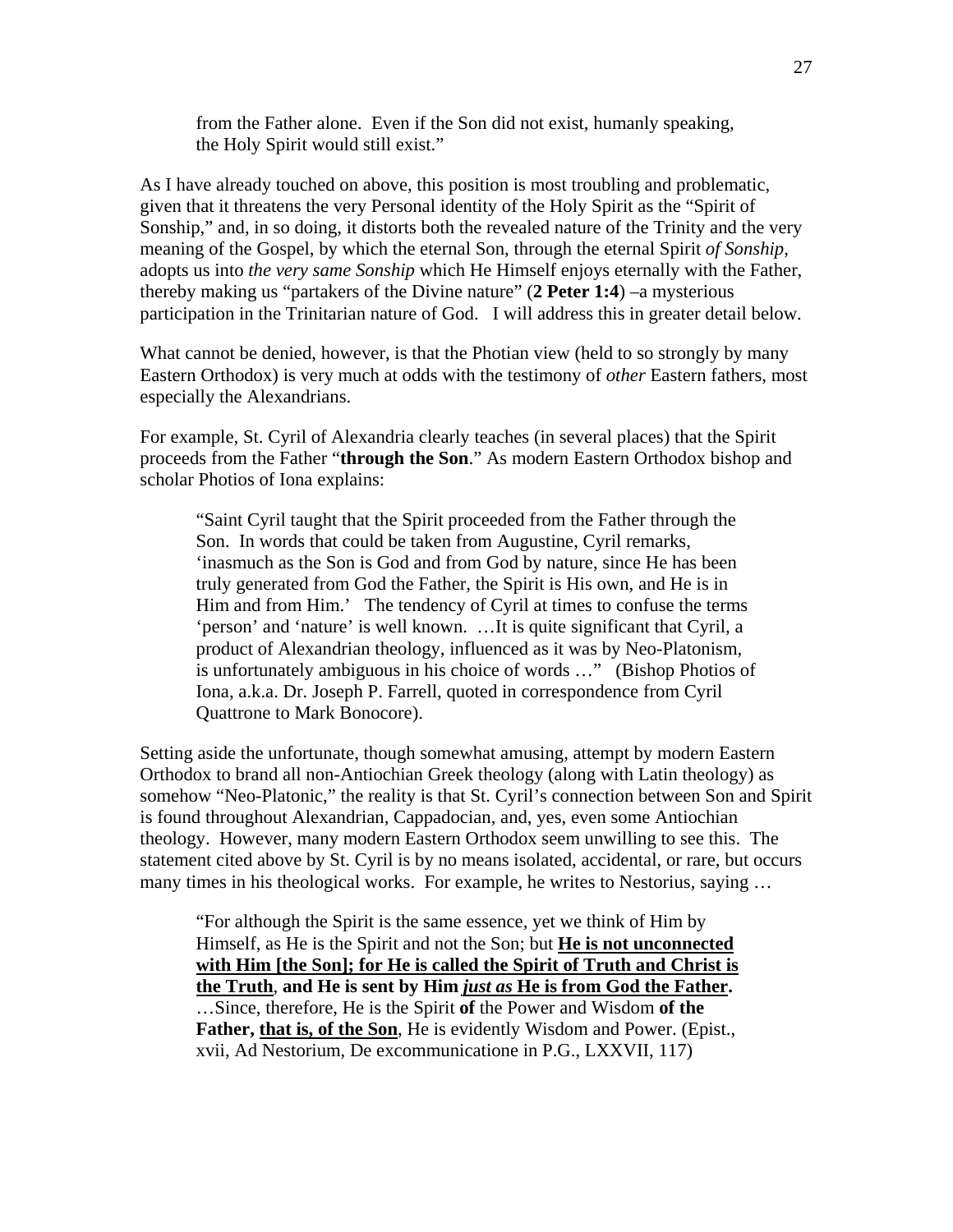Here, St. Cyril clearly denies the Photian position (i.e., the popular Eastern Orthodox view, advocated by Cyril Quattrone above) that the Son has no eternal, Personal connection to the Spirit. For, after establishing that They are of the same essence yet distinct in their Personhoods, St. Cyril then maintains that there is a specific connection between them, and that the Spirit is from the Son as He is from the Father.

St. Cyril also says …

"We must not say that the one Lord Jesus Christ has been glorified by the Spirit, in such a way as to suggest that through the Spirit He made use of **a power foreign to Himself**, and from the Spirit received the ability to work against unclean spirits, and to perform Divine signs among men; but must rather say that **the Spirit, through Whom He did indeed work His Divine signs, is His own**. [The Twelve Errors, Error 9, 430 A.D.]

Here again, St. Cyril of Alexandria clearly acknowledges the Son's eternal, *Personal*  possession of (i.e., participation in) the Spirit. Christ did not work from some postincarnational pouring forth of the Spirit, but by a Spirit Who was proper to Himself (the *Person* of the Son) from all eternity.

And, perhaps most striking of all, St. Cyril also writes …

"Just as the Son says 'All that the Father has is mine' [John 16:15], so shall we find that **through the Son** *it is all also in the Spirit*" (Letters 3:4:33 [A.D. 433]).

The Son did not come to possess the Holy Spirit in time, but from all eternity. Likewise, and this is all-important, the Spirit possesses all that is of the Father *through* the Son! This *clearly* shows that St. Cyril recognized an eternal, *Personal* connection between the Son and the Spirit, and it firmly pits St. Cyril's position against that of Photius, who claims that the Spirit's procession from the Father has nothing to do with the Person of the Son.

Now, as I said above, this view of an eternal, Personal connection between Son and Spirit is not limited to St. Cyril alone. Rather, it is clearly a preoccupation in all Alexandrian Greek theology, going back at least as far as St. Athanasius and St. Didymus the Blind.

For example, St. Didymus the Blind writes …

"As we have understood discussions ….about the **incorporeal natures**, so too it is now to be recognized that the **Holy Spirit receives** *from the Son* **that which He is of His own nature**. …So too the Son is said to receive from the Father the very things by which He subsists. **For neither has the Son anything else except those things given Him by the Father, nor has the Holy Spirit any other substance than that given Him** *by the Son*" (The Holy Spirit 37 [A.D. 380]).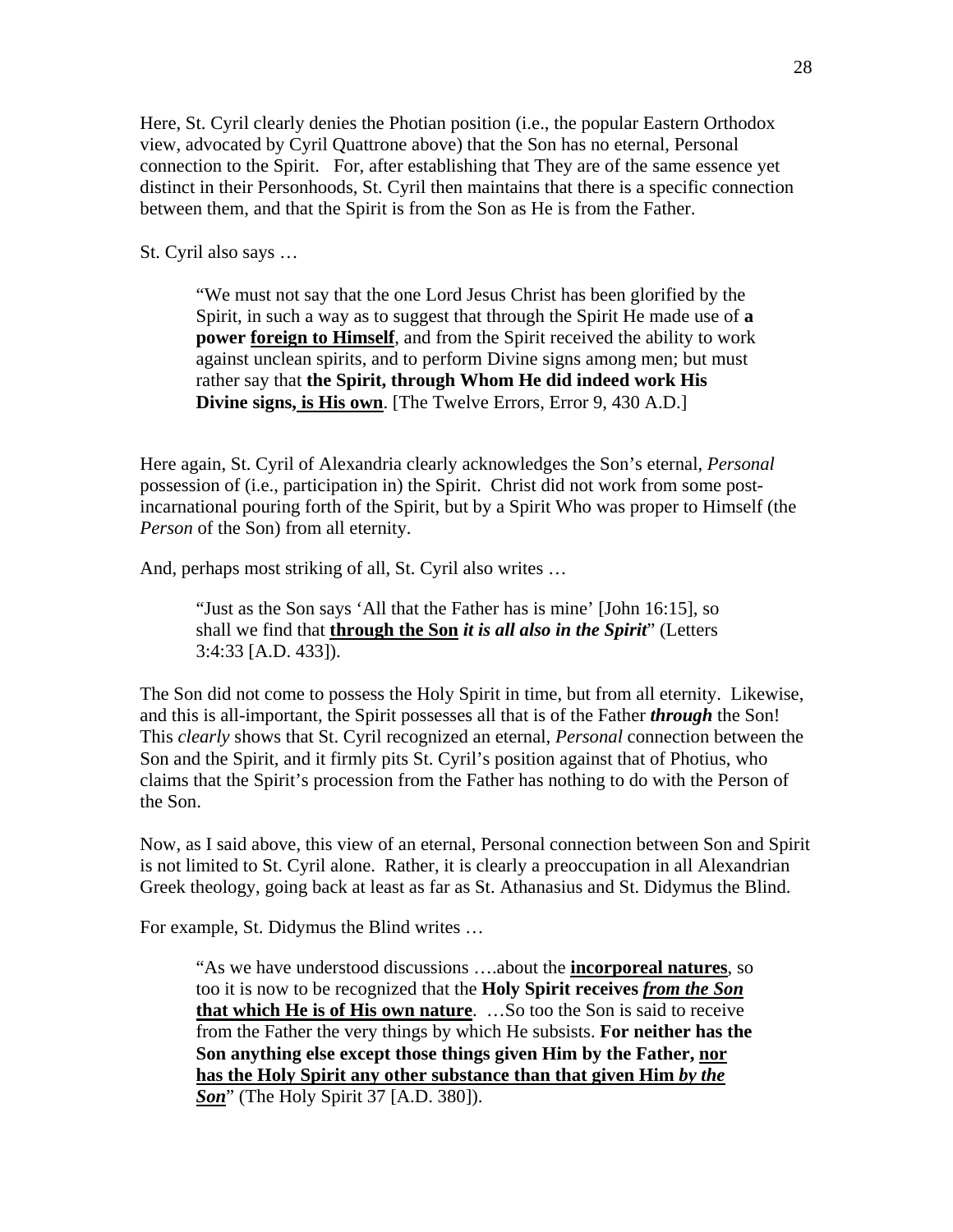The reference is to the principal of *Sonship*. In other words, it is from the Father 'through the Son' that the Spirit eternally receives His Personal identity. Please note that St. Didymus writes this contemporaneously with Constantinople I's confession about the Spirit proceeding from the Father. Yet no contradiction was perceived, because *there is* no contradiction. Indeed, Didymus was drawing from a time-honored Alexandrian tradition:

For, St. Athanasius himself testifies that….

"Insofar as we understand **the special relationship of the Son to the Father**, we also understand that **the Spirit has this** *same* **relationship to the Son**. And since the Son says, 'everything that the Father has is mine (John 16:15),' we will discover *all these things also* **in the Spirit through the Son**. And just as the Son was announced by the Father, Who said, 'This is my beloved Son, in Whom I am well pleased (Matthew 3:17),' so also is **the Spirit of the Son**; for, as the Apostle says, 'He has sent **the Spirit of His Son** into our hearts, crying, 'Abba! Father!' (Galatians 4:6)." (Athanasius, Letters to Serapion, III, 1, 33, PG 26, 625 B)*.* 

Once again, it is the eternal relationship of Persons that is being referred to. Either the Sonship of Christ is eternal or it is not. St. Athanasius clearly promoted one, eternal Sonship, and so an eternal *Spirit of* Sonship Who proceeds eternally from the Father 'through the Son.' This is precisely why the Alexandrians (just like the Latins –e.g. St. Augustine) constantly cite **John 16:15** in regard to the Son's possession of the Spirit. The Son does not possess or participate in the Spirit *of Sonship* in a mere temporal sense, but from all eternity; and the Spirit (as the Spirit *of Sonship*) receives His Personal identity from the Father '**through the Son**.'

And, even the Cappadocians recognize this Apostolic reality.

For example, St. Basil the Great writes …

"**Through the Son**, Who is one, **He (i.e., the Holy Spirit) is joined to the Father**, Who is one, and by Himself completes the Blessed Trinity." (The Holy Spirit 18:45 [A.D. 375]).

What cannot be disputed here is that the Spirit, for Basil, is joined to the Father eternally and *Personally* through the Son. There *is* a Personal connection –an eternal, Personal participation of the Son. This is the reality that Filioque addresses. .

And St. Basil clarifies this even further when he writes …

"…the goodness of [the Divine] nature, the holiness of [that] nature, and the royal dignity reach **from the Father through the only-begotten [Son] to the Holy Spirit.** Since we confess the Persons in this manner, there is no infringing upon the holy dogma of the Monarchy." (ibid., 18:47).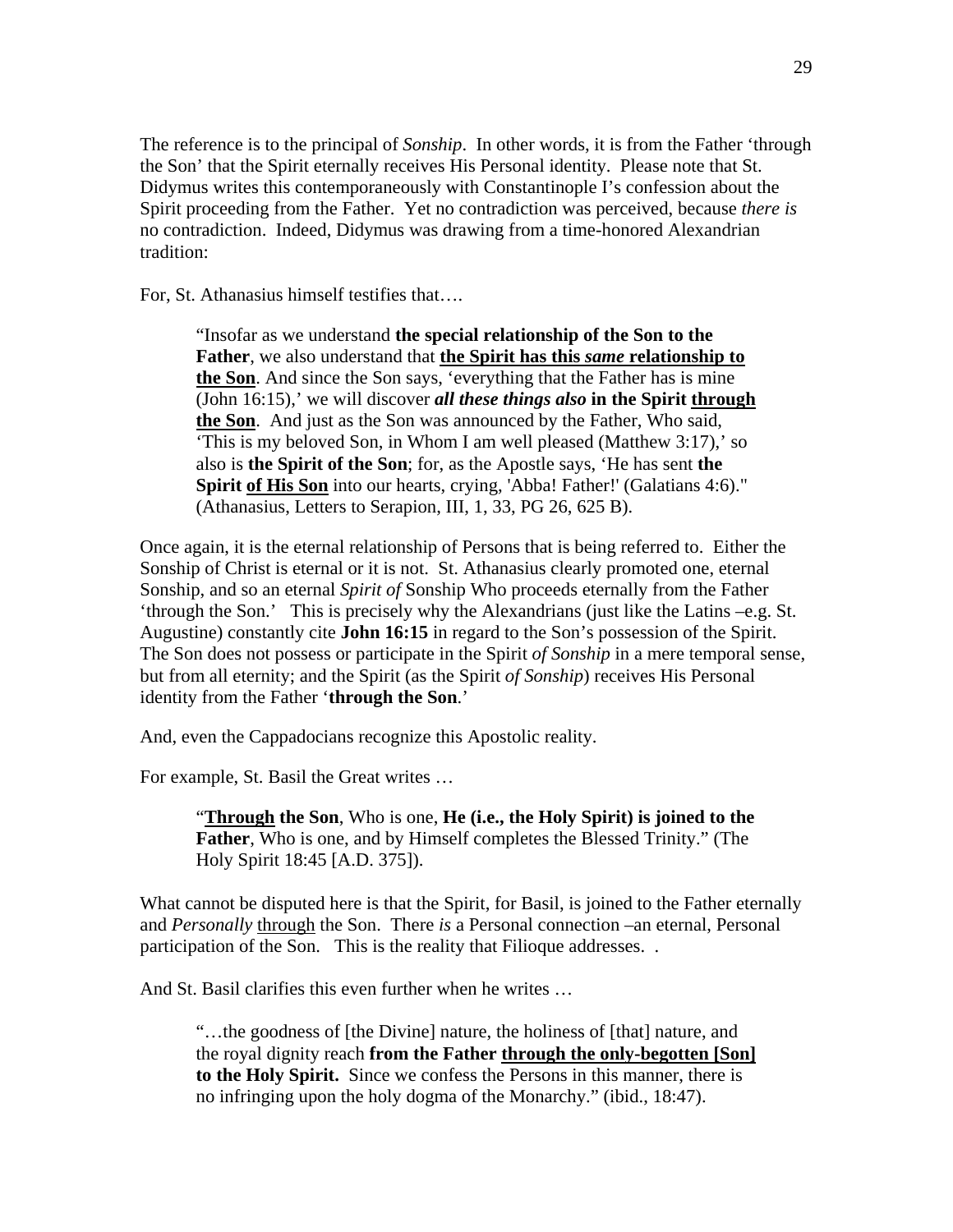And the same is true of the Filioque (properly understood). Again, the reference is to the *eternal* relationship of the Persons, with the Son having an intrinsic, Personal connection to the Spirit. Here, St. Basil acknowledges the orthodoxy of the contemporary Alexandrian position, even though that is not the principal concern of the Cappadocians, which is of course the Father's monarchy.

Likewise, St. Gregory Nazianzus says …

"…the Spirit is a middle term (**meson**) between the Unbegotten and the Begotten." (Discourse 31, 8)*.* 

This too addresses the same reality appreciated by the Alexandrians and the Latins, which sees the Spirit as an eternal, Personal 'connection' between Father and Son –the Spirit of Sonship.

Also, St. Gregory of Nyssa writes …

"The Holy Spirit is said to be of the Father and it is [further] attested that He is **of the Son**. St Paul says: 'Anyone who does not have **the Spirit of Christ** does not belong to Him' (Romans 8:9). So the Spirit Who is of God (the Father) is also the Spirit of Christ. However**, the Son Who is of God (the Father) is not said to be of the Spirit: the consecutive order of the relationship cannot be reversed**." (Fragment in Orationem Dominicam, quoted by St John Damascene, PG 46. 1109 BC).

Once again, it is the *eternal* order that is being described here, not merely the temporal imparting of the Spirit. The Holy Spirit is the Spirit "of the Son" (the Spirit **of Sonship**) in an *eternal* capacity. The Spirit's Personal identity is depended upon the Personhood of the Son.

And, St. Gregory of Nyssa also writes …

"While we confess the invariableness of the [Divine] nature we do not deny the distinction of Cause and of Caused, by which alone we perceive that one Person is distinguished from Another, in our belief that it is one thing to be the Cause and another to be From The Cause**; and in That which is From The Cause, we recognize yet another distinction**. It is one thing to be directly from the First Cause (i.e., the Father), **and another to be through Him (i.e., the Son) Who is directly from the First**, so the distinction of being Only-begotten abides undoubtedly in the Son, nor is it doubted that **the Spirit is from the Father; for the** *middle position* **of the Son is protective of His distinction as Only-begotten, but does not exclude the Spirit from His natural relation to the Father.**" (Ep. ad. Ablabius).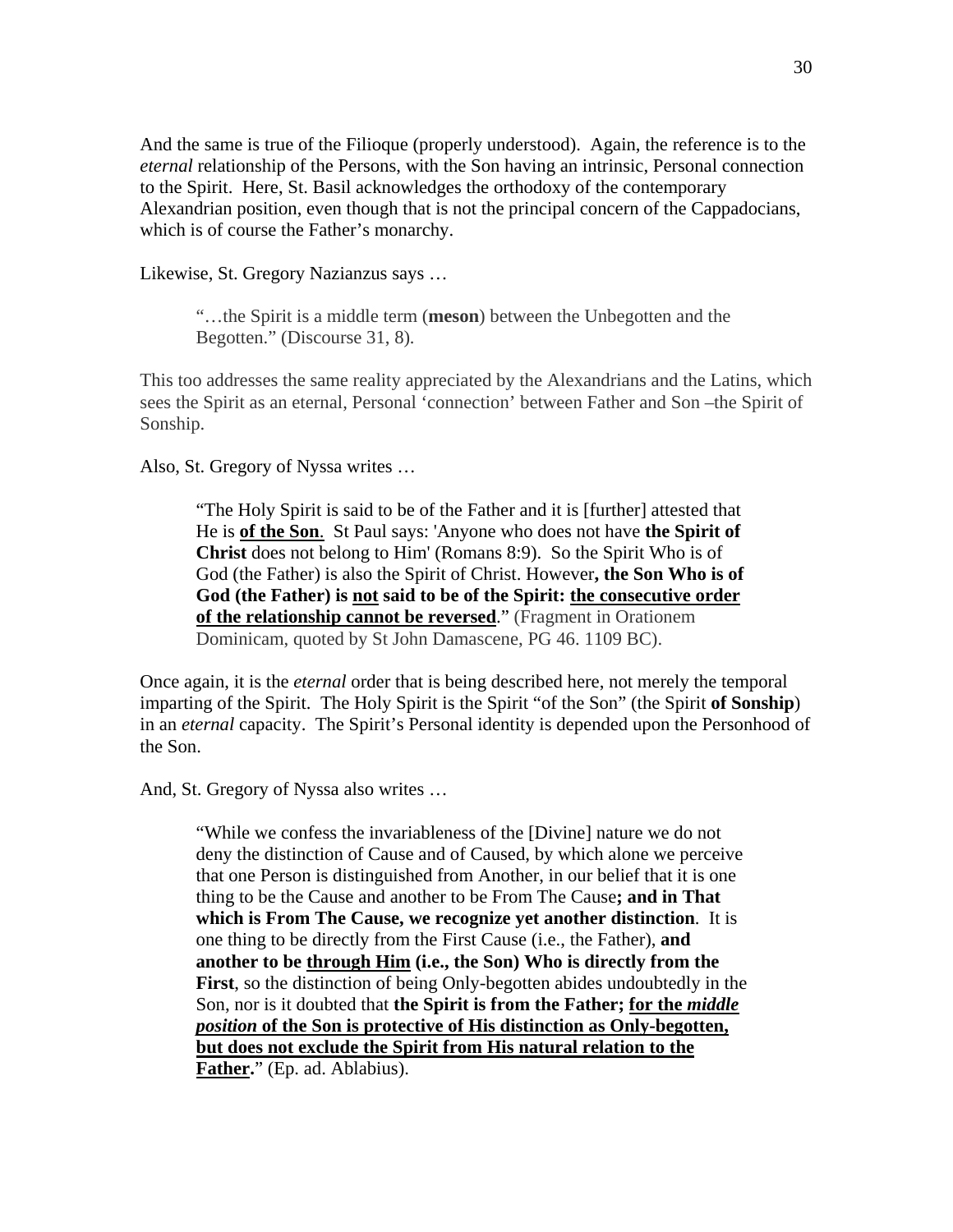Once again, it is the *eternal* relationship of Persons that is referred to. The Cappadocians clearly recognized an eternal, Personal connection between Son and Spirit, which is to be understood in the sense of the Father as the Spirit's Cause (**Aition**), with the Son as an intrinsic and eternal *Participant* in the eternal procession –a *middle position* (i.e., "through Him") that does not interfere with the Father's exclusive role as Cause (**Aition**).

And the same theology is found in many other fathers belonging to the Antiochian sphere of influence. For example, as early as A.D. 265, and before any possible taint of "Neo-Platonism," St. Gregory the Wonder Worker produced the following Creed:

"One God, the Father of the living Word, of subsistent Wisdom and Power, and of the Eternal Image. Perfect Begetter of the Perfect, Father of the Only Begotten Son. One Lord, Only of Only, God of God, Image and Likeness of the Godhead, Efficient Word, Wisdom comprehending the constitution of the universe, and Power shaping all creation. Genuine Son of Genuine Father, Invisible of Invisible, and Incorruptible of Incorruptible, and Immortal of Immortal, and Eternal of Eternal. **And one Holy Spirit, having substance of God, and Who is manifested through the Son;** *Image of the Son***,** Perfect of the Perfect; Life, the Cause of living; Holy Fountain; Sanctity, the Dispenser of Sanctification; in Whom is manifested God the Father, Who is above all and in all, **and God the Son**, Who is through all. Perfect Trinity, in glory and eternity and sovereignty neither divided nor estranged." (Confession of Faith)

In some Eastern Orthodox sources, the clause "manifested through the Son" is typically followed by "[to men, that is]" –something universally recognized by scholars to be a medieval, and very obvious, embellishment, intended to reconcile St. Gregory with the Photian view. Indeed, the clauses just before and afterward, which speak of the Spirit as having the substance of God and calling the Spirit the "Image of the Son" reveal St. Gregory the Wonder Worker's true intention. His reference is to the *eternal* order.

Likewise, we have the witness of St. Epiphanius of Salamis, who writes ....

"For the Only-Begotten Himself calls Him [the Spirit] 'the Spirit of the Father,' and says of Him that 'He proceeds from the Father,' and 'will receive of mine,' so that He is reckoned as not being foreign to the Father nor to the Son, but is of their same substance, of the same Godhead; He is Spirit Divine … of God, and He is God. For He is Spirit of God, Spirit of the Father **and Spirit of the Son**, not by some kind of synthesis, like soul and body in us, **but in the midst of Father and Son,** of the Father **and of the Son**, a Third by appellation. ... The Father **always existed** and the Son **always existed, and the Spirit breathes from the Father** *and the Son*; and neither is the Son created nor is the Spirit created." (Ankyrotos or The Man Well Anchored, A.D. 374).

Once again, an *eterna*l, Personal connection between Son and Spirit is recognized. And St. Epiphanius also says …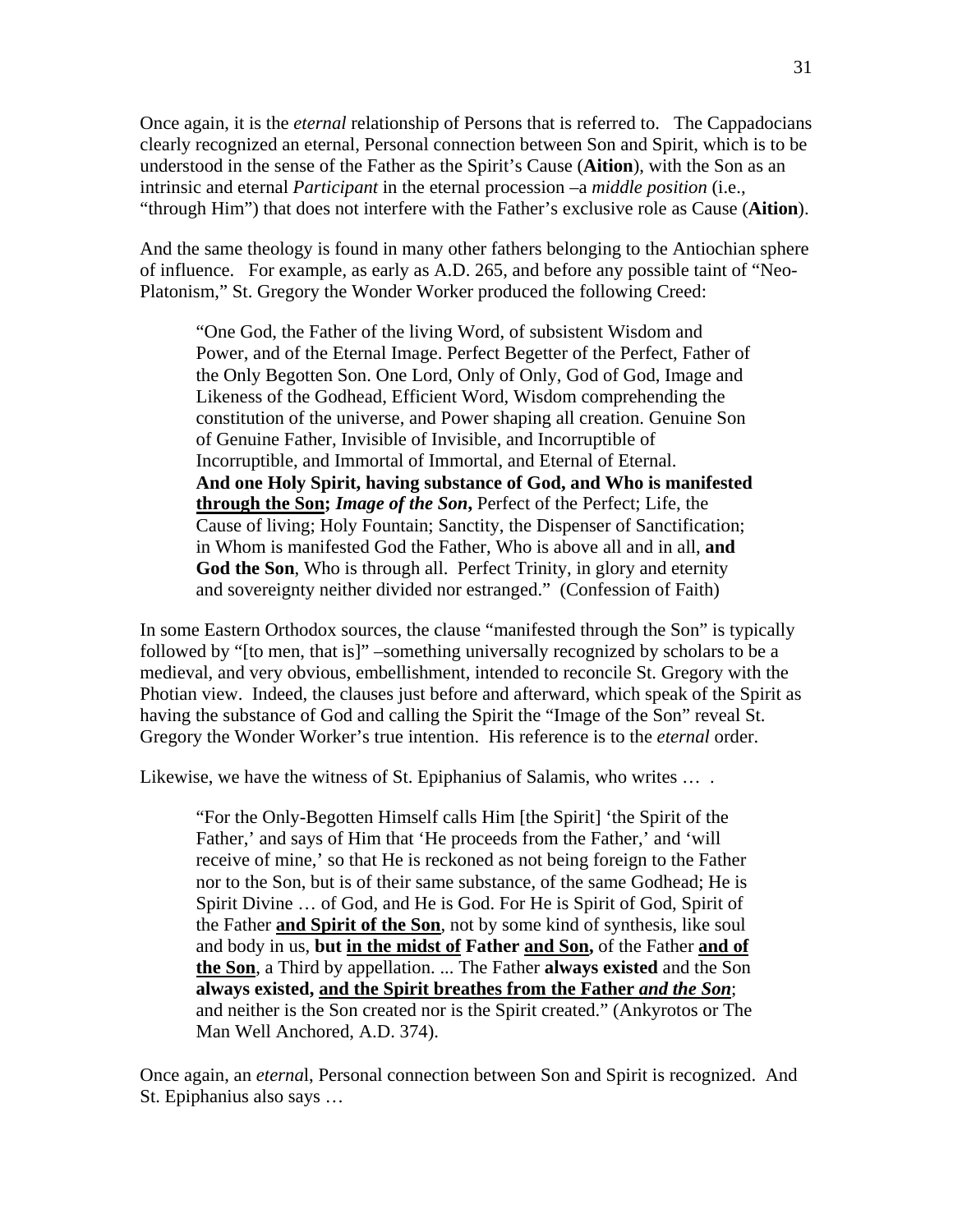"The Spirit is **always** with the Father and the Son, ... **proceeding from the Father and receiving of the Son, not foreign to the Father and the Son**, but of the same substance, of the same Godhead, of the Father and the Son, He is with the Father **and the Son, Holy Spirit ever subsisting,** Spirit Divine, Spirit of glory, **Spirit of Christ**, **Spirit of the Father**. ... He is Third in appellation, equal in Divinity, not different as compared to Father and Son, **connecting Bond of the Trinity**, Ratifying Seal of the Creed. (Panarion)

This is exactly the same theology found in the Alexandrians and Cappadocians above, in which an eternal, Personal connection between Son and Spirit is recognized.

He also writes …

"No one knows the Spirit, besides the Father, except **the Son, from Whom He proceeds (proienai) and of Whom He receives**." (OP.. cit., xi, in P.G., XLIII, 35):

Also, in the year A.D. 410 –that is, after the A.D. 381 Council of Constantinople, the Council of Seleucia (in the Antiochian patriarchate), declared its faith in …

"…the Holy Living Spirit, the Holy Living Paraclete, **Who proceeds from the Father and the Son**." (Lamy, "Concilium Seleucia", Louvain, 1868).

The Greek term used was "**proienai**" (not "**ekporeusis**"). It was, thus, an orthodox profession, and possibly an intentional attempt to validate the Alexandrian theology of St. Athanasius, etc. Please keep in mind also that, in A.D. 410, this regional Council of Seleucia was on par with the contemporary view of Constantinople I, which was also seen as merely a regional council, and not yet counted as Ecumenical. Indeed, if the bishops at Seleucia in A.D. 410 interpreted the Constantinopolitan Creed in the exclusive, rigid sense in which most modern Easter Orthodox interpret it, they would never have been able to make the profession quoted above. A change in Eastern understanding has clearly taken place.

And this is self-evident from the very language of the Constantinopolitan Creed itself. For, in one place, the Creed describes the Personal identity of the Spirit as "the Life Giver" ("the Giver of Life"). But, in another place, it tells us that it is "*through*" the Son that "all things were created" –a reference to the Son's eternal, Personal identity as the Word. For, as **John 1:3-4** declares of the Son:

"All things came to be through Him, and without Him nothing came to be. What came to be through Him was **life** …"

This alone reveals the necessity of an eternal, *Personal* connection between Son and Spirit. For, if the Spirit is the "Giver of Life," and if life comes "through" the Son, then the Spirit cannot possibly be the "Giver of Life" (His Personal identity) except *through*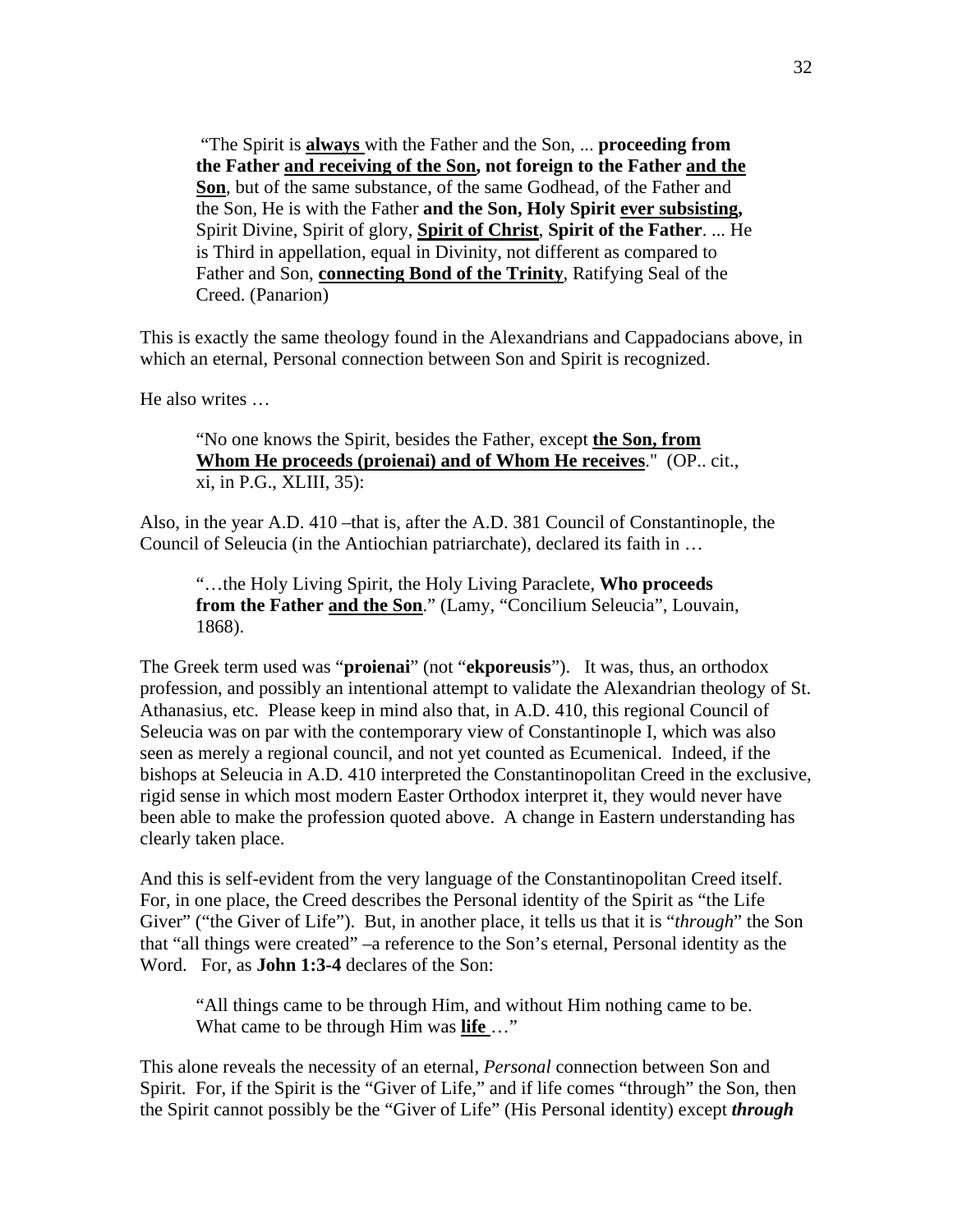*the Son*. Thus, the Spirit's eternal procession from the Father must intrinsically involve the Son –the very thing which Photian theology denies.

Moving along in history, but prior to the Photian age, it is clear that numerous Byzantines were able to appreciate the difference between the true meaning of Filioque (as the Latins used it) and popular Greek misconceptions about it.

For example, St. Maximos the Confessor clearly saw no problem with the theology behind Filioque. At the height of the Monothelite controversy, when the Roman curia issued its profession of faith to the imperial court of Constantinople, employing the Greek term "**ekporeusis**," but then including "*and the Son*," the Byzantines were understandably scandalized, since the expression in Greek obviously (though unintentionally) implied two Causes for the Spirit. However, St. Maximos came to Rome's defense, writing …

"Those of the Queen of cities (Constantinople) have attacked the synodal letter of the present very holy Pope, not in the case of all the chapters that he has written in it, but only in the case of two of them. One relates to the theology [of the Trinity] and according to this, says 'the Holy Spirit also has his *ekporeusis* from the Son.' The other deals with the Divine incarnation. With regard to the first matter, they (the Romans) have produced the unanimous evidence of the Latin Fathers, and also of Cyril of Alexandria …**On the basis of these texts, they have shown that they have not made the Son the Cause of the Spirit --they know in fact that the Father is the only Cause of the Son and the Spirit, the one by begetting and the other by procession --but that they have manifested the procession** *through* **Him [the Son] and have thus shown the unity and identity of the essence. They (the Romans) have therefore been accused of precisely those things of which it would be wrong to accuse them**, whereas the former (the Byzantines) have been accused of those things it has been quite correct to accuse them (i.e., Monothelitism). **In accordance with your request I have asked the Romans to translate what is peculiar to them (the 'also from the Son') in such a way that any obscurities that may result from it will be avoided**. But since the practice of writing and sending (the synodal letters) has been observed, I wonder whether they will possibly agree to doing this. **It is true, of course, that they cannot reproduce their idea in a language and in words that are foreign to them as they can in their mother-tongue, just as we too cannot do**." (Epistle to Marinus*,* PG 91, 136.)

Here, in the mid 600's, St. Maximos already recognizes that the problem is a semantic one, rooted in different cultural expressions and preoccupations. If only Photius and others had followed his example of catholic charity.

And, even in his own writings, St. Maximos will echo the Filioque –that is, the substance of the Filioque as it is found in the writings of other Eastern fathers. For example, in his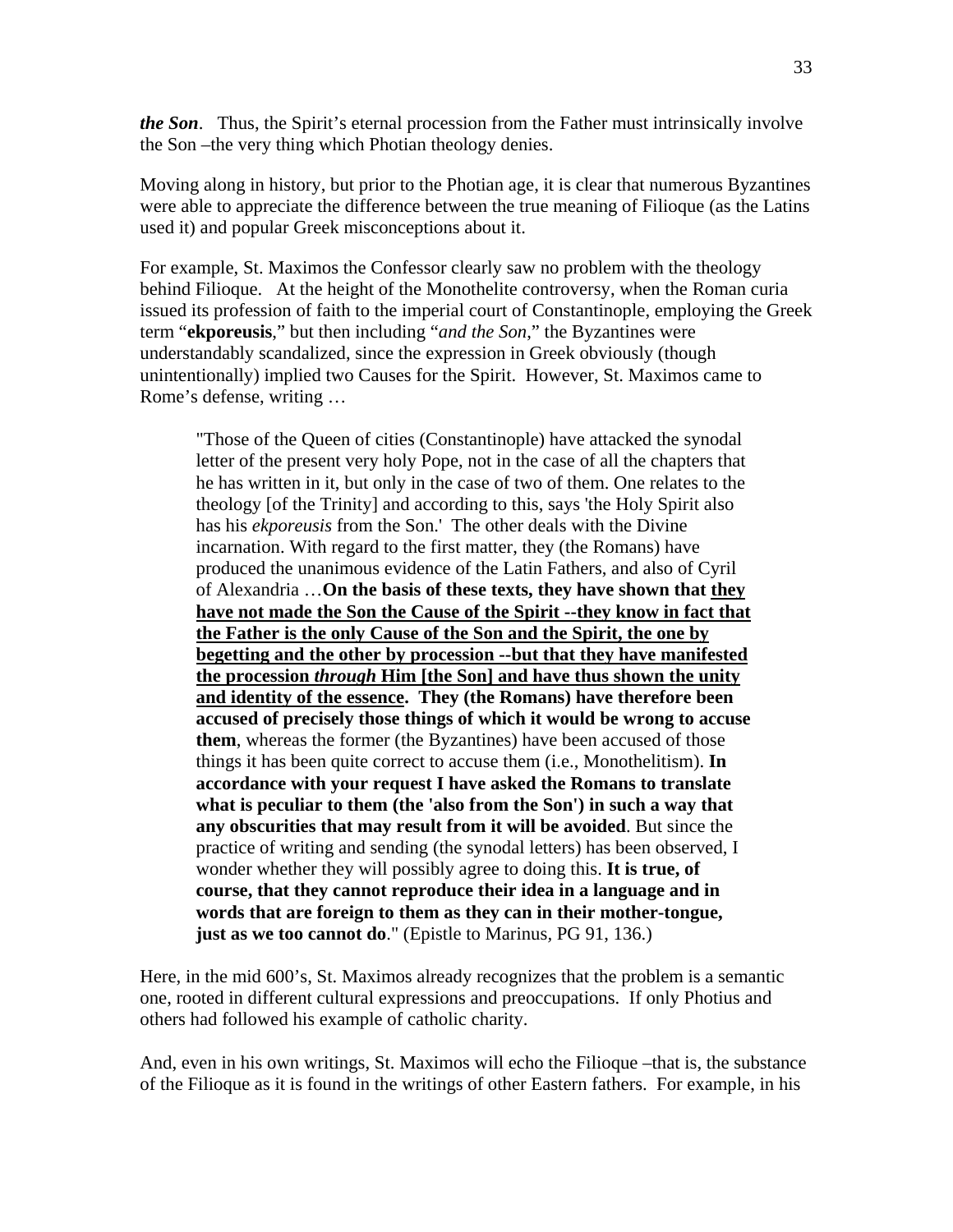Quaestiones et Dubia, Interr. XXXIV, St. Maximos speaks of the Spirit proceeding "through the Son" and "by means of the Word." (PG 90, 813B).

Likewise, St. John Damascene, while always careful to protect the Father's role as the sole Cause of the Spirit, echoes the theology of St. Cyril of Alexandria and the others, saying that the Spirit proceeds from the Father "through the Son." He writes ...

"Neither do we say that the Spirit is from ("**ek**") the Son, but we call Him the Spirit of ("**de**") the Son." (OF 188/ PG 141 B).

Yet, he also says …

"He is the Spirit of the Son, not as being from Him but as **proceeding through Him** from the Father." (OF 196/PG 148 B).

And also …

"He is a sanctifying force that is subsistent, but proceeds **unceasingly from the Father and abides in the Son."** (OF 201/ PG 151 c).

And also …

"And the Holy Spirit is the power of the Father revealing the hidden mysteries of His Divinity, **proceeding from the Father through the Son** in a manner known to Himself, *but different from that of generation*" (ibid., 12).

And, echoing St. Gregory Nazianzus above …

"[The Holy Spirit] is the median (**meson**) of the Unbegotten and the Begotten and He **is joined with the Father** *through the Son*." (OF 200/ PG 151 B)

And also …

"I say that God is **always** Father since He has **always** His Word [the Son] coming from Himself and, **through his Word, the Spirit issuing from Him**" (Dialogue Against the Manicheans 5 [A.D. 728]).

Once again, we see the *eternal*, Personal connection between Son and Spirit –the very thing denied in Photian theology. Indeed, for St. John Damascene, the Spirit is most typically presented as the eternal "Breath" accompanying the Father's eternal utterance of the eternal Word (the Son). In this, we again see the intrinsic, Personal connection and the Spirit's role as the Spirit *of Sonship* –the eternal Breath released (by the Father) *because* He utters the eternal Word, and thus the Word's (the Son's) necessary participation in the procession of the Breath (the Spirit). For as St. Thomas Aquinas would later elaborate on St. John's imagery, the Cause of both the Word (the Son) and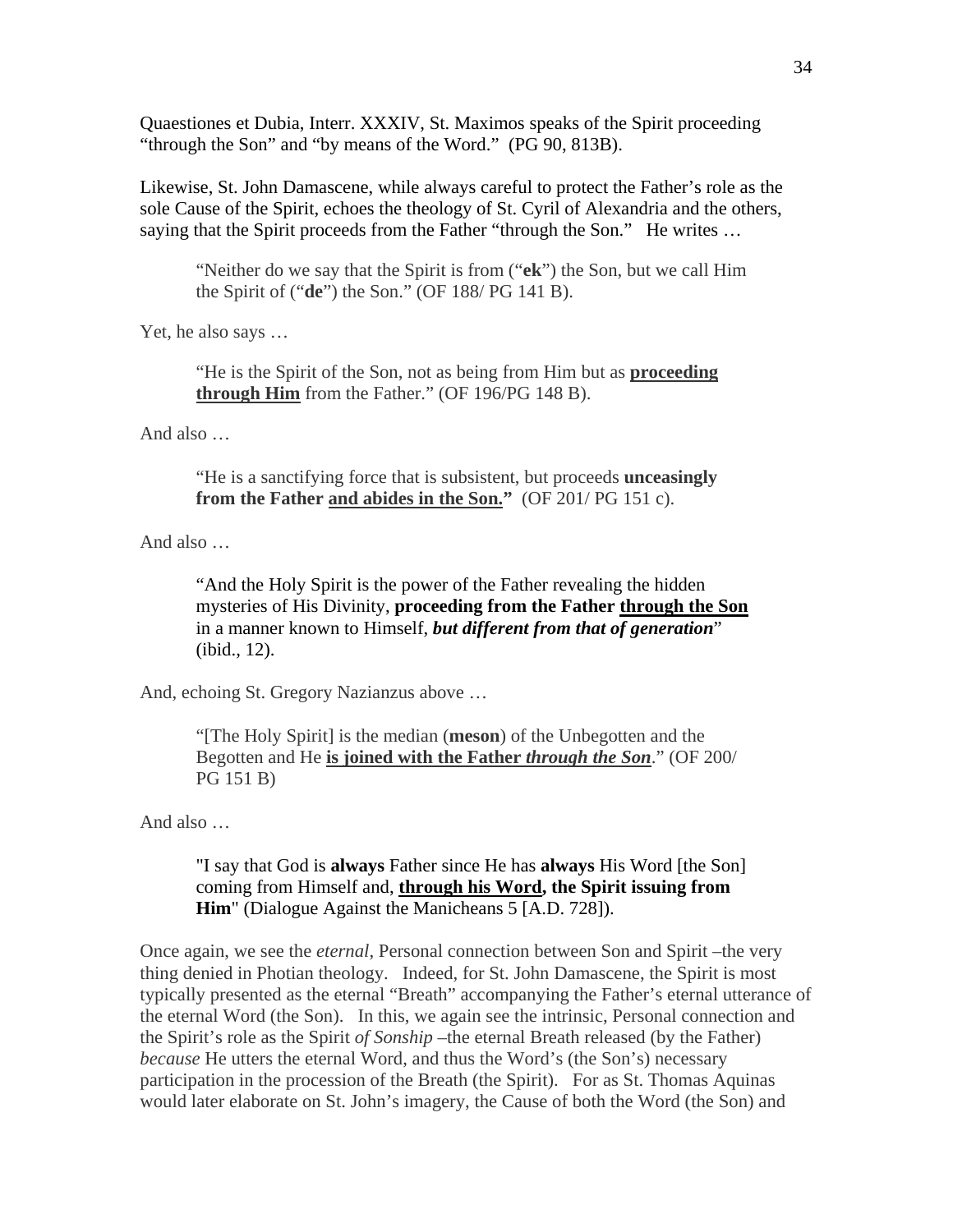the Breath (the Spirit) is the Speaker (the Father). And to say that the Word is essential to the procession of the Breath does not make the Word the Cause of the Breath, but merely assets that the Breath depends on the Cause's utterance of the Word. For, in begetting an eternal Son, the eternal Father spirates an eternal Spirit of Sonship.

And, to cite a much later, post-Schism example of the Eastern Orthodox profession, …

In 1285, the Eastern Council of Blachernae, though it did reject the Latin formulations of the unifying Council of Lyon II (along with the mistaken notion that the West proclaimed a "double spiration"), it also declared its faith in an "*eternal* manifestation of the Spirit through the Son." (Aristeides Papadakis, Crisis in Byzantium). Likewise, the comprehensive,  $14<sup>th</sup>$  Century Eastern Orthodox work, the Synodikon of Orthodoxy, which exposes and condemns more that sixty anathemas representing the doctrinal decisions of Eastern councils, there is no mention of the Filioque, or even of Photius' denial that the Spirit proceeds eternally 'through' the Son.

So, in short, it is simply untrue (as Mr. Quattrone asserts above) that there is no medial role of the Son in Eastern Pneumatology or that "Even if the Son did not exist, humanly speaking, the Holy Spirit would still exist." This is not the comprehensive position of the Eastern fathers, but a later, *medieval* position popularized by certain factions in the Byzantine Church *in direct response* to contemporary misconceptions about the Latin term "Filioque."

But, even if it were otherwise –even if no Eastern father said anything remotely supportive of the theology behind Filioque –there would still be an enormous problem for modern Eastern Orthodox to deal with. Why? Because, as the Greek bishops at Ferrara-Florence discovered to their dismay, almost every Latin father who ever lived is on record supporting Filioque in even more explicit terms.

Just to cite some examples of this (setting aside St. Augustine, whose support of Filioque is beyond question), we have …

Tertullian:

"I believe that the Spirit proceeds *not otherwise* **than from the Father through the Son**." (Against Praxeas 4:1 [A.D. 216]).

St. Hilary of Poitiers:

"Concerning the Holy Spirit . . . it is not necessary to speak of Him Who must be acknowledged, Who is **from the Father and the Son, His sources**" (The Trinity 2:29 [A.D. 357]).

..and …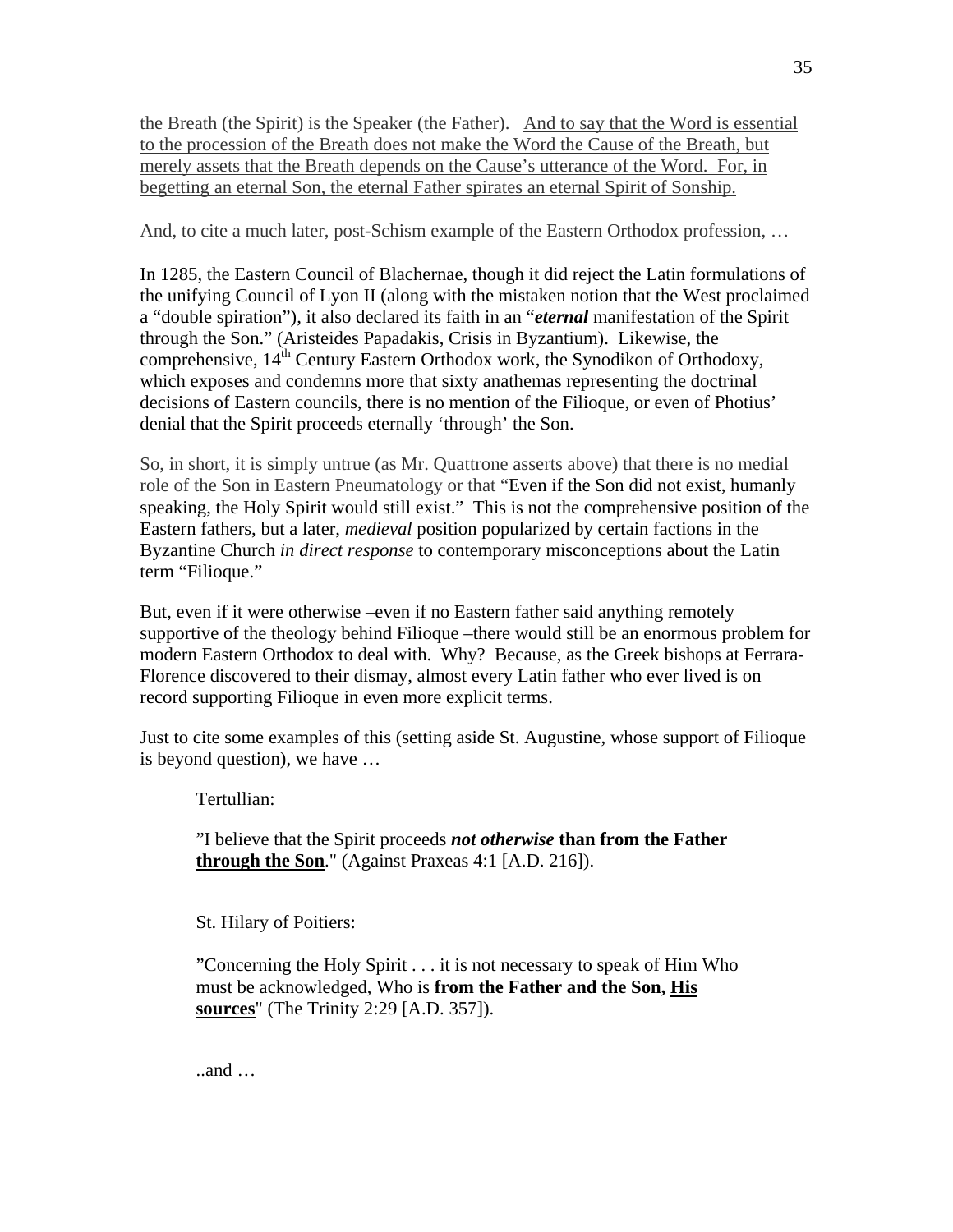"In the fact that before times eternal, Your [the Father's] Only-Begotten [Son] was born of You, when we put an end to every ambiguity of words and difficulty of understanding, there remains only this: He was begotten. So too, even if I do not grasp it in my understanding, I hold fast in my consciousness to the fact that **your Holy Spirit is from You through Him**" (ibid., 12:56).

St. Ambrose of Milan

"Just as the Father is the fount of life, so too, there are many who have stated that the Son is designated as the fount of life. It is said, for example that with You, Almighty God, **Your Son is the fount of life, that is, the fount of the Holy Spirit**. For the Spirit is life, just as the Lord says: 'The words which I have spoken to you are Spirit and life.' [John 6:63]" (The Holy Spirit 1:15:152 [A.D. 381]).

…and …

"The Holy Spirit, when **He proceeds from the Father and the Son**, does not separate Himself from the Father and does not separate Himself from the Son" (ibid., 1:2:120).

Please note that St. Ambrose's theology was very "Cappadocian."

The Quicunque Vult (an early Western Creed, c. A.D. 380)

"The Father is of none, neither made, nor created, nor begotten. The Son is of the Father alone, neither made nor created, but begotten. The Holy Spirit is **of the Father and of the Son**, neither made, nor created, nor begotten, but **proceeding**."

Pope St. Damasus I

"**The Holy Spirit is not of the Father only, or the Spirit of the Son only, but He is the Spirit of the Father and the Son**. For it is written, 'In anyone loves the world, the Spirit of the Father is not in him (1 John 2:15)'; and again it is written: 'If anyone, however, does not have the Spirit of Christ, he is none of His (Romans 8:9).' When the Father and the Son are named in this way, the Holy Spirit is understood, of Whom the Son Himself says in the Gospel, that the Holy Spirit 'proceed from the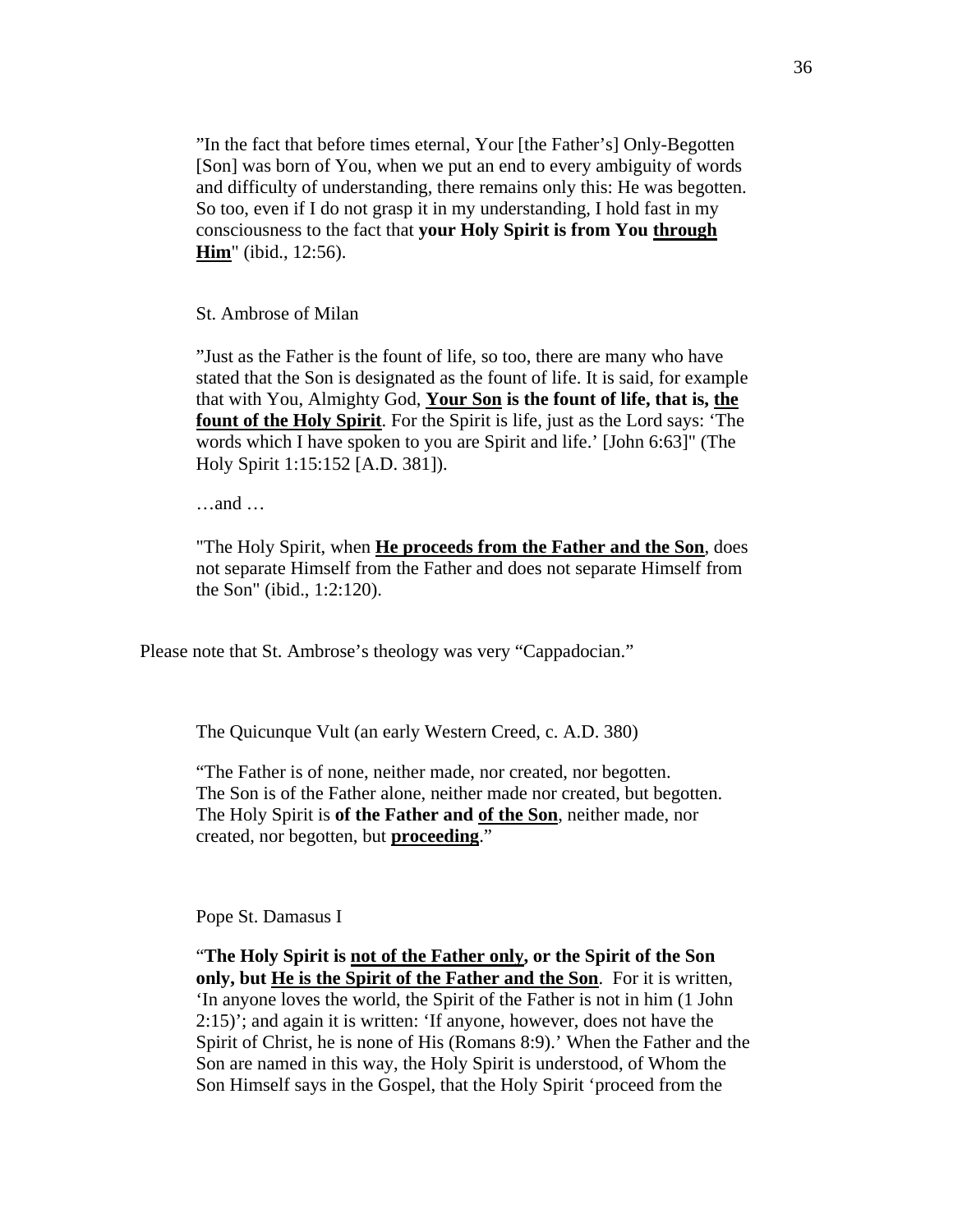Father (John 15:26),' and that 'He shall receive of mine and shall announce it to you (John 16:14).'"(Acts of the Council of Rome, 382).

Pope St. Leo the Great

"The Son is the Only-begotten of the Father, and **the Holy Spirit is the Spirit of the Father and of the Son,** not as any creature, which also is of the Father and of the Son, but as living and having power with both, and **eternally subsisting of that which is the Father and the Son**." [Sermons 75:3]

The Athanasian Creed

"[W]e venerate one God in the Trinity, and the Trinity in Oneness. . . . The Father was not made nor created nor begotten by anyone. The Son is from the Father alone, not made nor created, but begotten. **The Holy Spirit is from the Father and the Son**, not made nor created nor begotten, but **proceeding.**" (Athanasian Creed [A.D. 450]).

St. Fulgence of Ruspe

"Hold most firmly and never doubt in the least that the only God the Son, Who is one Person of the Trinity, is the Son of the only God the Father; but the **Holy Spirit Himself also one Person of the Trinity, is Spirit not of the Father only, but of Father and of Son together.**" (The Rule of Faith 53 [A.D. 524]).

…and …

"Hold most firmly and never doubt in the least that the same **Holy Spirit who is Spirit of the Father and of the Son, proceeds from the Father and the Son**." (ibid., 54).

And we can, of course, multiple many other examples, such as Pope St. Gregory the Great, who obviously approved of the canons of Toledo and held communion with the Spanish and Gaulish bishops who Liturgically professed Filioque.

Now, above I mentioned how Mark of Ephesus and the other Greeks at Ferrara-Florence (1439) were quite surprised and disturbed by the consistent and overwhelming testimony of the Western fathers in regard to Filioque. Their response to this was most interesting, and it reveals a less than commendable side of Byzantine 'catholicity.' As Joseph Gill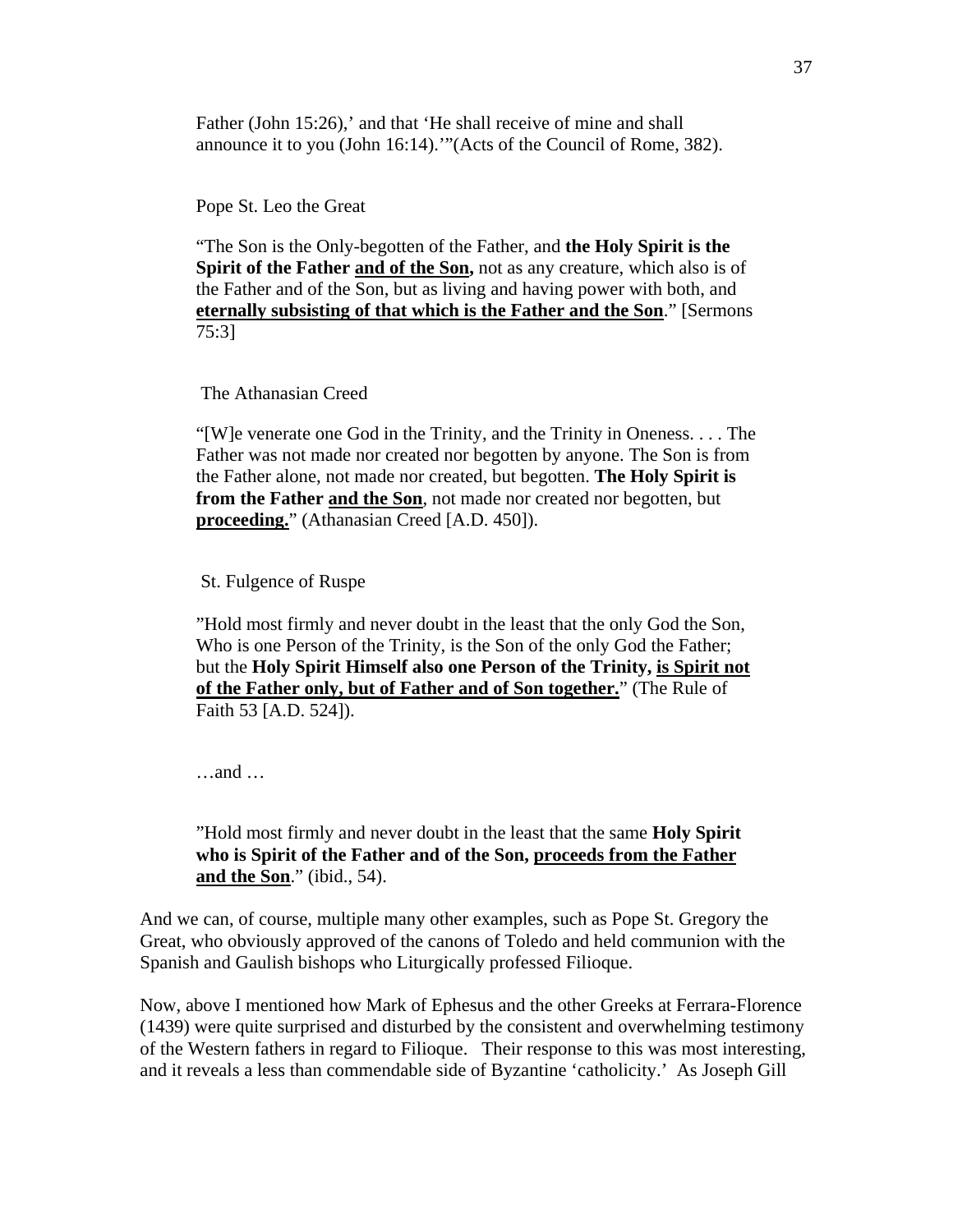comments in his very balanced historical account, The Council of Florence (emphasis mine):

"It was probably a shock to many of them [the Greek members of the Council] …The Saints of both Churches had written at length on the doctrine of the Trinity. The Latin Saints, it is true, used a phraseology that was suspect to the Greek mind, for they wrote 'From the Father and the Son'. The Greek Saints were less emphatic, but they spoke of the Spirit being produced 'from both' and 'through the Son'. No Saint could err in matters of faith, for they all -- this was taken almost as a definition of sanctity --were inspired by the one Holy Spirit. …**[Mark of Ephesus] persisted in asserting that the quotations advanced from the Latin Fathers were falsified (since the Holy Spirit does not proceed from the Son, the Saints could not have said that He does, was his reasoning), in spite of their number and in spite of the fact that they are found so widespread in Latin writings and so interwoven into the treatises that to exclude them would leave no more than blank pages (as Bessarion rejoined)**: at the least they were doubtfully authentic, since the Greeks lacked the means of checking them, **so only the Greek Fathers should be followed**. Syropoulus was of the same opinion and, if we are to accept all that he retails in his *Memoirs,* he dilated on this theme even more than Mark of Ephesus."

Or, as Mark of Ephesus expressed himself in his own words (emphasis mine)…

"The words of the western Fathers and Doctors, which attribute to the Son the cause of the Spirit, I never recognize (**for they have never been translated into our tongue nor approved by the Oecumenical Councils) nor do I admit them, presuming that they are corrupt and interpolated**...' (Mark's *Confessio fidei,* in Petit, *Docs.* P. 438 [300] ).

Notice how Mark of Ephesus, despite exhaustive Latin explanations, still twists Filioque into a doctrine making the Son a "cause" of the Spirit. His argument that the Western Church intentionally distorted, indeed *forged*, the entire Latin corpus of patristic literature (i.e., literally *thousands* of antique manuscripts) is of course blatantly ridiculous.

But, true to form, Mark's Byzantine colleague, John Bessarion, took a more rational, albeit tongue-in-cheek view. He of course makes light his fellow Greeks' reaction:

> "They [the Latins] brought forward passages not only of the western teachers but quite as many of the eastern... to which we had no reply whatsoever to make except that they were corrupt and corrupted by the Latins. They brought forward our own Epiphanius as in many places clearly declaring that the Spirit is from the Father and the Son: corrupt we said they were. They read the text mentioned earlier in Basil's work against Eunomius: in our judgment it was interpolated. They adduced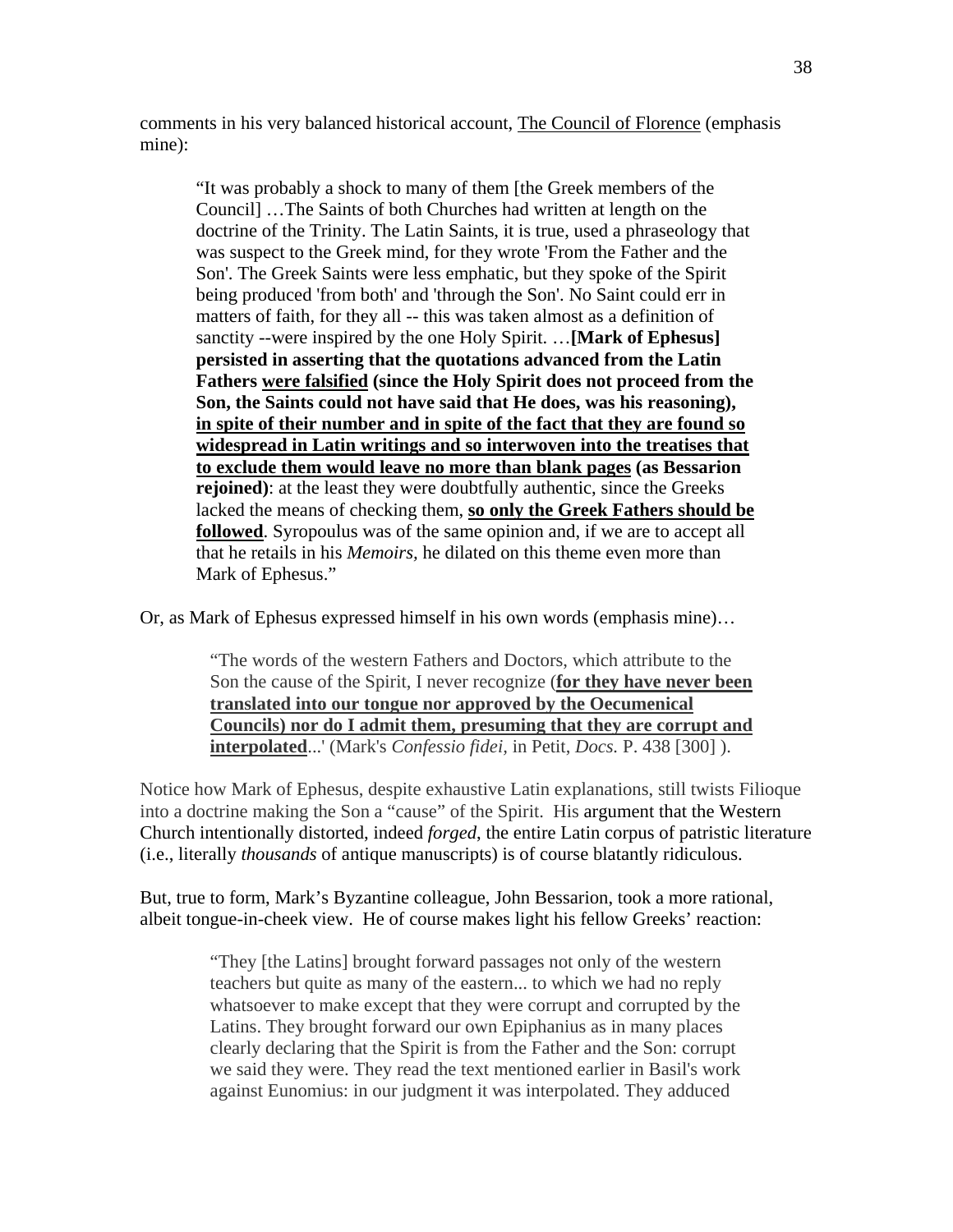the words of the Saints of the West: the whole of our answer was 'corrupt' and nothing more. We consider and consult among ourselves for several days as to what answer we shall make, but find no other defense at all but that …We had no books that would prove the Latin texts to be corrupt, no Saints who spoke differently from those put forward. We found ourselves deprived of a just case in every direction. So we kept silent ' (P.G. 161, 358CD).

Such are the extents that 'patriots' will go to defend, not objective history or Apostolic truth, but their own way of life and cultural expression. I refer to the cultural heritage of Byzantine civilization, which was obviously more important to Mark of Ephesus and the other schismatics than the true and comprehensive testimony of the fathers, most especially the Western ones.

Indeed, what cannot be denied, and surely most modern Eastern Orthodox are willing to admit this, is that the theology behind Filioque is at least natural and intrinsic to the ancient heritage of the Western Church –a Church with which their Eastern forefathers maintained communion, both before *and after* the Western belief became a point of contention. Yet, if Filioque is indeed a heresy (as some Eastern Orthodox would boldly assert), then not only did ancient Eastern Christians hold communion with heretics, but it means that Christ's own promise about the Church (against which "the gates of hell will not prevail") is null and void. Why do I say this? Because, given that the Roman West consistently held to a belief in Filioque, and given that (as Eastern Orthodox historians admit) there were numerous periods when the entire East fell into formal heresy, with only the Roman West (supposedly) holding fast to orthodoxy, it would therefore follow that the *entire* Church fell short of the Apostolic faith during these times; and so the Church cannot be (as **1 Tim 3:15** calls it) "the pillar and foundation of Truth." Thus, during the Arian schism of the 340's-360's, the Acacian schism of the 480's-early 500's, and the Monothelite schism of the 650's-680's, etc., Filioquist Rome was lost to the same doctrinal darkness that eclipsed the contemporary Eastern communion, leaving the universal Church with no promised connection to the Holy Spirit --no authoritative "Rock" of orthodoxy. Those who think that Filioque is a "heresy" would do well to reconsider their position because of this problem alone. Either Filioque is a valid doctrinal expression, or Christ Himself is a liar and the Church is not Spirit-guided and infallible, but prone to universal error. And, if that's the case, then the entire Orthodox faith is "up for grabs."

Still another major problem for the zealous anti-Filioquists (and this became obvious at the Council of Florence) is that they are arguing from silence. For, while the Eastern fathers consistently defend God the Father's monarchy and speak of the Spirit proceeding from the Father (a truth the West has never denied), there is not one orthodox father (Eastern or Western) who directly *denies* that the Son participates in this procession from the Father (i.e., the true meaning of Filioque). Rather, the very best that Eastern Orthodox can do is cite one isolated passage from Theodoret of Cyrrhus (fl  $5<sup>th</sup>$  Century), in which he draws from the same Antiochian preoccupation that will later produce Photian Pneumatology and says …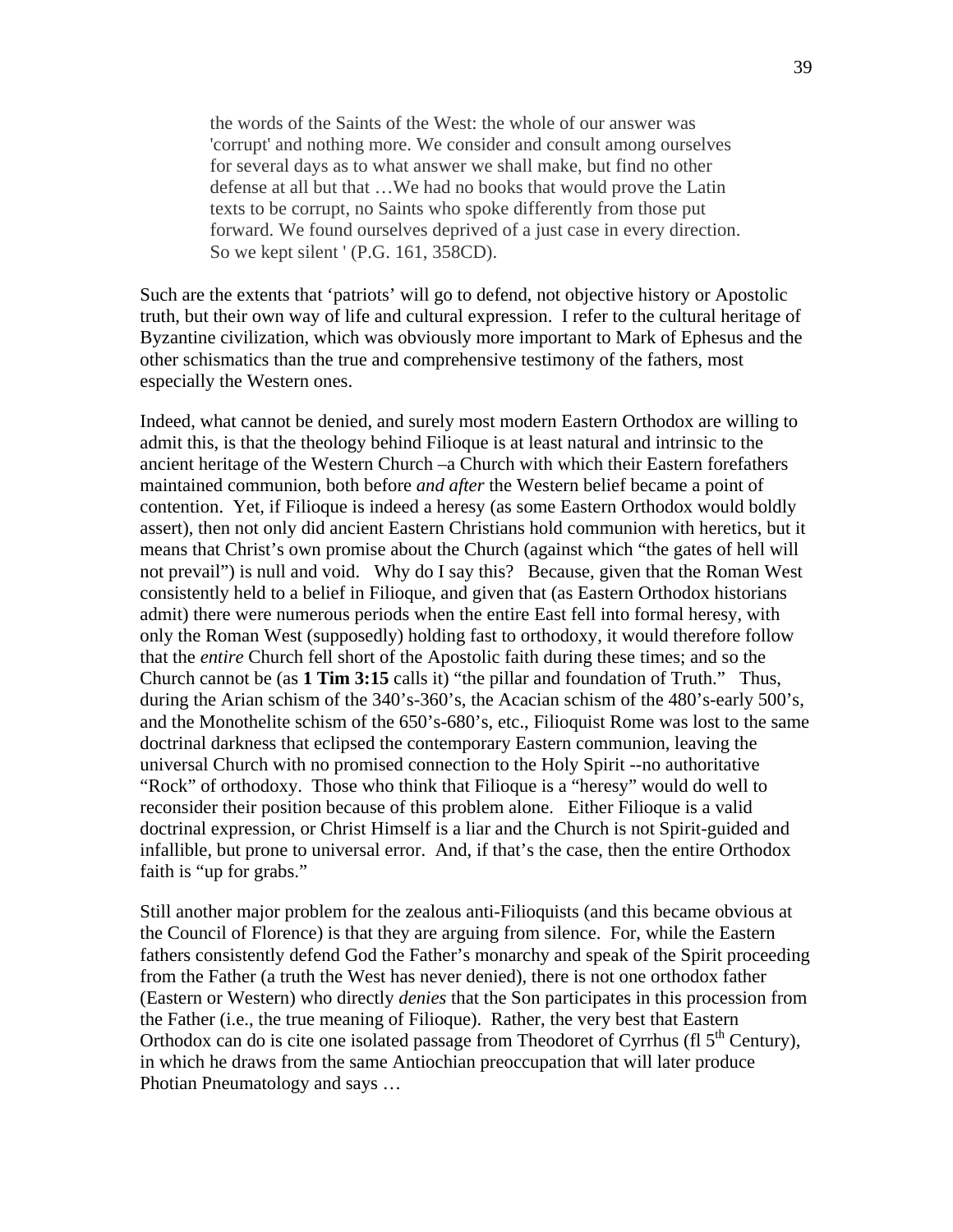"The Holy Spirit does not gain its existence from the Son or through the Son, but by procession from the Father, we say that It is of the Son since it is co-essential (homoousios).'[PG 83;1484C].

Needless to say, this statement by Theodoret is strongly at odds with the other Eastern fathers quoted above, who *do* recognize that the Spirit proceeds eternally "through the Son." It is also no secret that Theodoret was a Nestorian, or at least possessed strong Nestorian tendencies. And that of course should be enough to disqualify him.

Yet, setting Theodoret aside, the Eastern Orthodox possess no patristic witness to totally exclude the Son from the Spirit's eternal procession. Rather, what they do (just as many Protestants do with Scripture) is impose their own (medieval / Photian) presumptions upon what the fathers have to say and dismiss (indeed, ignore or rationalize away) anything that interferes with their interpretations. This of course is very sad, and unworthy of an Apostolic Christian.

#### **Photius and the Doctrinal Problems Created by His View**

In their rejecting of the Filioque, do I say that the Eastern Orthodox are heretics? No, I do not say that; at least not as far as formal heresy goes –that is, heresy as a matter of direct profession, as opposed to *a failure* to profess or appreciate essential truth. For, officially-speaking, the Eastern Orthodox Church merely holds fast to the original, orthodox pronouncement of the Constantinopolitan Creed –the decree that the Father alone is the Cause (**Aition**) of the Spirit. However, in focusing on this truth and rigidly ignoring additional truth, many Eastern Orthodox come very close to heresy –that is, the sin of a schismatic mentality, which is the sin of rejecting the totality of Truth, and so dividing the unity of the Church, which is "the pillar and foundation of Truth" (**1 Tim 3:15**). As a very wise priest once said, "All heresies are, in some sense, 'true.' The problem is that they zealously stress one truth at the expense of other truths." Such is the case with the popular Eastern Orthodox rejection of Filioque –that is, their unwillingness to appreciate and accept the orthodox theology that Filioque addresses, as testified to by the fathers. Indeed, by implicitly 'dogmatizing' the Photian theolegoumenon, in which Son and Spirit are presented as having no eternal, *Personal* connection, they strongly imply that the eternal Sonship of Christ is something all-together different from the Divine Sonship into which Christians are adopted, *through the Holy Spirit*, in Baptism. And this comes very close to the Spanish Arian view, if not also the ancient heresy of Adoptionism! For Christ was God's only Son *prior to* His Baptism and His anointing in the Spirit (**Mark 1:10-11**), and it is this same, *eternal* Sonship (for there is no other) that He calls us to partake of, *through the Spirit*, in Baptism. For, as St. Paul says, …

"…you did not receive a spirit of slavery to fall back into fear, but you received a **Spirit of adoption**, through which we cry, '**Abba,' 'Father**!' (**Romans 8**)

This is the *eternal* cry of the eternal Son. And, St. Paul goes on ...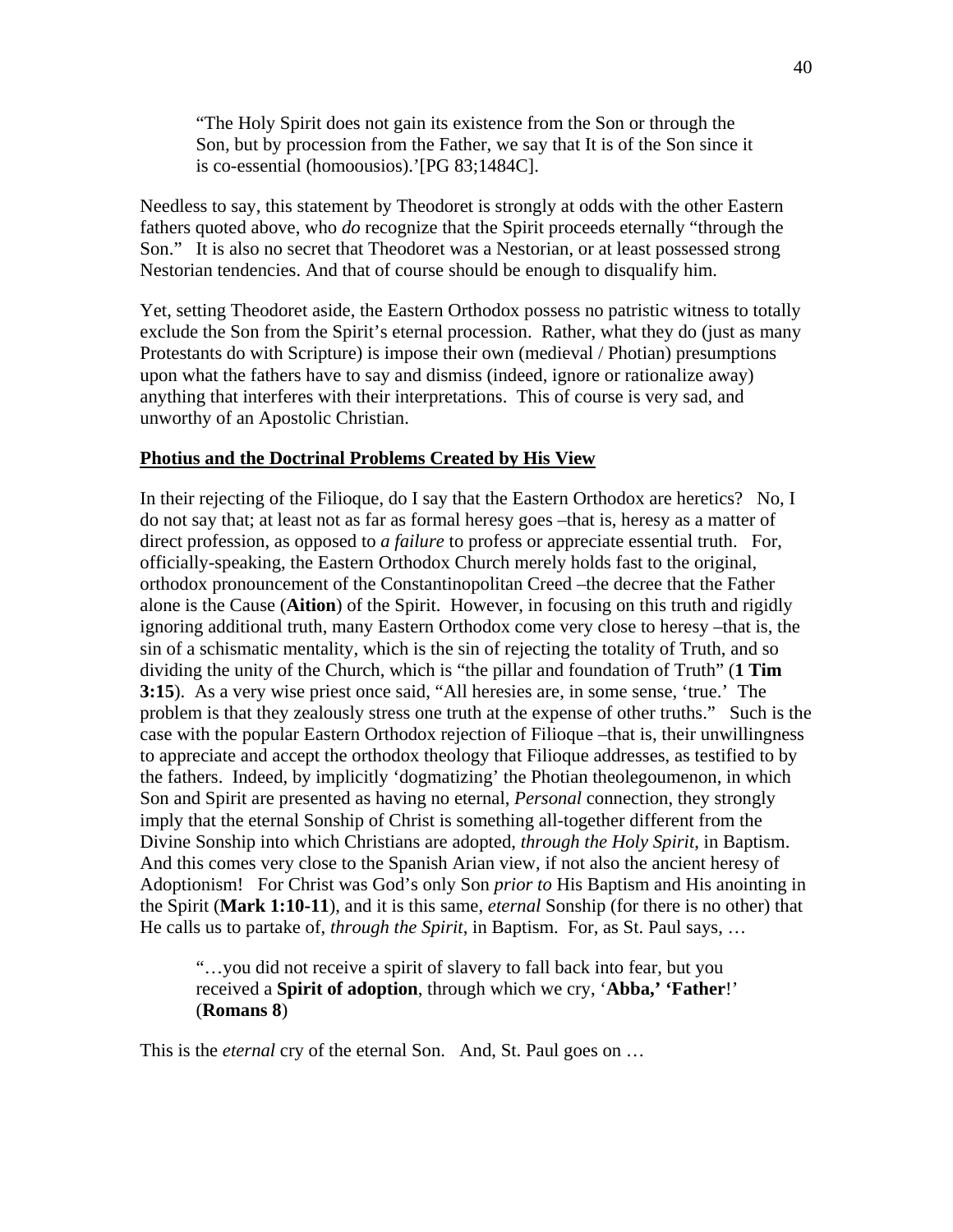"The Spirit bears witness with our spirits that we are children of God, and if children, then heirs, **heirs of God and joint-heirs with Christ**, if only we suffer with Him so that we may also be glorified with Him." (**Ibid**)

Now, Eastern Orthodox typically try to avoid this problem by appealing to the post-Photian  $(13<sup>th</sup>$  Century) theology of Gregory Palamas, which distinguishes between God's "essence" ("nature") and His "energies" ("actions, operations"). But, even Gregory himself, though an extreme Cappadocian / Antiochian in his theological outlook, mirrors the authentic tradition of St. Augustine in recognizing that the Spirit represents the *eternal* Divine Love between Father and Son. He writes …

"The Spirit of the most high Word is like an **ineffable Love of the Father for this Word ineffably generated**. A Love which this same Word and beloved Son of the Father entertains (**chretai**) towards the Father: but insofar as He (the Son) has the Spirit coming with Him (**sunproelthonta**) from the Father and reposing connaturally in Him" *(Capita physica XXXVI, PG 150, 1144, D-1145 A).* 

This is not quite the expression of Augustine (viz. Filioque), but it comes extremely close; and, more to the point, it addresses the same reality. For Gregory Palamas (unlike Photius), there *is* an eternal, *Personal* connection between the Son and the Spirit, and this eternal, Personal connection effects the Spirit's Personal identity.

However, a misapplication of the authentic Palamite view --something many Eastern Orthodox typically fall into in their opposition to Filioque –can create enormous, and arguably heretical, problems. Indeed, while Palamite theology was a valid and fitting response to the brutal, pseudo-Scholastic (and most impious) assertions of Barlaam of Calabria (who claimed that man can only know God intellectually), it was simply not designed to take on the nuances of Western doctrine, viz. Filioque. For if, as Gregory asserted, human beings can only know God via His "energies" and not His "essence" (the Divine essence being known to God alone), it therefore follows that our Baptismal Covenant with God, through which we receive the Holy Spirit, is merely a communication of "energy" and not essence. So far, so good. But, if this is the case, then the same must be true of the Son's reception of the Spirit from the Father. For, according to the Photian assumption, the Holy Spirit only proceeds 'through the Son' in a temporal sense (i.e., Christ's pouring forth of the Spirit upon the Church) and not an eternal sense. And, if this is the case, then one must conclude that Jesus' conception in the womb of the Blessed Theotokos, and His Baptism in the Jordan, and His bodily Resurrection –all of which were brought about through the Holy Spirit –were merely acts of the "energy" of God, and so not manifestations of the eternal Sonship of God in the context of the Divine essence, but purely-temporal, "adoptive" acts, in which the Father made Christ into His Son in ways that are totally distinct and *separate from* the eternal relationship between the Father and the Son. This *must* be the case if the procession of the Spirit "through the Son" is not an eternal reality, but merely a temporal reality –that is, if, as Cyril Quattrone asserts, the Son has no role in the 'pre-eternal' procession of the Holy Spirit.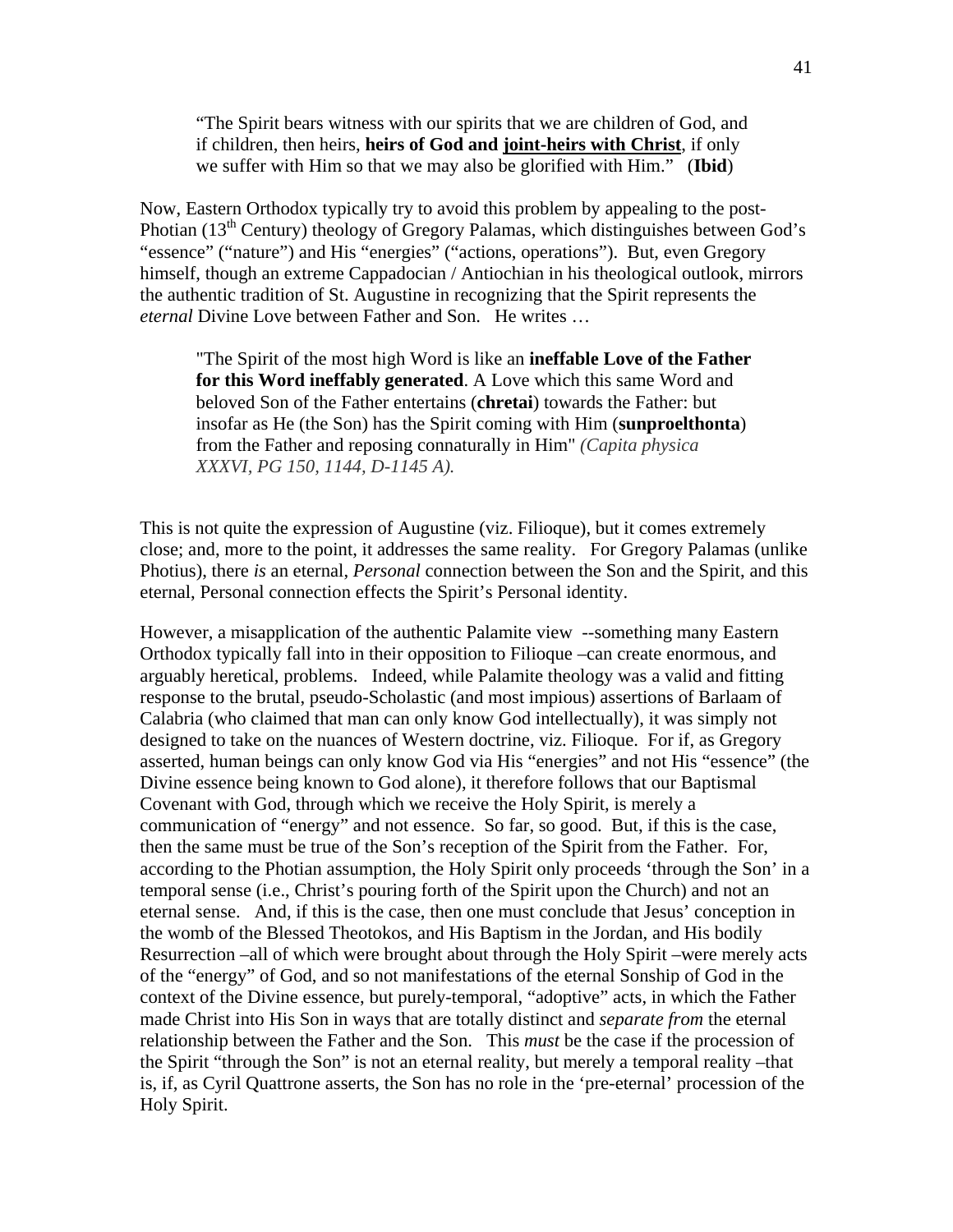The West, however, creates no such artificial distinction. Rather, we confess that the Son was and is, always and eternally, the Son of God –always and eternally the recipient of the Spirit of Sonship. This is clearly the position of the Eastern fathers as well. For example, St. Cyril of Alexandria writes …

"We, therefore, confess one Christ and Lord, not as worshipping a man with the Word (lest this expression 'with the Word' should suggest to the mind the idea of division), but worshipping Him as one and the same, forasmuch as the body of the Word, with which He sits with the Father, is not separated from the Word Himself, **not as if two Sons were sitting with Him, but one, by the union with the flesh. If, however, we reject the Personal union as impossible or unbecoming, we fall into the error of speaking of two Sons, for it will be necessary to distinguish, and to say, that He who was properly man was honoured with the appellation of Son, and that He who is properly the Word of God has by nature both the Name and the reality of Sonship. We must not, therefore, divide the one Lord Jesus Christ into two Sons**." -- The Epistle of Cyril to Nestorius.(Labbe and Cossart, Concilia, Tom. III., col. 315; Migne, Patr. Græc., Tom. LXXVII. [Cyril., Opera, Tom. X.]; Epist. iv., col. 43.)

So, when Christ was conceived in time *by the Holy Spirit*, and when He was anointed *by the Holy Spirit* at His Baptism in the Jordan, and when He was raised from the dead *by the Holy Spirit* to prove His Divinity as God's only Son, all of these were merely manifestations of the **eternal** reality –of the **eternal** Sonship of Christ. They were not "additional sonships" conferred upon Him as a man, but manifestations of His one and only Sonship, which is eternal and which is accompanied by His eternal, Personal participation in the procession of the Spirit of Sonship: the Holy Spirit. And it is this same Spirit of Sonship, which Christ possesses eternally, which we Christians receive in Baptism. The Eastern Orthodox rejection of Filioque calls all of this into question, however. Does "Christ the man" possess a Sonship with the Father that is distinct and different from the *eternal* Sonship of the Son? Or does the Christian Gospel recognize only one, eternal Sonship of Christ, just as the Creed proclaims:

### "We believe in **one Lord**, Jesus Christ, the **only Son** of God, **eternally begotten of the Father** …"

If we recognize only one Lord, then we recognize only one Son, Who possesses an *eternal* Sonship. This is the one and only Sonship into which we are adopted, through the Holy Spirit (the Spirit *of Sonship*), in Christ Jesus. And, if this Sonship is *eternal* in nature, not created or brought into being in time (at the conception of the Theotokos, or at the Jordan, or in the Resurrection), then the Spirit Who inspires the cry of "Abba!" –the Spirit of Sonship –is also eternal, and so eternally connected to the Person of the eternal Son, Who must participate in this Spirit of Sonship's procession (from the Father) *in order to be* an eternal Son.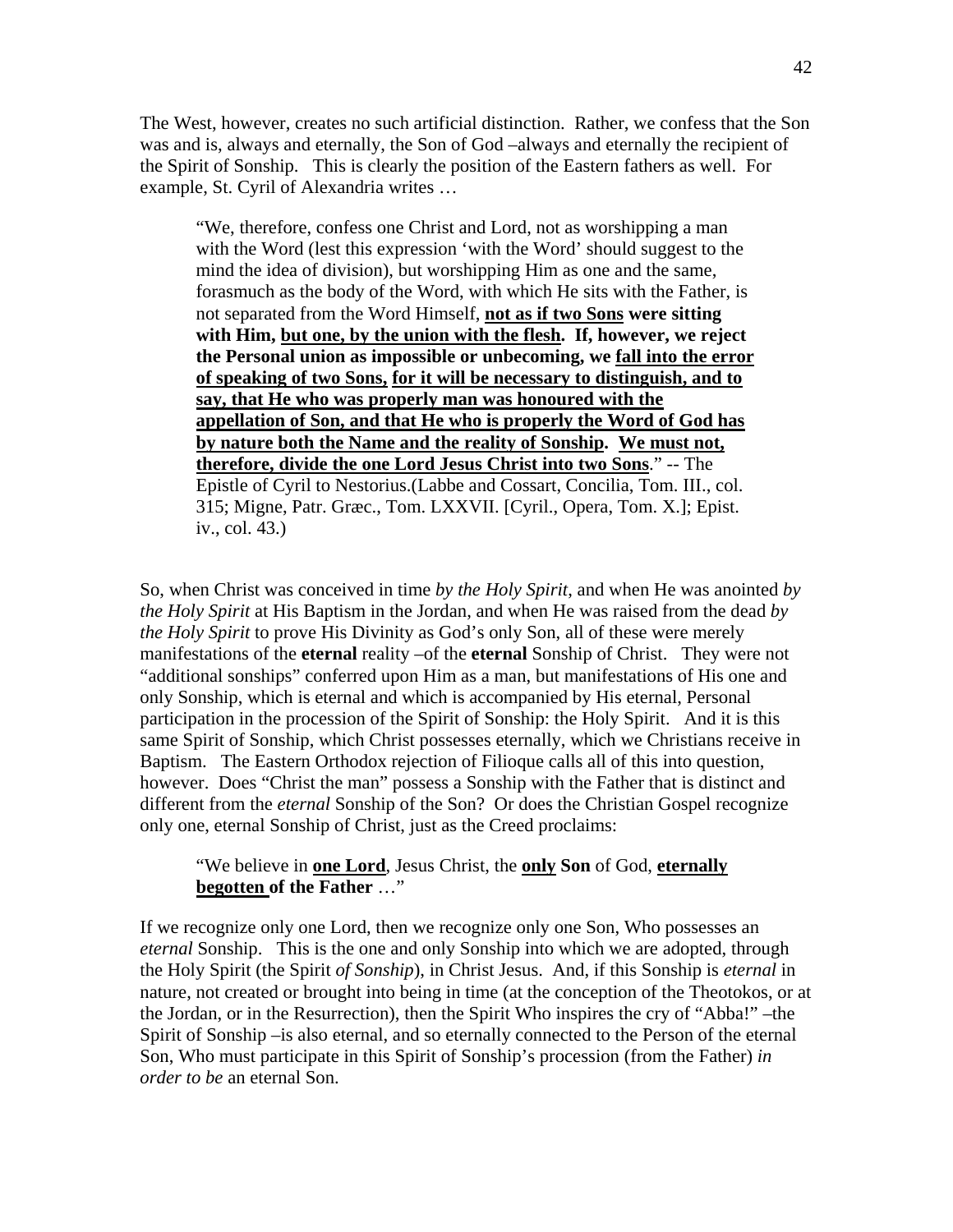This valid and authentic approach was never fully developed in the Antiochian school of theology, which gave birth to the Pneumatology of Gregory Palamas, and Photius, and the Cappadocian fathers before them. And it is through this essentially "Antiochian" shortcoming that the Nestorian heresy also came about. We of course already presented the quote from Theodoret of Cyrrhus above, in which he (long before Photius) denies any eternal, Personal connection between the Son and the Spirit. Given his Nestorian tendencies, it is not hard to see why. And modern Eastern Orthodox who deny any eternal, Personal connection between Son and Spirit come very close to the Nestorian error themselves. They would do well to take this into account.

As for Photius' own theology, as I mentioned above, it was basically developed as a knee-jerk reaction to his misconceptions about what the Western Church meant by "Filioque." For this reason alone (its unsubstantiated, reactionary design), it possesses many shortcomings.

Eastern Orthodox writer A.A. Slepukhof illustrates the Photian presumptions very well. He writes:

"…the Filioque undermines the doctrine of the Trinity by confusing the Divine Nature with the Divine Persons; by confusing Natural and Personal attributes. It violates the revelations we have about the Trinity, as recorded in Scripture, that being the Source of the Holy Spirit is a Personal (and not Natural) attribute of the Father (John 15:26). In its haste to safeguard the Deity of the Son, the Council of Toledo failed to address the consequences of the Filioque on the Holy Spirit. Is the Holy Spirit God? If He is, then He must possess the same Divine Nature as the Father and the Son. If we say that the Holy Spirit proceeds from the Nature of the Father and from the Nature of the Son, then are we not compelled to say that the Holy Spirit proceeds from the Nature of the Holy Spirit? If it is God's Nature to be the source of the Holy Spirit, then does the Holy Spirit also proceeds from Himself? …Any attempt to resolve these dilemmas while retaining the Filioque leads quickly to one of three conclusions. Either  $-(1)$  the Personal distinctions within the Trinity are erased, or  $(2)$ Natural distinctions are introduced where there can be none, or (3) the Holy Spirit is stripped of His Divine Personhood. …If we say that being the Source of the Holy Spirit is a Natural (and not a Personal) attribute of the Father, the absolute unity of God's nature is maintained, but the Personal distinctions are lost. Descriptive titles such as 'the Begetter of the Son' or 'Source of the Spirit' become meaningless as a means of referring to the Father, since the Son is now also a 'Source of the Spirit' and the Spirit is a 'Begetter of the Son.' …This results in Modalism (*i.e., Sabellianism*), the belief that the Persons of the Trinity are merely different ways in which God appears to us at different times. St. Photius aptly described this as 'Sabellianism reborn, or rather some semi-Sabellian monster."" (A.A. Slepukhof in The Dawn, published by OCA-South, 1996).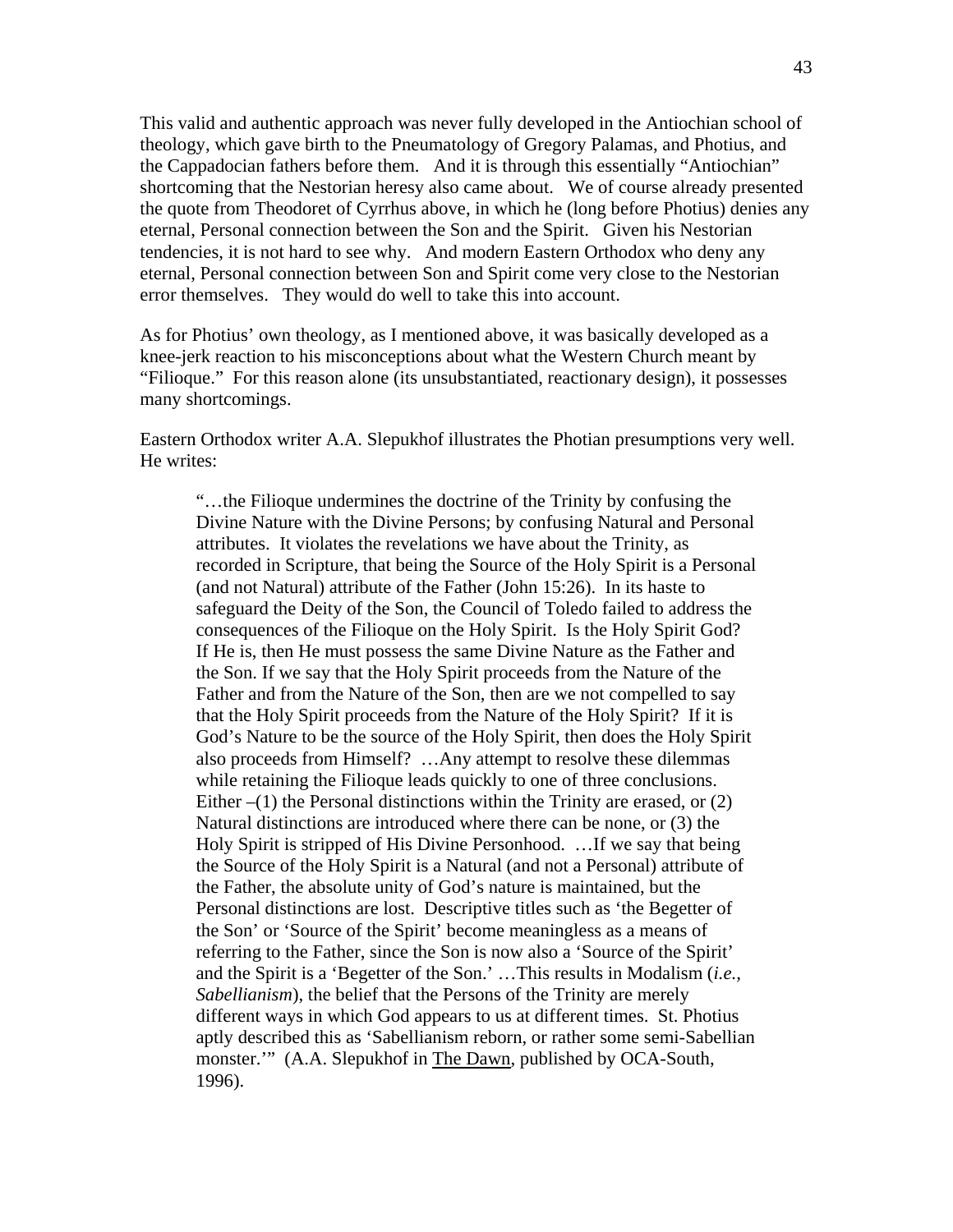Though we've covered this many times, it bears repeating once more to illustrate the baseless nature of Slepukhof's (that is, Photius') argument. For, as the Fourth Lateran Council (1215) clearly confesses, …

"**The Substance (i.e., Divine Nature) does not generate, is not begotten, does not proceed;** but it is the Father Who generates, the Son Who is begotten, the Holy Spirit Who proceeds."

A.A. Slepukhof has apparently never read this –the authentic Western confession. Nor has he apparently read the universal testimony of the Western fathers (both before and after Toledo), who consistently maintain that *the Father* is the sole and Personal Source/Cause of both the Son and the Spirit.

But, Slepukhof is of course merely repeating Photius' own insensitive and erroneous interpretation of Filioque and what it actually means. For, he claimed that Filioque was an example of Sabellianism "…or rather some semi-Sabellian monster" –a presumption rooted in Photius' total inability to look beyond the conventions of Greek (Antiochian) theology or to appreciate the fact that Trinitarian mystery can be expressed in ways not limited to the convention of "Person" vs. "Nature."

St. Augustine, for example, describes the Spirit as "the Love" between Father and Son. The Photian position counters this with the Scriptural revelation that the Trinity itself (that is, the Divine Nature) is Love (**1 John 4:8**). But, such expressions are not mere either-or dynamics. For example, we call the Third Person of the Trinity "the Spirit." But God the Father is also called "a Spirit" by Christ (**John 4:23-24**). Likewise, Christ Himself, though the Second Person of the Trinity and clearly distinct from the Third Person of the Trinity, is called "a life-giving Spirit" (**1 Corinth 15:45**). Does this conflict with the Creed's description of the Third Person as "the Holy Spirit …*the Giver of Life*"? Indeed, God is "Spirit" as a quality of His very Nature –the Trinity Itself. Does this 'confuse Natural and Personal attributes," as Slepukhof maintains? Does it create a "semi-Sabellian monster," as Photius presumed? Of course not.

Rather, in the Filioque, a third possibility is presented in regard to the procession of the Spirit. For, as the West confesses, the Spirit does not proceeds as an action of the consubstantial Nature (Substance) or as the act of only one Divine Person divorced from any other. Rather, He proceeds from the act of one Divine Person (the Father) *with the Personal participation* of another Divine Person (the Son). If such a Personal participation is impossible for Father and Son, since (so someone might say) it excludes the Person of the Spirit from Their consubstantial communion, then it must also be impossible for the Father (as only one Person within the consubstantial Trinity) to act in any Personal capacity on His own, thus making Him unable to beget the Son (or to spirate the Spirit). Yet, no Eastern Orthodox (or Catholic) would ever maintain such a thing. In reality, the Spirit is not excluded from the consubstantial communion accounting for His own procession, given that this is an eternal and simultaneous reality – that is, the Father's eternal begetting of the Son is the very same *arch* as His spirating of the Spirit. The Speaker (the Father) Who eternally utters the eternal Word (the Son) simultaneously releases (spirates) the eternal Breath (the Spirit) –a Breath released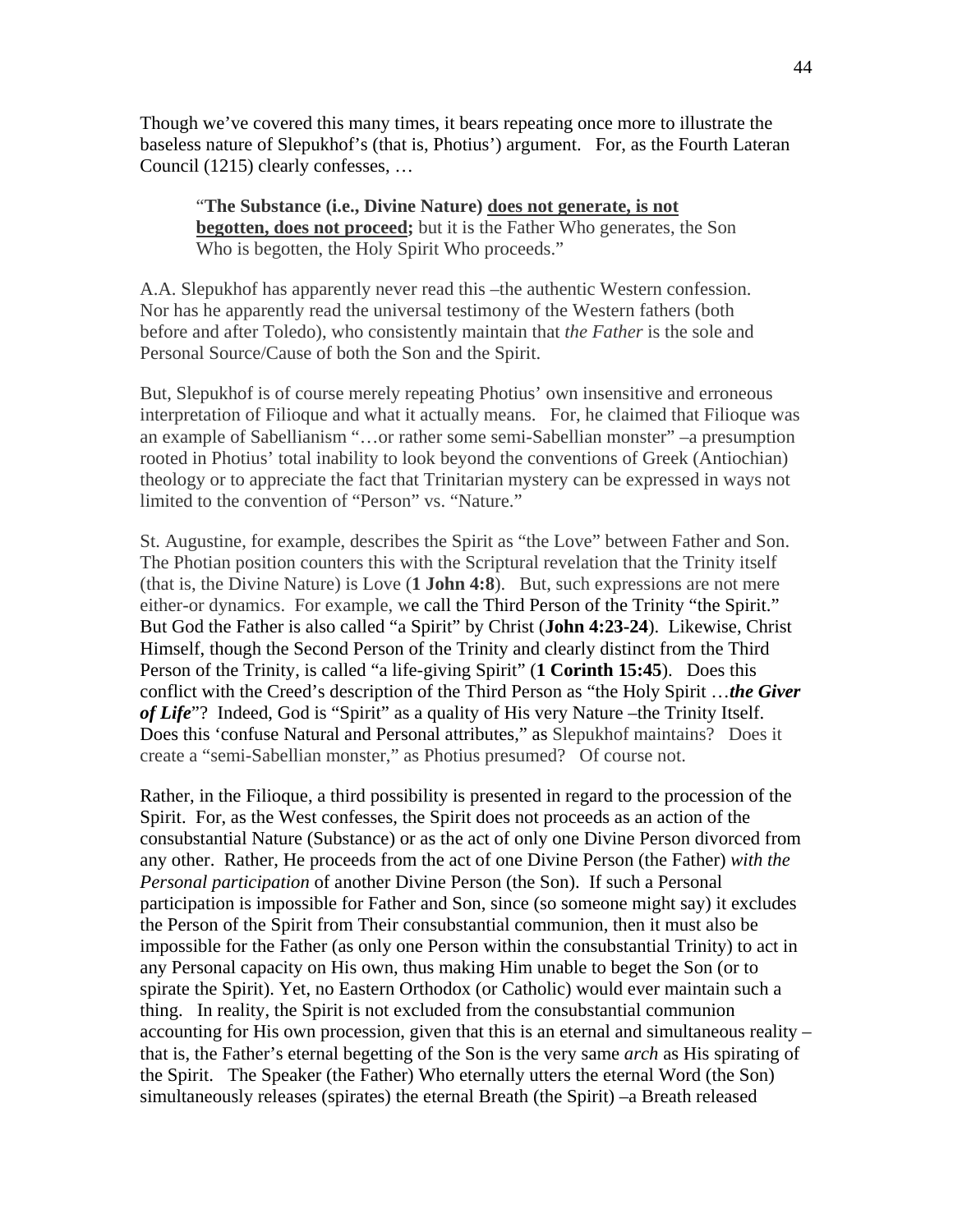*because* of the utterance of the eternal Word, and so with the eternal Word's intrinsic participation (i.e., "through the Son"). Thus, the *entire* consubstantial nature of God is involved; but the Spirit's procession is brought about (in a collective sense) via the participation of two Persons (the Father and the Son) within that consubstantial nature.

However, Photius himself was simply unable to fit this into the static conventions of his native theology. As Catholic scholar Yves Congar explains (emphasis mine) …

> "Photius ...believed that the Persons were distinguished by personal properties **that could not be communicated**. Their properties were, in his opinion, sufficient to characterize them. The Father was **Anarchos***,*  without principle or beginning. The Son was begotten, and this referred Him to the Father as such. The Spirit proceeds from the Father as **Aitia***,*  the cause and the only cause both of the Spirit and of the Son.

Photius regarded the monarchy of the Father as the principle both of the Spirit and of the monogenous One, and as the principle of their consubstantiality. **Whereas the Greek Fathers saw this monarchy as moving dynamically in a straight line, from the Father through the Son in the Spirit,** however, Photius adopted a scheme consisting of two branches:

> FATHER  $\leq$ SON SPIRIT

# He also either **passed over in silence or eliminated numerous patristic texts which were open to the idea that the Son played a part in the eternal coming of the Spirit to consubstantial being**.

In his view, there were only two possibilities --an activity that is common to the three Persons and goes back to their nature, or one that is strictly personal. **To admit, as the Latins did, that the procession of the Spirit came both from the Father and from the Son, as from a single principle, was to withdraw that procession from the hypostases and to attribute it to their common nature**. In those conditions, it would be wrong to dissociate the Spirit from that common nature, because he also possesses the same nature as the Father and the Son --thus he would proceed from himself, which would be clearly absurd.

**The Latin construction is only tenable if the Persons are distinguished by an opposition in relationship, but the spiration does**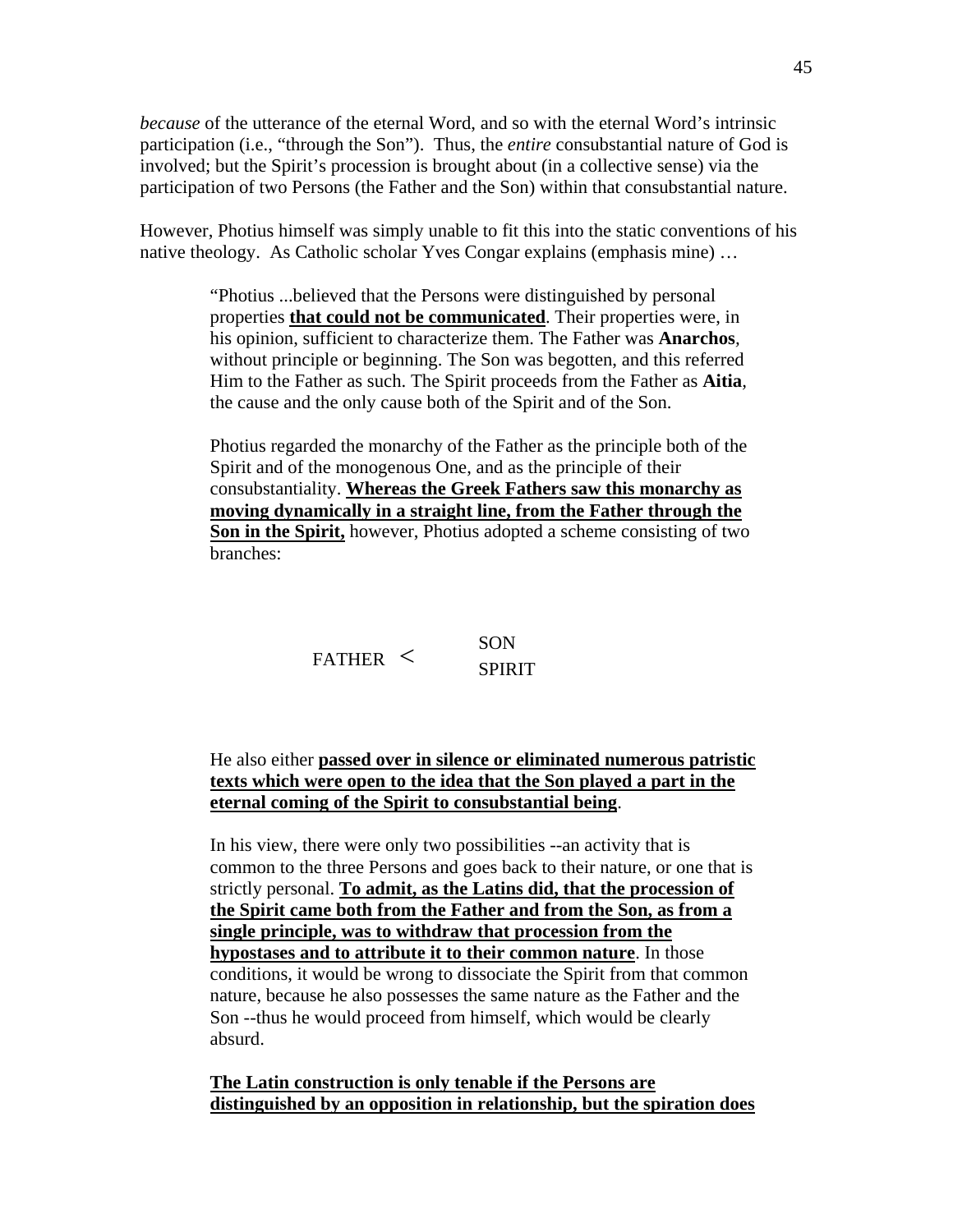**not allow for such an opposition in relationship between the Father and the Son. It can therefore be common to them**. **We do not, for that reason, do an injustice to the hypostatic order and favor the Divine nature, because that nature is hypostatic in its existence and the hypostases are constituted by their** *subsistent* **relationships** -- the Father *is* Fatherhood and the Son *is* Sonship or Begottenness. What is more, **in that unity of the principle of active spiration, the Father is the first principle** *(Principaliter).* It is necessary to admit that this is not sufficiently apparent -- the word 'procession' is not clear. The Father and the Son seem to be at the same level, whereas they are in fact not, since 'the Father is greater than I'. The Father is the absolute and primordial origin.

It cannot be denied that the teaching of the Fathers and of John Damascene was narrowed down and hardened in the theology of Photius. Although, as Sergey Bulgakov has pointed out, 'there is no unanimous and homogeneous patristic doctrine of the procession of the Holy Spirit', and there are openings in the direction of a procession *per Filium* and even *Filioque.* 

Photius enshrined pneumatology in a form of expression which put out of the question an agreement with the West or even with those Latin Fathers whom the Orthodox Christians accept as their own. As a result of this, confrontation and polemics have all too often prevailed over an attempt to reach agreement. But -- as I shall be happy to show -- the victory of confrontation has not been total, nor is it definitive. We must, however, take Photius' arguments seriously -- the more so because the Greek Church has taken over his theology -- without at the same time losing sight of those Fathers whose work Photius himself tended to leave aside." (Congar, "I Believe in the Holy Spirit," vol. 3, p. 57-60).

I think this is the nature of our theological controversy in a nutshell. And, the first step in resolving the controversy (presuming that Eastern Orthodox would like it to be resolved) is for modern Eastern Orthodox to admit that Photius' view is not the final word, not even in regard to their own authentic tradition

#### **Some Challenging Thoughts**

In closing, I would like to pose the following issues for our Eastern Orthodox brethren to consider:

Given that we Roman Catholics fully accept and support your right to express the Apostolic Faith according to *your own* Byzantine tradition (i.e., the originally intended meaning of the Constantinopolitan Creed); and given that what we profess in regard to the Filioque is not at odds with that Byzantine tradition (as evidenced by the testimony of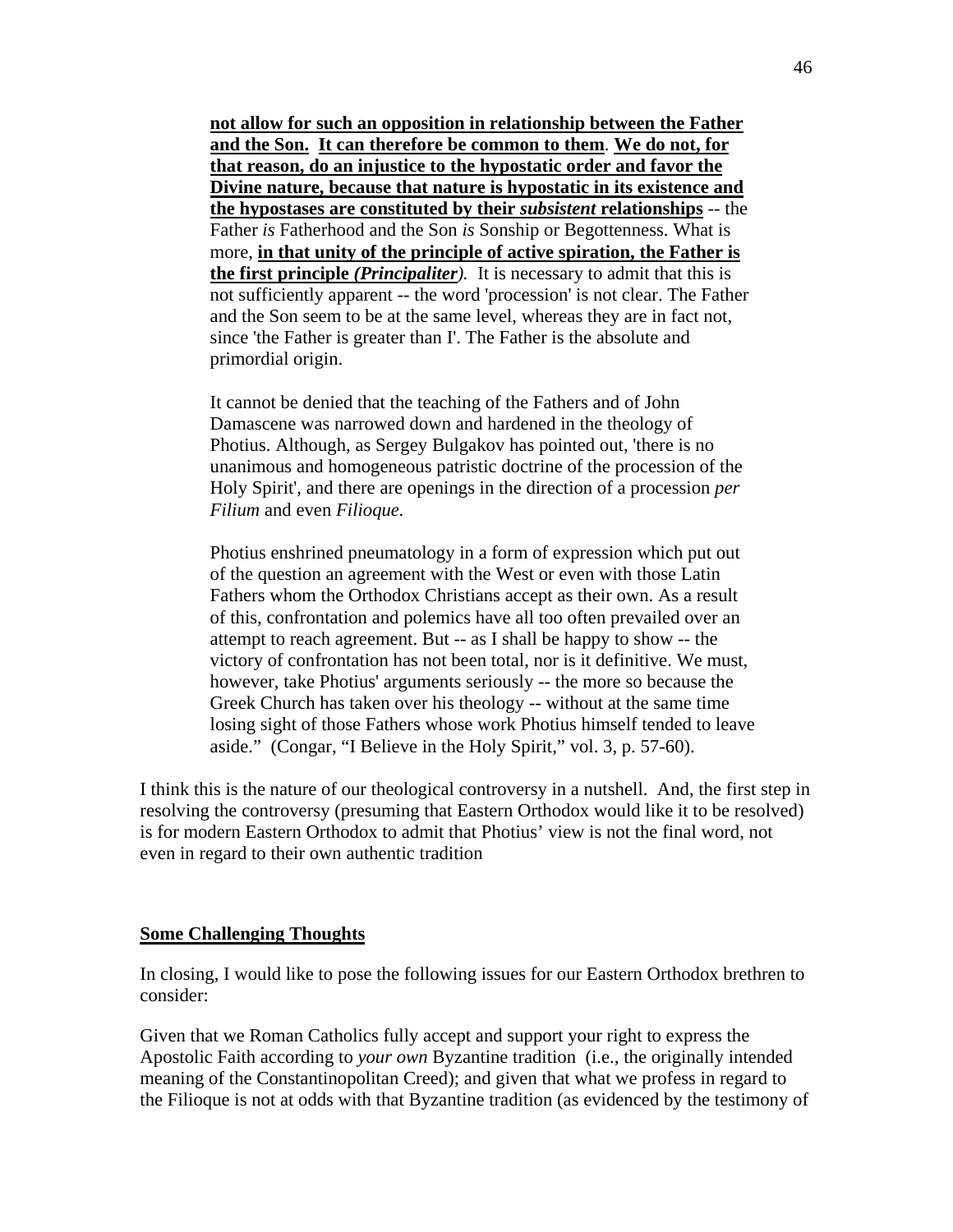the Greek fathers, and also the Latin fathers, who also represent your larger Catholic heritage, and with whom your ancestors shared full communion), what is your *real*  reason for rejecting Filioque as a valid doctrinal expression for the *Western* Church? I strongly recommend that you ask yourself that question –honestly and prayerfully.

As historical context reveals, one cannot justly cite Canon VII of Ephesus to argue that Filioque is an illicit addition to the Creed for the Western Church. Ergo, there is no canonical prohibition against Filioque. As we have also seen, Filioque does not refer to what Photius assumed it refers to –that is, a procession from the Divine Nature, as opposed to a procession from the Father (as sole Cause), with the intrinsic *participation*  of the Son (e.g. just as a Breath proceeds from the Speaker alone, but not without the participation of the Speaker's Word). As we have also seen, there is a strong and consistent Tradition among the fathers (both Eastern and Western) in which the Son possesses an eternal, Personal connection to the Spirit and participates in the eternal procession from the Father (i.e., "through the Son") –the very reality that "Filioque" refers to. In addition to this is the fact that Eastern Orthodox maintained full communion with Roman Catholics long after the Filioque doctrine became a point of theological contention. In all this time, it was not a Church-dividing issue. So, why and how did it *really* become one? Well, please consider the following, chronological facts:

- 1) It is a clear historical reality that the Western Church professed the theology of Filioque from earliest times. This being the case, there are only two possibilities. Either the Roman West was heretical long before the time of Constantine, or Filioque is a valid and Apostolic expression, paralleling the doctrine expressed by St. Cyril of Alexandria and other Eastern fathers, in which the Spirit is said to proceed from the Father "through the Son."
- 2) The first recorded conflict between Romans and Byzantines over the doctrine of Filioque occurred in about A.D. 650 when Pope St. Martin I issued a decree against Monothelitism to the Byzantine court. This Papal decree included an expression of faith conveying a poorly-worded Greek translation of Filioque, in which the term "**ekporeusis**" was used. The Byzantines correctly objected to this Greek expression, and St. Maximos the Confessor interceded for the Romans and explained what they really meant –that is, what the doctrine of Filioque really referred to. This evidently satisfied the Byzantines of this time, since no further objections were voiced by them, nor did Filioque become an issue at the Council of Constantinople III (A.D. 680), which condemned Monothelitism, and even posthumously anathematized a Roman Pope! Funny enough, in the very same year (680), a council of English bishops at Hatfield, presided over by Archbishop St. Theodore of Canterbury –*a Byzantine* appointed a decade earlier by Pope St. Vitalian –declared that the Holy Spirit "proceeds in an ineffable way from the Father **and the Son.**" (Bede the Venerable, Hist. Eccl. Gent. Angl. 4.15 [17]). If Filioque is an error serious enough to divide the Churches today, why was it tolerated (and sometimes even professed) by Byzantines of the  $7<sup>th</sup>$  Century?
- 3) In the following century, the Iconoclast controversy once again alienated Rome from Byzantium. But, through all this time, no Byzantine (whether Iconoclast or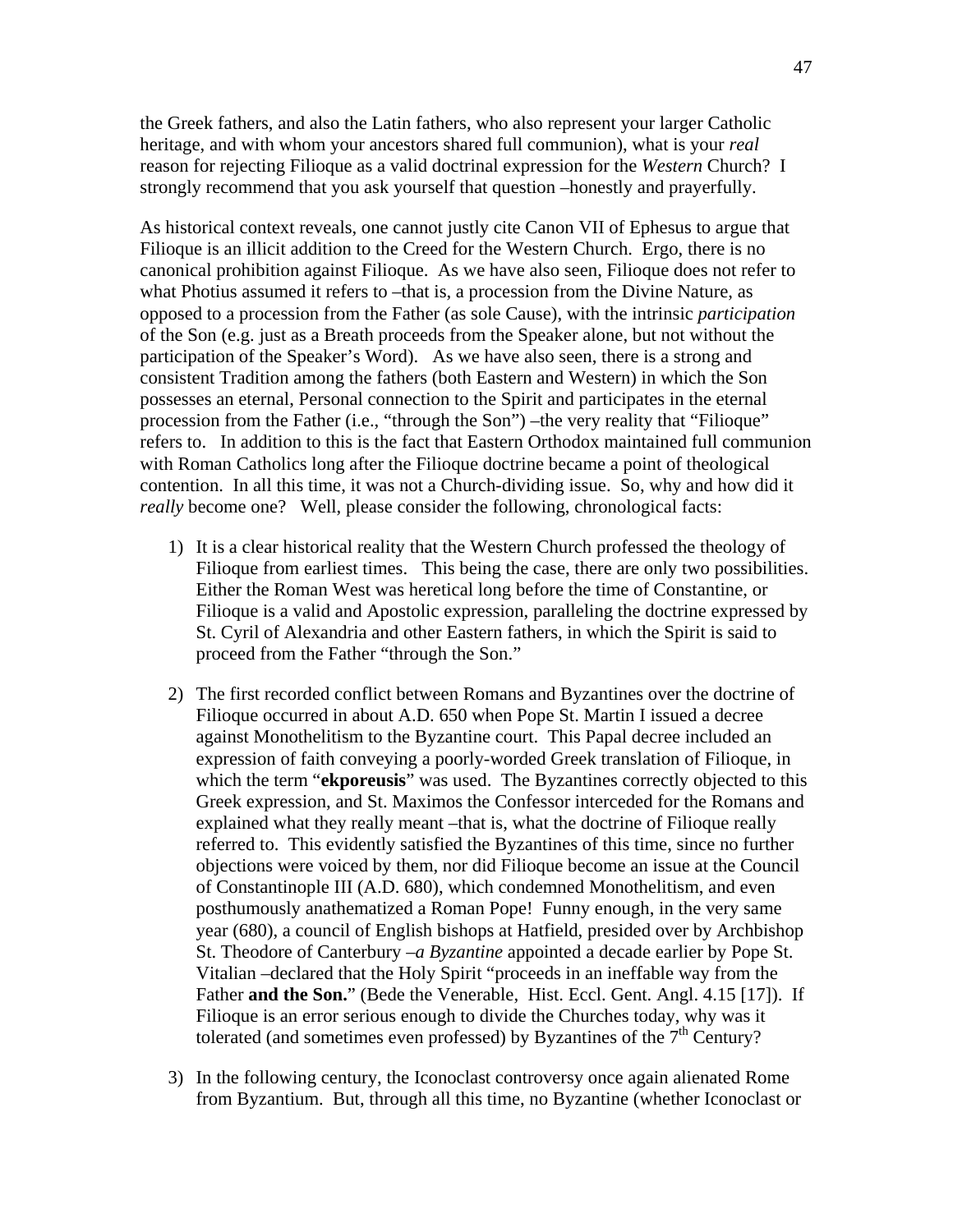Orthodox) voiced any objection against Rome's Filioquist beliefs. Indeed, at the time of the unifying Council of Nicaea II (A.D. 787), Patriarch Tarasius of Constantinople is recorded making the following profession of faith to the Romans:

"We believe in the Holy Spirit, the Lord and Giver of Life, proceeding from the Father **through the Son**" (Nicaea II, Profession of Faith, Mansi 13.760 [A.D. 787]).

This was clearly intended to be an ecumenical "nod" to the Western profession of Filioque. Thus, so far, the treatment of the issue is a thoroughly tolerant one.

- 4) But, in the following century (the early 800's A.D.), the relationship changed dramatically. The first direct Eastern denial of Filioque took place in Palestine at the Monastery of Mar Saba (A.D. 808), where a Greek priest bitterly objected to the presence of Filioque in liturgical missals used by *Frankish* monks. Hearing of the scandal created, the newly-crowned Western Emperor Charlemagne (a.k.a. King of the Franks) petitioned Pope Leo III to formally amend the Creed  $-a$ request he refused, so as not to alienate the Byzantines. Yet, it is from this point on that Filioque began to become a contentious issue between the Eastern and Western Churches. Why so? I would strongly submit to you that the reason was not really doctrinal at all, but predominately political in nature. The Romans, who up until this time had been at least nominal subjects of the Byzantine Empire, had recently created a new Western Emperor for themselves –a Western Emperor who, to Byzantine eyes, was nothing more than a 'barbarian.' The Frankish nation had now become a serious political and cultural rival to the ancient Byzantine order. And, in the person of their King (i.e., Emperor), they had officially championed the doctrine of Filioque –a doctrine that was, after all, formally "alien" to the Byzantine expression of faith, and so something that arguably "threatened" the Eastern way of life –the faith of the Eastern Church ("Holy Byzantium").
- 5) It was in A.D. 867 that Patriarch Photius of Constantinople became the first Byzantine with any real authority to formally condemn Filioque as an "error." And while he probably realistically believed that it was, please consider the historical context which led him to denounce the Western doctrine. The Byzantine Empire desperately needed to exert political influence over the Bulgarians and Slavs on their northern borders –something it had typically done through religious assimilation (that is, by making potential invaders part of its imperial "state cult"). But, at this very same time, the Carolingian Franks had a strong presence (both militarily and religiously) in the Balkans, and were trying to recruit the natives into their sphere of influence. Thus, Photius' condemnation of the Filioque was not driven by mere religious conviction, but principally by the already-existing civil / ecclesial conflict over the Balkans, and it served as a way to undermine and discredit the Roman religion of Byzantinum's Western rivals – to exploit a notable difference between the two competing Empires. This is the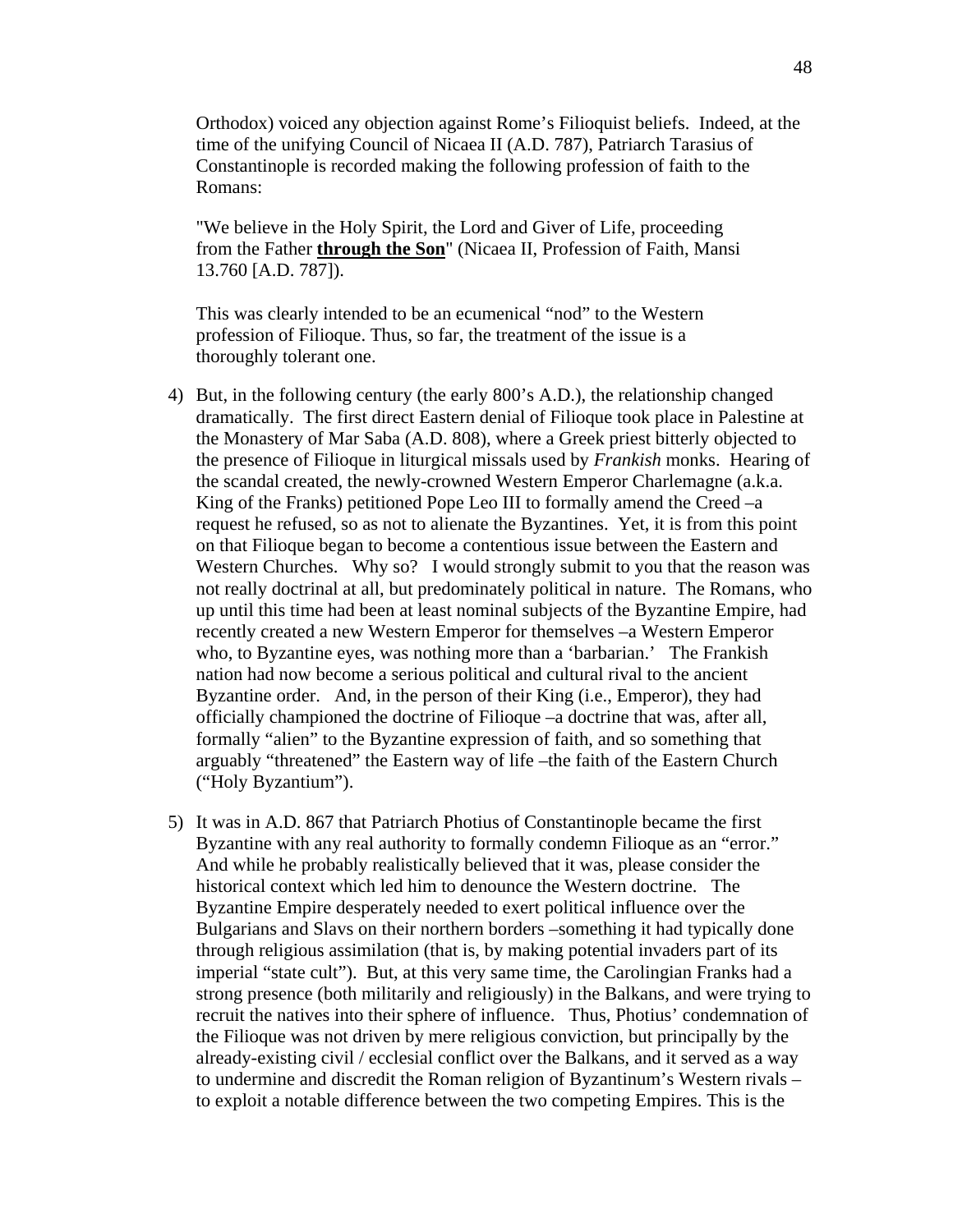true beginning of the popular Eastern Orthodox objection to Filioque, and one must be honest about that. That is, one must admit that an ulterior motive was involved –a motive that was very nationalistic. For, a strong prejudice against Filioque would be enshrined with the promotion of Photius as a saintly champion of the Byzantine way of life. The fact that Photius' theological arguments against Filioque were based on misinterpretations, and possibly even intentional mischaracterizations, was not important. If nothing else, Photius was a Byzantine hero –a personality who clearly and forcefully articulated that there was indeed a difference between "us" and "them." What is unfortunately is that this "difference" was merely superficial and cultural, and not a substantial difference in the Apostolic Faith.

- 6) Yet, even after the short Photian schism was healed, with Rome agreeing (for the sake of peace) to maintain the Creed as written throughout Italy, the impression that Filioque was a "foreign," "barbarian" doctrine still prevailed among the Byzantines. But, at the same time, these Byzantines continued to hold communion with the "Franks" of the West (that is, Catholics living in France, Germany, Spain, England, and other places where Filioque was recited in the Creed). For, despite the protestations of Photius, and the continuing displeasure of his theological disciples, the Western doctrine was still not see as an error serious enough to divide the Churches.
- 7) I would asset that it was only when the Papal legate Humbertus formally excommunicated Patriarch Michael Cerularius of Constantinople (for other, legitimate offenses) in 1054 that the Filioque actually became a Church-dividing issue. And why? Because the Byzantines thought it was a heresy? Not really. Rather, in the bull excommunicating Cerularius (which was actually written by Humbertus after Pope Leo IX's death), the charge was leveled that the Byzantines had invalidly "removed" the Filioque from the Creed. Now, while liberal and anti-Catholic scholars are quick to point out how "ridiculous" this supposedly was, the truth is that we are not totally certain what Humbertus was referring to. He may have been referring to the profession of faith made by the Byzantines at Nicaea II in 787, when "from the Father *through the Son*" at least conceded and recognized the doctrine of Filioque. Yet, whatever the truth, from this point on, Filioque became not merely an "alien" doctrine that should be dismissed if possible, but a doctrine that was (or certainly seemed to be) **forced upon** the Byzantines, and so which had to be resisted at all cost. And why? Because it was untrue? Not necssarily. Its validity or invalidity did not really matter. What did matter, and what was unquestionable, is that the doctrine was "un-Byzantine" –that is, it threatened the consistent, culture integrity of the ancient (and "holy") Empire of the Eastern Romans –an ancient integrity that was now under attack by pretentious "barbarians" from the West.

I would strongly yet respectfully suggest that this is the *real* motivating cause behind the zealous Eastern Orthodox rejection of Filioque –a quasi-"nationalistic" reaction to something that is, or at least perceived to be, a threat to the ancient and venerable Byzantine tradition. Such was the motivating instinct of the Eastern bishops at